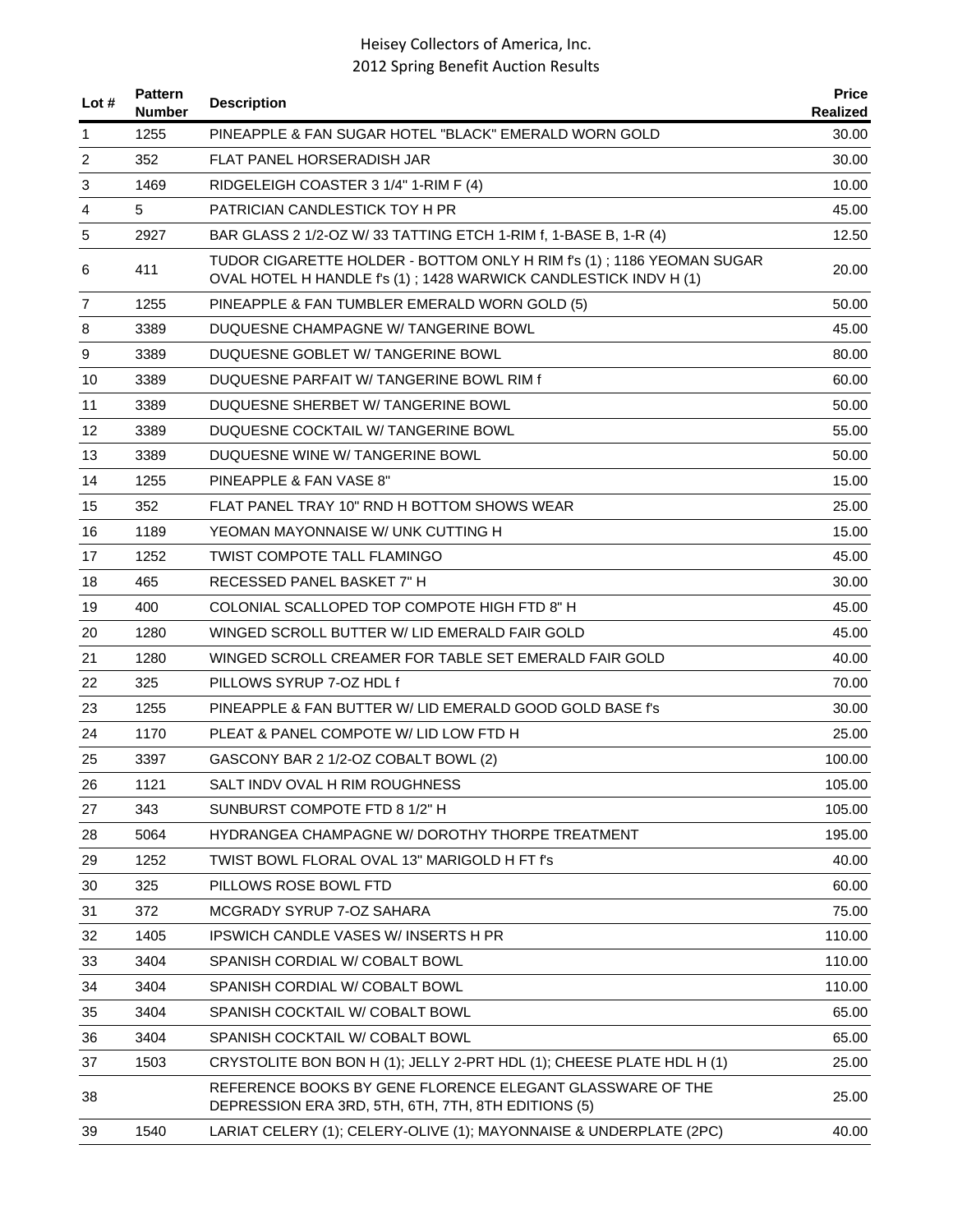| Lot $#$ | <b>Pattern</b><br>Number | <b>Description</b>                                                                                                                                    | <b>Price</b><br>Realized |
|---------|--------------------------|-------------------------------------------------------------------------------------------------------------------------------------------------------|--------------------------|
| 40      | 3397                     | GASCONY OYSTER COCKTAIL W/ 448 OLD COLONY ETCH (4)                                                                                                    | 30.00                    |
| 41      | 1401                     | EMPRESS RELISH 3-PRT W/ 448 OLD COLONY ETCH (1); CELERY TRAY 10 1/2" W/<br>448 OLD COLONY ETCH H (1); JELLY 2-HDL W/ 448 OLD COLONY ETCH SAHARA H (1) | 35.00                    |
| 42      | 1503                     | CRYSTOLITE PICKLE H (1); THOUSAND ISLAND H (1); MAYONNAISE W/ UNDERPLATE<br>H(2 SETS)                                                                 | 40.00                    |
| 43      | 1469                     | RIDGELEIGH BON BON H (1); 1540 LARIAT BON BON (1)                                                                                                     | 27.50                    |
| 44      | 1469                     | RIDGELEIGH JELLY TRI-CORNER 3-HDL H                                                                                                                   | 25.00                    |
| 45      | 1252                     | TWIST NAPPY 8" H                                                                                                                                      | 25.00                    |
| 46      | 343                      | SUNBURST NAPPY CRIMPED 8 1/2" H RIM FLAKE                                                                                                             | 20.00                    |
| 47      | 5010                     | SYMPHONE CHAMPAGNE TALL W/ 921 DANISH PRINCESS CUTTING (1); WINE W/ 921<br>DANISH PRINCESS CUTTING (1)                                                | 20.00                    |
| 48      | 355                      | QUATOR NAPPY 4 1/2" H 2-f (5)                                                                                                                         | 20.00                    |
| 49      | 341 1/2                  | PURITAN BUTTER W/LID H                                                                                                                                | 45.00                    |
| 50      | 393                      | NARROW FLUTE TUMBLER 6-OZ H (8)                                                                                                                       | 35.00                    |
| 51      | 3397                     | <b>GASCONY SHERBET SAHARA H</b>                                                                                                                       | 35.00                    |
| 52      | 341                      | OLD WILLIAMSBURG WINE H (6)                                                                                                                           | 45.00                    |
| 53      | 466                      | PANEL & DOUBLE PLEAT NAPPY 4 1/2" H (4)                                                                                                               | 20.00                    |
| 54      | 341                      | PURITAN BOWL CRIMPED 9 1/2" H                                                                                                                         | 30.00                    |
| 55      | 1503                     | CRYSTOLITE FTD CHEESE (1); PLATE SANDWICH H (1)                                                                                                       | 20.00                    |
| 56      | 1252                     | TWIST RELISH 2-PRT W/ UNK CUTTING SAHARA H                                                                                                            | 60.00                    |
| 57      | 1235                     | BEADED PANEL & SUNBURST CELERY                                                                                                                        | 55.00                    |
| 58      | 2516                     | CIRCLE PAIR TUMBLER 6-OZ FLAMINGO (1); TUMBLER 8-OZ FLAMINGO (1)                                                                                      | 35.00                    |
| 59      | 3404                     | SPANISH CHAMPAGNE W/ COBALT BOWL                                                                                                                      | 70.00                    |
| 60      | 341                      | OLD WILLIAMSBURG PLATE 6" H (6)                                                                                                                       | 25.00                    |
| 61      | 341                      | OLD WILLIAMSBURG OYSTER COCKTAIL H (9)                                                                                                                | 30.00                    |
| 62      | 351                      | PRISCILLA ALE 4-OZ H                                                                                                                                  | 25.00                    |
| 63      | 3389                     | DUQUESNE WINE 3-OZ W/ SAHARA BOWL                                                                                                                     | 40.00                    |
| 64      | 1466                     | STAR RELISH 5-PRT W/480 NORMANDIE ETCH f                                                                                                              | 20.00                    |
| 65      | 1466                     | STAR RELISH 5-PRT W/ MATTE FINISH                                                                                                                     | 15.00                    |
| 66      | 1466                     | STAR RELISH 5-PRT W/ UNK CUTTING                                                                                                                      | 20.00                    |
| 67      | 1466                     | STAR RELISH 5-PRT W/847 NOMAD CUTTING                                                                                                                 | 20.00                    |
| 68      | 1540                     | LARIAT PLATE SANDWICH 14"                                                                                                                             | 10.00                    |
| 69      | 1540                     | LARIAT PLATE SANDWICH 14" W/ CTR HDL W/ 980 MOONGLO CUTTING                                                                                           | 60.00                    |
| 70      | 1540                     | <b>LARIAT FAN VASE</b>                                                                                                                                | 10.00                    |
| 71      | 1540                     | LARIAT PUNCH BOWL W/UNDERPLATE, 14 CUPS & HOOKS                                                                                                       | 80.00                    |
| 72      | 1252                     | TWIST BOWL FLORAL MOONGLEAM H                                                                                                                         | 50.00                    |
| 73      | 1255                     | PINEAPPLE & FAN VASE 9"                                                                                                                               | 55.00                    |
| 74      | 1184                     | YEOMAN CUP AFTER DINNER MOONGLEAM H (2); SAUCER REGULAR MOONGLEAM<br>H(2)                                                                             | 40.00                    |
| 75      | 1238                     | BEEHIVE PLATE 5" FLAMINGO (4)                                                                                                                         | 40.00                    |
| 76      | 1466                     | STAR RELISH 5-PRT                                                                                                                                     | 15.00                    |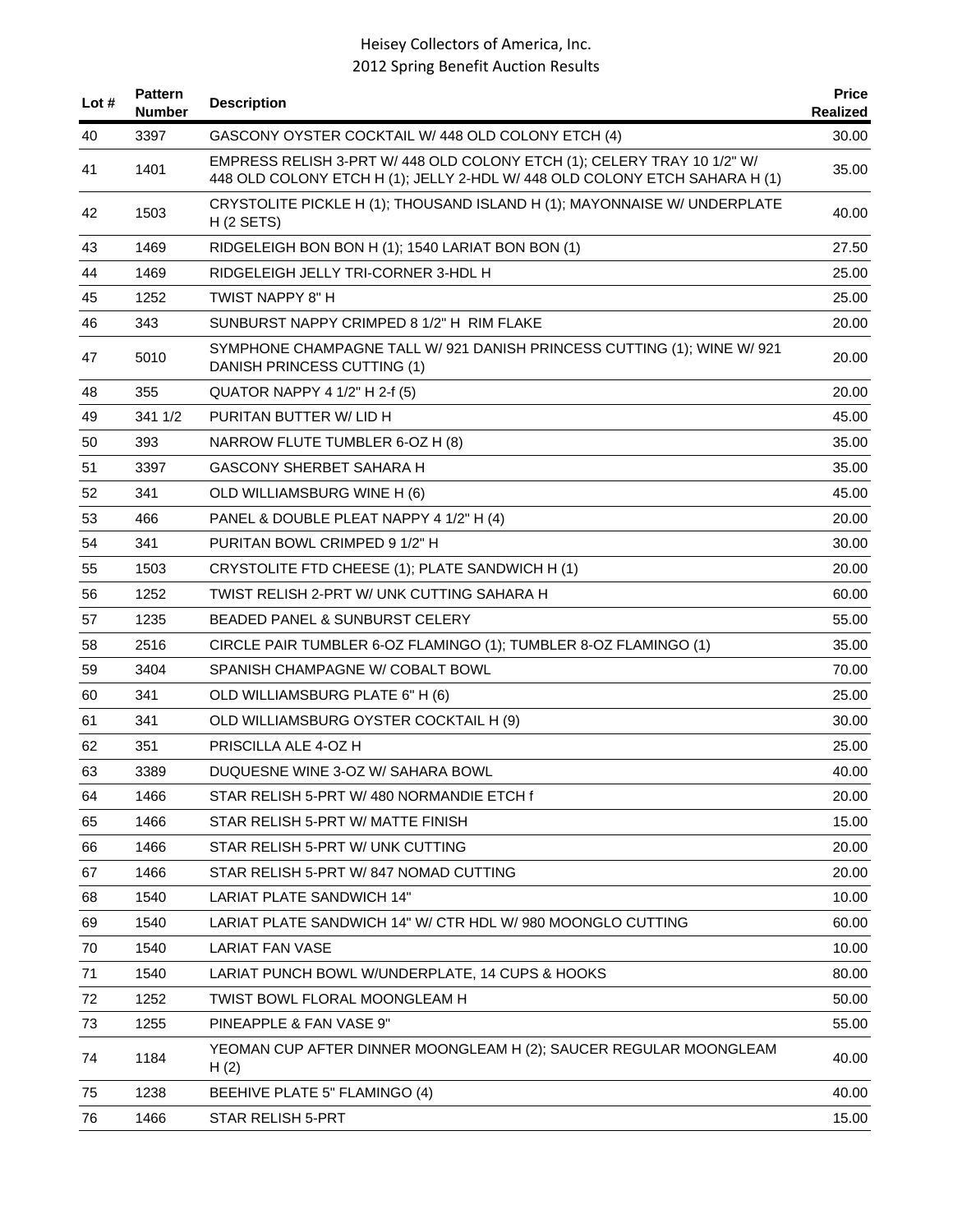| Lot # | <b>Pattern</b><br><b>Number</b> | <b>Description</b>                                                                                                                       | <b>Price</b><br>Realized |
|-------|---------------------------------|------------------------------------------------------------------------------------------------------------------------------------------|--------------------------|
| 77    | 1183                            | REVERE CAKE SALVER 10" FTD W/ UNK CUTTING H                                                                                              | 60.00                    |
| 78    | 3481                            | GLENFORD TUMBLER FTD 8-OZ MOONGLEAM 1 BASE R (6)                                                                                         | 35.00                    |
| 79    | 3424                            | ADMIRALTY SODA FTD 12-OZ H (2)                                                                                                           | 20.00                    |
| 80    | 3344                            | CAROLINA WINE H (6)                                                                                                                      | 30.00                    |
| 81    | 4091                            | KIMBERLY WINE H                                                                                                                          | 12.50                    |
| 82    | 1553                            | <b>SPARROW</b>                                                                                                                           | 60.00                    |
| 83    | 500                             | <b>OCTAGON BOWL 6" H</b>                                                                                                                 | 17.50                    |
| 84    | 472                             | NARROW FLUTE W/ RIM NUT DISH INDV W/ STAR BOTTOM FLAMINGO H (2)                                                                          | 25.00                    |
| 85    | 1295                            | BEADED SWAG SPOONER EMERALD W/ WORN GOLD                                                                                                 | 15.00                    |
| 86    |                                 | DOOR KNOB W/ CRISS-CROSS                                                                                                                 | 50.00                    |
| 87    |                                 | DOOR KNOB W/ CRISS-CROSS                                                                                                                 | 55.00                    |
| 88    | 1485                            | SATURN CRUET W/ SILVER DECO STOPPER                                                                                                      | 30.00                    |
| 89    | 1485                            | SATURN CRUET W/ SILVER DECO STOPPER                                                                                                      | 30.00                    |
| 90    | 1295                            | BEADED SWAG GOBLET W/ ROSE DÉCOR SOUV OF "RIO, WIS" CUSTARD                                                                              | 30.00                    |
| 91    | 1220                            | PUNTY BAND SALT & PEPPER W/ RUBY STAIN RIM X; 1200 CUT BLOCK SHAKER W/<br>RUBY STAIN RIM X (1); 1201 FANDANGO #1 SALT BOTTLE (1)         | 25.00                    |
| 92    | 1485                            | SATURN CRUET NO STOPPER (1); 372 MCGRADY SYRUP NO LID 5-OZ H (1); 429<br>PLAIN PANEL RECESS TUMBLER H (1)                                | 24.00                    |
| 93    | 1101                            | STITCH PUNCH CUP FLAMINGO H (9)                                                                                                          | 30.00                    |
| 94    | 1                               | ELEPHANT LARGE AMBER H                                                                                                                   | 450.00                   |
| 95    | 1469                            | RIDGELEIGH CANDLESTICK SQUARE 2" 1-F PR                                                                                                  | 17.50                    |
| 96    | 113                             | MARS CANDLESTICK FLAMINGO 1-BASE R PR                                                                                                    | 22.50                    |
| 97    | 1401                            | EMPRESS TRIPLEX 7" W/ 448 OLD COLONY ETCH H                                                                                              | 10.00                    |
| 98    | 393                             | NARROW FLUTE FRENCH DRESSING W/ PAINTED DÉCOR                                                                                            | 7.50                     |
| 99    | 1201                            | FANDANGO CREAM & SUGAR W/ FAIR GOLD                                                                                                      | 30.00                    |
| 100   | 1503                            | <b>CRYSTOLITE RELISH RND 5-PRT 10"</b>                                                                                                   | 12.50                    |
| 101   | 1503                            | CRYSTOLITE CIGARETTE BOX W/ LID 4" H                                                                                                     | 20.00                    |
| 102   | 1540                            | LARIAT BOWL GARDENIA 13"                                                                                                                 | 10.00                    |
| 103   | 1540                            | <b>LARIAT NAPPY 5"</b>                                                                                                                   | 5.00                     |
| 104   | 333                             | WALDORF ASTORIA BITTERS BOTTLE NO STOPPER W/ ANGOSTURA COLLAR                                                                            | 10.00                    |
| 105   | 1519                            | WAVERLY NUT DISH OVAL FTD (1); PICKLE & OLIVE W/ UNK CUTTING (1);1509<br>QUEEN ANN MINT DF H (1); 367 PRISM BAND DECANTER NO STOPPER (1) | 20.00                    |
| 106   | 1540                            | <b>LARIAT COVERED URN</b>                                                                                                                | 65.00                    |
| 107   | 1590                            | ZODIAC GOBLET H (4)                                                                                                                      | 25.00                    |
| 108   | 353                             | MEDIUM FLAT PANEL SYRUP 7-OZ HDL f                                                                                                       | 5.00                     |
| 109   | 1170                            | PLEAT & PANEL CREAM & SUGAR FLAMINGO                                                                                                     | 20.00                    |
| 110   | 1519                            | WAVERLY BOWL FLORAL SEAHORSE FTD 10 1/2" H                                                                                               | 35.00                    |
| 111D  | 3350                            | WABASH GOBLET 10-OZ W/ 440 FRONTENAC ETCH H (9)                                                                                          | 45.00                    |
| 112D  | 3350                            | WABASH CHAMPAGNE TALL W/ 440 FRONTENAC ETCH H (5)                                                                                        | 10.00                    |
| 113D  | 3350                            | WABASH SHERBET LOW W/440 FRONTENAC ETCH H (7)                                                                                            | 20.00                    |
| 114D  | 3350                            | WABASH ICE TEA FTD 12-OZ W/ 440 FRONTENAC ETCH 8-H 1 f (9)                                                                               | 25.00                    |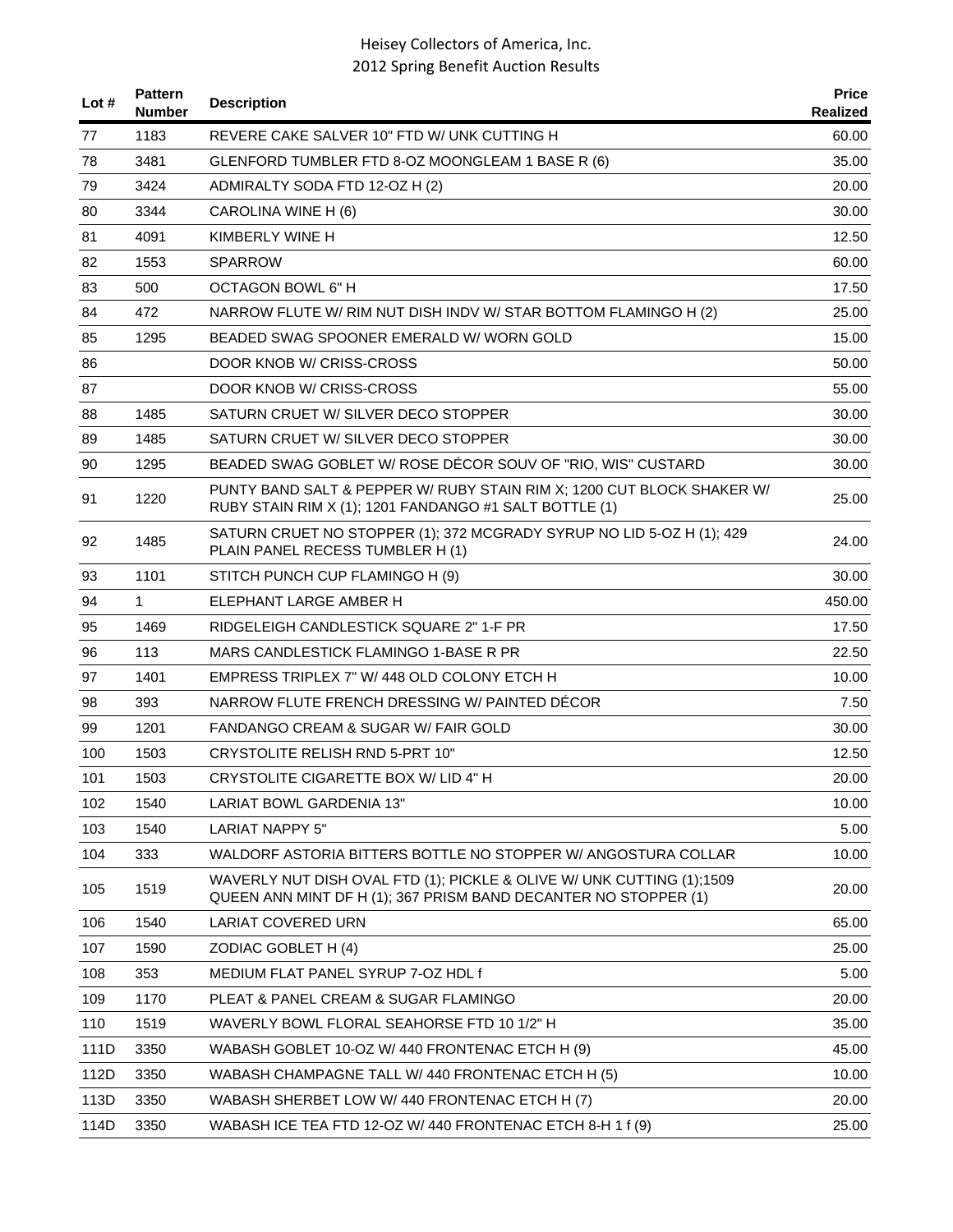| Lot # | <b>Pattern</b><br><b>Number</b> | <b>Description</b>                                                                             | <b>Price</b><br>Realized |
|-------|---------------------------------|------------------------------------------------------------------------------------------------|--------------------------|
| 115D  | 3350                            | WABASH OYSTER COCKTAIL 4-OZ W/ 440 FRONTENAC ETCH 3-H (4)                                      | 20.00                    |
| 116   | 350                             | PINWHEEL & FAN PUFF BOX W/ METAL LID H                                                         | 30.00                    |
| 117   | 1513                            | BAROQUE CANDELABRUM 3-LITE W/ "A" PRISMS                                                       | 55.00                    |
| 118   | 1184                            | REVERE MAYONNAISE 2-PRT W/ UNK LEAF CUTTING H                                                  | 5.00                     |
| 119   | 1503                            | CRYSTOLITE CANDY COVERED SHELL                                                                 | 10.00                    |
| 120   | 300                             | PEERLESS SHERBET LOW 1-BALL EARLY ROSE FLAMINGO H (5)                                          | 55.00                    |
| 121   | 1503                            | CRYSTOLITE CREAM & SUGAR INDV H                                                                | 15.00                    |
| 122   | 393                             | NARROW FLUTE SUGAR INDV H (1); 433 GREEK KEY NUT DISH INDV H (1)                               | 35.00                    |
| 123   | 1401                            | EMPRESS CANDLESTICK 3-TOED DF FLAMINGO H                                                       | 85.00                    |
| 124   | $\overline{4}$                  | ESSEX CANDLESTICK FULLCUT                                                                      | 110.00                   |
| 125   | 21                              | ARISTOCRAT CANDLESTICK 9 1/2" FULLCUT                                                          | 25.00                    |
| 126   | 21                              | ARISTOCRAT CANDLESTICK 7 1/2" H                                                                | 20.00                    |
| 127   | 16                              | CLASSIC CANDLESTICK 9 1/2" H                                                                   | 30.00                    |
| 128   | 1252                            | TWIST BOWL FLORAL RND 12" MOONGLEAM H                                                          | 55.00                    |
| 129   | 433                             | GREEK KEY CREAM & SUGAR HOTEL OVAL H f                                                         | 25.00                    |
| 130   | 5012                            | URN VASE BUD 10" W/ 507 ORCHID ETCH f                                                          | 85.00                    |
| 131   | 305                             | PUNTY & DIAMOND POINT TOOTHPICK                                                                | 60.00                    |
| 132   | 1205                            | FANCY LOOP SALT INDV 2-f (9)                                                                   | 25.00                    |
| 133   | 1506                            | PROVINCIAL PLATE 8" LIMELIGHT                                                                  | 45.00                    |
| 134   | 1280                            | WINGED SCROLL CIGARETTE HOLDER CUSTARD WORN GOLD                                               | 85.00                    |
| 135   | 137                             | CONCAVE CIRCLE CANDLESTICK FLAMINGO B PR                                                       | 300.00                   |
| 136   | 1295                            | BEADED SWAG NAPPY 8 1/2" W/ ROSE DÉCOR "MOTHER" OPAL                                           | 25.00                    |
| 137   | 1295                            | BEADED SWAG TABLE SET (CREAM, SUGAR W/ LID, BUTTER W/ LID, SPOONER) W/<br>ROSE DÉCOR           | 95.00                    |
| 138   | 353                             | MEDIUM FLAT PANEL VASE TRUMPET 18" H                                                           | 95.00                    |
| 139   | 1469                            | RIDGELEIGH COASTER SAHARA (8)                                                                  | 55.00                    |
| 140   | 150                             | BANDED FLUTE JUG 1-PINT W/ SILVER DÉCOR H                                                      | 30.00                    |
| 141   | 1250                            | <b>GROOVE &amp; SLASH COMPORT 9"</b>                                                           | 125.00                   |
| 142   | 352                             | FLAT PANEL CRUSHED FRUIT JAR 1-QT H RIM F                                                      | 60.00                    |
| 143   | 341                             | PURITAN TANKARD 1/2-GAL W/ UNK CUTTING & SILVER OVERLAY H                                      | 50.00                    |
| 144   | 1469                            | RIDGELEIGH CANDELABRA 2-LITE H PR                                                              | 275.00                   |
| 145   | 363                             | SYRUP 7-OZ WRONG LID W/ UNK CUTTING                                                            | 5.00                     |
| 146   | 3350                            | WABASH PLATE 6" W/ 442 DIANA ETCH 1-f (4)                                                      | 12.50                    |
| 147   | 3333                            | OLD GLORY SHERBET W/ 413 RENAISSANCE ETCH (2); CHAMPAGNE W/ 413<br><b>RENAISSANCE ETCH (1)</b> | 5.00                     |
| 148   | 5040                            | LARIAT CORDIAL LOW W/ 980 MOONGLO CUTTING                                                      | 40.00                    |
| 149   | 305                             | PUNTY & DIAMOND POINT VASE 8"                                                                  | 55.00                    |
| 150   | 393                             | NARROW FLUTE MUSTARD W/ LID H                                                                  | 15.00                    |
| 151   | 1186                            | YEOMAN CREAM & SUGAR OVAL H                                                                    | 15.00                    |
| 152   | 1184                            | YEOMAN MARMALADE W/ LID W/ UNK CUTTING H                                                       | 20.00                    |
| 153   | 142                             | CASCADE CANDLESTICK 3-LITE                                                                     | 15.00                    |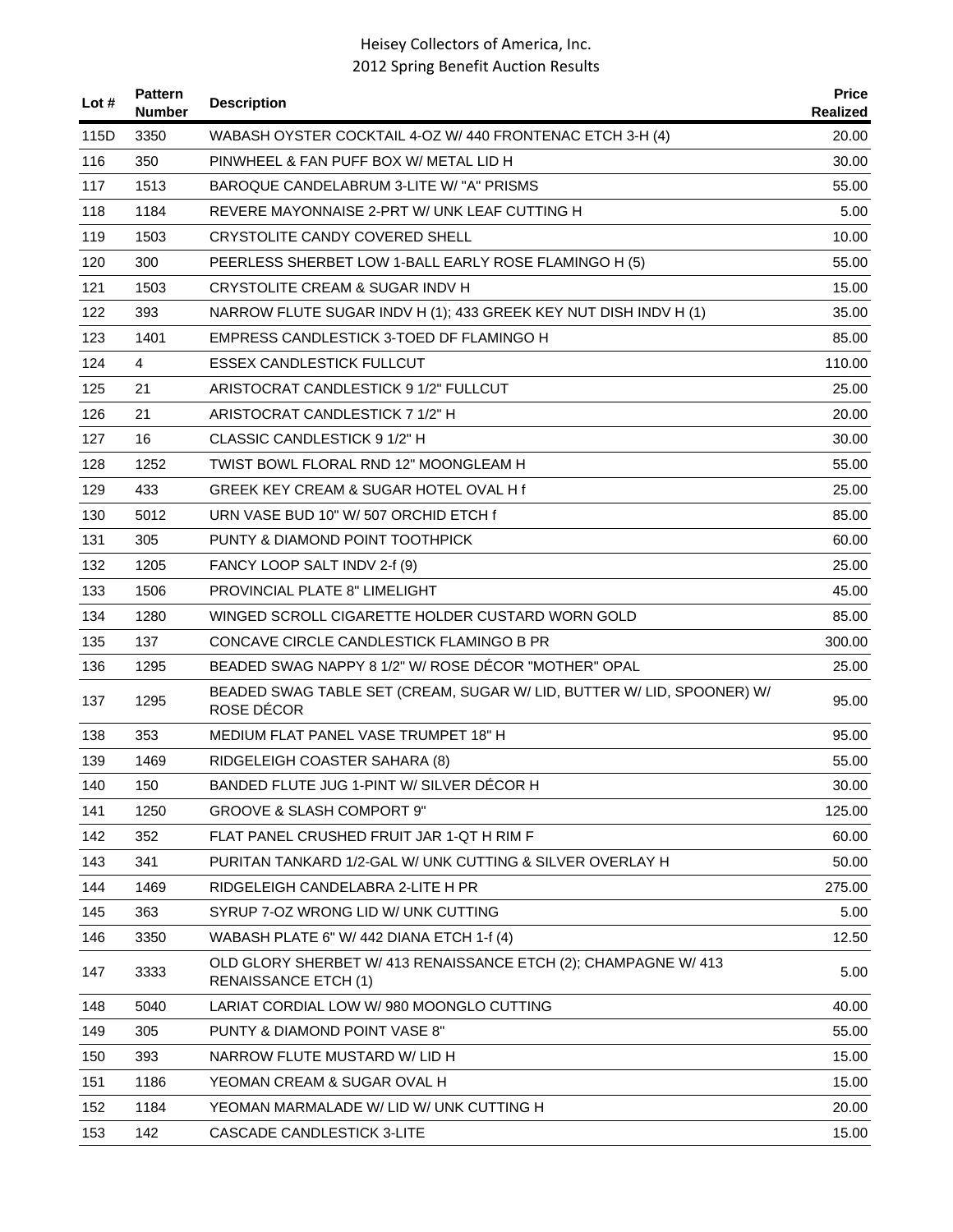| Lot # | <b>Pattern</b><br><b>Number</b> | <b>Description</b>                                                                           | <b>Price</b><br>Realized |
|-------|---------------------------------|----------------------------------------------------------------------------------------------|--------------------------|
| 154   | 3350                            | WABASH CHAMPAGNE W/166 MAYFLOWER ETCH MOONGLEAM STEM H (3)                                   | 30.00                    |
| 155   | 1401                            | EMPRESS PLATE RND 7" MOONGLEAM H (1); 3355 FAIRACRE COCKTAIL<br>MOONGLEAM STEM H (1)         | 20.00                    |
| 156   | 479                             | PETAL CREAM & SUGAR MOONGLEAM BASE 1 ON CREAM                                                | 20.00                    |
| 157   | 3381                            | CREOLE SODA 12-OZ SAHARA 1 RIM f (6)                                                         | 50.00                    |
| 158   | 1404                            | OLD SANDWICH PLATE SQUARE 6" SAHARA H (7)                                                    | 35.00                    |
| 159   | 1404                            | OLD SANDWICH PITCHER NON-ICE LIP SAHARA H                                                    | 135.00                   |
| 160   | 120                             | OVERLAPPING SWIRL CANDLESTICK MOONGLEAM H PR                                                 | 45.00                    |
| 161   | 4055                            | PARKLANE OYSTER COCKTAIL (9)                                                                 | 10.00                    |
| 162   | 3390                            | CARCASSONNE SODA 10-OZ (3)                                                                   | 10.00                    |
| 163   | 3304                            | SPANISH CHAMPAGNE W/941 BARCELONA CUTTING 2-RIM f (4)                                        | 17.50                    |
| 164   | 1238                            | BEEHIVE PLATE 14" FLAMINGO                                                                   | 45.00                    |
| 165   | 1238                            | BEEHIVE PLATE 8" FLAMINGO (6)                                                                | 20.00                    |
| 166   | 1243                            | STEPPED OCTAGON PLATE 7" FLAMINGO H (2); 1401 EMPRESS PLATE SQUARE 7"<br>FLAMINGO (1)        | 10.00                    |
| 167   | 1236                            | <b>EAGLE PLATE 8" RIM f</b>                                                                  | 5.00                     |
| 168   | 407                             | COARSE RIB JELLY LOW FTD FLAMINGO WATER STAIN                                                | 7.50                     |
| 169   | 1404                            | OLD SANDWICH CUP FLAMINGO (6)                                                                | 25.00                    |
| 170   | 1231                            | RIBBED OCTAGON CREAM & SUGAR FLAMINGO H                                                      | 20.00                    |
| 171   | 1252                            | TWIST JUG 3-PINT FLAMINGO H SCRATCHES                                                        | 55.00                    |
| 172   | 1404                            | OLD SANDWICH PITCHER ICE LIP H HANDLE f                                                      | 30.00                    |
| 173   | 1404                            | OLD SANDWICH MUG 14-OZ W/ BLACK ENAMEL RIM DECOR H                                           | 50.00                    |
| 174   | 1183                            | REVERE PLATE SANDWICH CTR HDL W/ UNK CUTTING H                                               | 20.00                    |
| 175   | 367                             | PRISM BAND DECANTER NO STOPPER H (1); 300 PEERLESS BITTERS BOTTLE NO<br>CORKS <sub>(3)</sub> | 55.00                    |
| 176   | 1401                            | EMPRESS PLATE SANDWICH CTR HDL RND                                                           | 30.00                    |
| 177   | 1401                            | EMPRESS PLATE SQUARE 10 1/2" W/ 458 OLYMPIAD ETCH H                                          | 10.00                    |
| 178   | 1401                            | EMPRESS PLATE SQUARE 8" W/ 462 FOX CHASE ETCH H                                              | 45.00                    |
| 179   | 1506                            | PROVINCIAL CANDY COVERED FTD                                                                 | 85.00                    |
| 180   | 465                             | RECESSED PANEL CANDY COVERED 1/4-LB W/ ENAMEL & GOLD DECOR H                                 | 55.00                    |
| 181   | 465                             | RECESSED PANEL CANDY COVERED 1/2-LB W/ UNK CUTTING H                                         | 75.00                    |
| 182   | 465                             | RECESSED PANEL CANDY COVERED 1-LB W/ UNK CUTTING H                                           | 75.00                    |
| 183   | 1295                            | BEADED SWAG SUGAR TABLE W/ LID WORN ROSE & GOLD DÉCOR OPAL                                   | 15.00                    |
| 184   | 1295                            | BEADED SWAG TUMBLER W/ ROSE & GOLD DÉCOR OPAL WORN DÉCOR & GOLD (5)                          | 20.00                    |
| 185   | 1503                            | <b>CRYSTOLITE RELISH RND 5-PRT</b>                                                           | 15.00                    |
| 186   | 1503                            | CRYSTOLITE RELISH CLOVER 4-PRT (2)                                                           | 25.00                    |
| 187   | 1503                            | CRYSTOLITE CANDLESTICK 3-LITE PR                                                             | 20.00                    |
| 188   | 515                             | TAPER COLOGNE 1/4-OZ FLAMINGO BROKEN DAUBER                                                  | 25.00                    |
| 189   | 485                             | HEX STEM COLOGNE 1-OZ W/ GOLD DÉCOR W/ 680 CRUSADER CUTTING H BROKEN<br><b>DAUBER</b>        | 42.50                    |
| 190   | 485                             | HEX STEM COLOGNE 1-OZ NO STOPPER W/ UNK CUTTING "HELEN" H                                    | 19.00                    |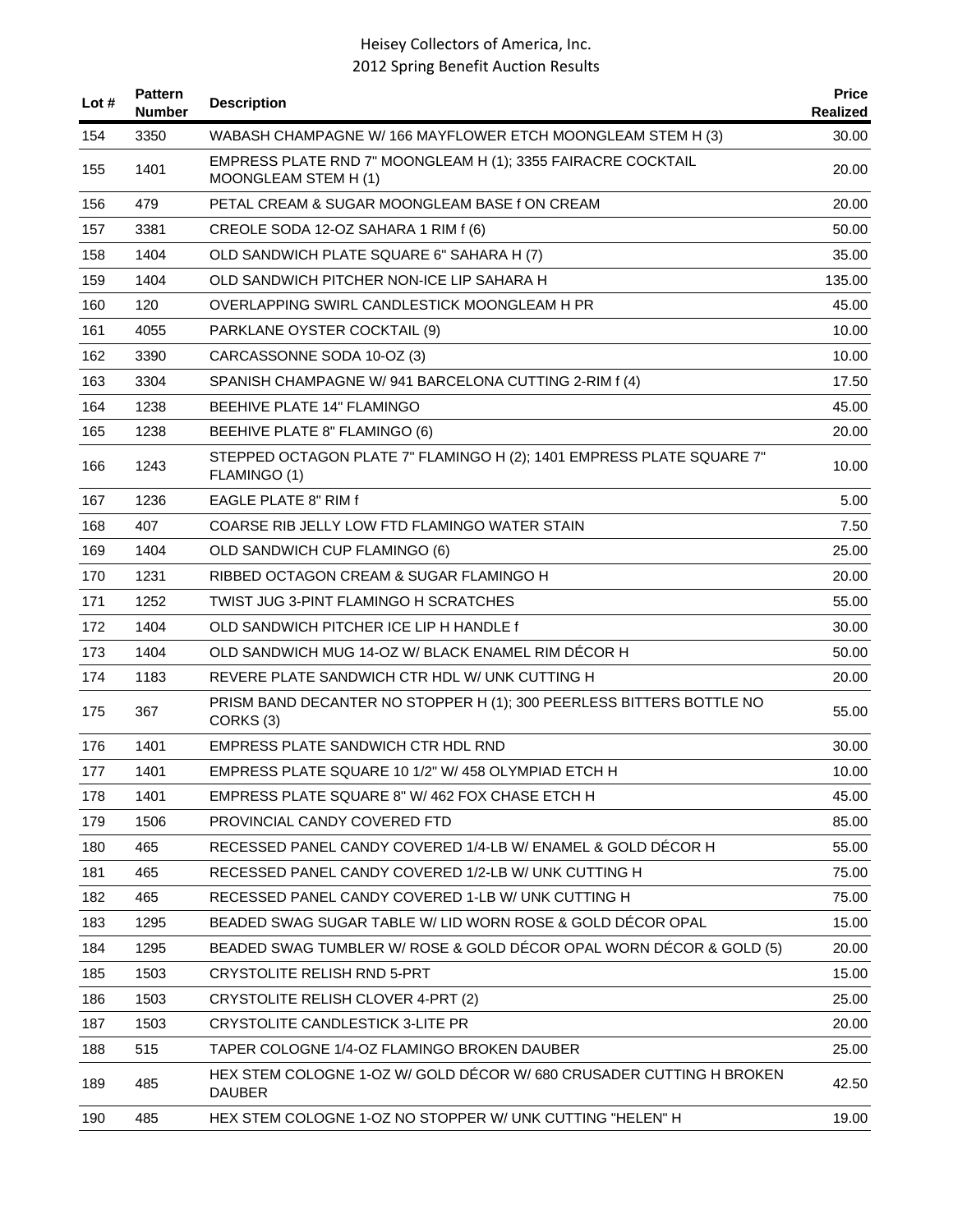| Lot # | <b>Pattern</b><br><b>Number</b> | <b>Description</b>                                                                           | <b>Price</b><br>Realized |
|-------|---------------------------------|----------------------------------------------------------------------------------------------|--------------------------|
| 191   | 1425                            | VICTORIAN CONDIMENT JARS MADE FROM TUMBLERS W/ METAL LIDS (3)                                | 20.00                    |
| 192   | 465                             | RECESSED PANEL CANDY COVERED 1-LB W/ UNK GRAPE CUTTING H                                     | 110.00                   |
| 193   | 1425                            | VICTORIAN FRENCH DRESSING BOTTLE W/ 1252 TWIST STOPPER                                       | 15.00                    |
| 194   | 1425                            | VICTORIAN SALT & PEPPER BARREL SHAPE H                                                       | 27.50                    |
| 195   | 4049                            | OLD FITZ HOT WHISKEY AMBER H                                                                 | 80.00                    |
| 196   | 429                             | PLAIN PANEL RECESS CRUET CLOUDY                                                              | 12.50                    |
| 197   | 433                             | <b>GREEK KEY CRUET 6-OZ</b>                                                                  | 40.00                    |
| 198   | 1489                            | PURITAN BITTERS BOTTLE W/ UNK CUTTING                                                        | 20.00                    |
| 199   | 1489                            | PURITAN BITTERS BOTTLE W/ PHEASANT DECOR                                                     | 25.00                    |
| 200   | 1252                            | TWIST CRUET 4-OZ H STOPPER X                                                                 | 15.00                    |
| 201   | 1425                            | VICTORIAN CRUET                                                                              | 15.00                    |
| 202   | 466                             | PANEL & DOUBLE PLEAT CRUET H                                                                 | 15.00                    |
| 203   | 3390                            | CARCASSONNE SODA 12-OZ SAHARA                                                                | 10.00                    |
| 204   | 500                             | OCTAGON CREAM & SUGAR SAHARA H                                                               | 25.00                    |
| 205   | 3                               | GOOSE WINGS UP (1); #2 GOOSE WINGS HALF (1)                                                  | 80.00                    |
| 206   | 1                               | GOOSE WINGS DOWN f's                                                                         | 105.00                   |
| 207   | 1425                            | <b>VICTORIAN SUGAR MOONGLEAM H</b>                                                           | 360.00                   |
| 208   | 1522                            | COLT STANDING BASE f                                                                         | 45.00                    |
| 209   | 3404                            | SPANISH CHAMPAGNE (2)                                                                        | 10.00                    |
| 210   | $\mathbf{1}$                    | <b>RINGNECK PHEASANT B'S</b>                                                                 | 55.00                    |
| 211   | 4054                            | CORONATION SODA 5-OZ W/ 498 POLO ETCH R                                                      | 15.00                    |
| 212   | 305                             | PUNTY & DIAMOND POINT VASE 6"                                                                | 45.00                    |
| 213   | 394                             | NARROW FLUTE MUSTARD W/ LID W/ NON-HEISEY SPOON                                              | 25.00                    |
| 214   | 1509                            | QUEEN ANN RELISH 3-PRT 5-O'CLOCK 11" H HDL f                                                 | 5.00                     |
| 215   | 1205                            | <b>FANCY LOOP TUMBLER WORN GOLD</b>                                                          | 10.00                    |
| 216   | 433                             | <b>GREEK KEY JELLY HDL H</b>                                                                 | 25.00                    |
| 217   | 3350                            | WABASH TUMBLER 10-OZ FTD W/ 440 FRONTENAC ETCH HAWTHORNE H (2)                               | 35.00                    |
| 218   | 1295                            | BEADED SWAG SALT & PEPPER W/ ROSE DÉCOR "OCT 26, 1912" OPAL                                  | 25.00                    |
| 219   | 335                             | PRINCE OF WALES PLUMES TOOTHPICK W/ RED FLASH H                                              | 45.00                    |
| 220   | 354                             | WIDE FLAT PANEL COLOGNE 6-OZ H                                                               | 30.00                    |
| 221   | 1                               | AIREDALE H                                                                                   | 360.00                   |
| 222   | 14                              | PLAID VASE SWUNG CHRYSANTHEMUM 28" H                                                         | 305.00                   |
| 223   | 341                             | PURITAN JAR PICKLE H                                                                         | 25.00                    |
| 224   | 310                             | RING BAND PITCHER W/ ROSE DÉCOR CUSTARD H (1); TUMBLERS W/ ROSE DÉCOR<br>CUSTARD H (6)       | 100.00                   |
| 225   | 71                              | OVAL CANDLESTICK 10" W/ GOLD BAND DÉCOR H PR                                                 | 105.00                   |
| 226   | 1519                            | WAVERLY BOWL FLORAL SEA HORSE FTD 11" W/ 517 HEISEY ROSE ETCH H                              | 35.00                    |
| 227   | 1567                            | PLANTATION MAYONNAISE ROLLED EDGE (1) NON-HEISEY LADLE (1) W/ UNK FERN<br>& LEAVES CUTTING H | 15.00                    |
| 228   | 1540                            | <b>LARIAT CRUET H</b>                                                                        | 20.00                    |
| 229   | 352                             | FLAT PANEL FRENCH DRESSING BOTTLE W/ "OIL & VINEGAR" OVERCUTTING                             | 25.00                    |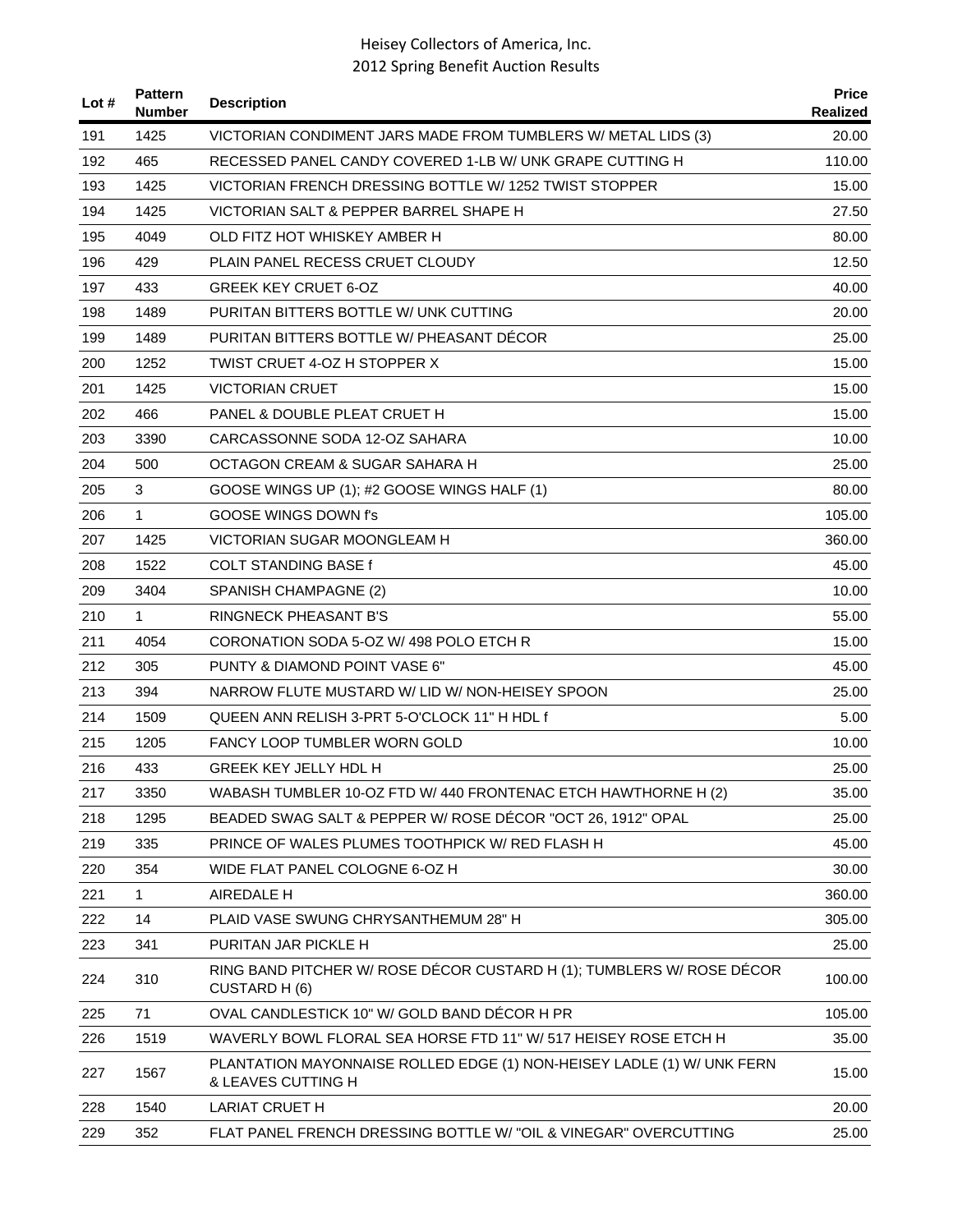| Lot # | <b>Pattern</b><br><b>Number</b> | <b>Description</b>                                                                                                                                                                  | <b>Price</b><br><b>Realized</b> |
|-------|---------------------------------|-------------------------------------------------------------------------------------------------------------------------------------------------------------------------------------|---------------------------------|
| 230   | 1489                            | PURITAN BITTERS BOTTLE & TUBE W/ ENAMEL MALLARD DECOR                                                                                                                               | 30.00                           |
| 231   | 1503                            | CRYSTOLITE CANDLESTICK 2-LITE PR                                                                                                                                                    | 25.00                           |
| 232   | 1557                            | ROOSTER VASE                                                                                                                                                                        | 45.00                           |
| 233   | 5038                            | ROOSTER STEM COCKTAIL (5)                                                                                                                                                           | 65.00                           |
| 234   | 5058                            | <b>GOOSE STEM CORDIAL</b>                                                                                                                                                           | 50.00                           |
| 235   | 3414                            | MARIETTE CORDIAL W/ UNK CUTTING (3)                                                                                                                                                 | 60.00                           |
| 236   | $\mathbf{1}$                    | FILLY HEAD FORWARD                                                                                                                                                                  | 365.00                          |
| 237   | 160                             | LOCKET ON CHAIN WINE W/ RUBY STAIN GOLD DÉCOR SOME GOLD MISSING                                                                                                                     | 160.00                          |
| 238   | 1295                            | BEADED SWAG GOBLET SOUV "HOLMAN, WIS" W/ ROSE DECOR CUSTARD                                                                                                                         | 40.00                           |
| 239   | 1295                            | BEADED SWAG WINE SOUV "BEDFORD, PA" W/ ROSE DÉCOR CUSTARD                                                                                                                           | 15.00                           |
| 240   | 1200                            | CUT BLOCK SUGAR INDV SOUV "TOWANDA, PA" W/ ROSE DÉCOR CUSTARD                                                                                                                       | 15.00                           |
| 241   | 1559                            | <b>COLUMBIA CANDLESTICK 1-LITE PR</b>                                                                                                                                               | 25.00                           |
| 242   | 1533                            | <b>WAMPUM CANDLESTICK 1-LITE PR</b>                                                                                                                                                 | 10.00                           |
| 243   | 1469                            | RIDGELEIGH CANDLESTICK 1-LITE PR                                                                                                                                                    | 20.00                           |
| 244   | $\overline{2}$                  | GIRAFFE HEAD FORWARD                                                                                                                                                                | 110.00                          |
| 245   | 1541                            | <b>SCOTTIE</b>                                                                                                                                                                      | 115.00                          |
| 246   | 2                               | GOOSE WINGS HALF H                                                                                                                                                                  | 70.00                           |
| 247   | 3                               | <b>GOOSE WINGS UP</b>                                                                                                                                                               | 90.00                           |
| 248   | 112                             | MERCURY CANDLESTICK 1-LITE W/507 ORCHID ETCH PR                                                                                                                                     | 15.00                           |
| 249   | 134                             | TRIDENT CANDLESTICK 2-LITE W/ 507 ORCHID ETCH PR                                                                                                                                    | 50.00                           |
| 250   | 1509                            | QUEEN ANN PLATE SANDWICH CTR HDL W/ 507 ORCHID ETCH                                                                                                                                 | 35.00                           |
| 251   | 1509                            | QUEEN ANN CHEESE & CRACKER SET W/ 507 ORCHID ETCH (2-PC)                                                                                                                            | 45.00                           |
| 252   | 1509                            | QUEEN ANN PLATE SANDWICH 2-HDL 12" W/ 507 ORCHID ETCH H                                                                                                                             | 30.00                           |
| 253   | 433                             | GREEK KEY JELLY 2-HDL 5" H                                                                                                                                                          | 35.00                           |
| 254   | 433                             | GREEK KEY NAPPY SHALLOW 5" H (6)                                                                                                                                                    | 25.00                           |
| 255   | 433                             | <b>GREEK KEY PICKLE JAR H</b>                                                                                                                                                       | 155.00                          |
| 256   | 433                             | GREEK KEY CREAM HOTEL OVAL H                                                                                                                                                        | 10.00                           |
| 257   | 1252                            | TWIST CRUET FLAMINGO H STOPPER X (1); 1483 STANHOPE CUP W/ BLACK KNOB<br>DAMAGE TO KNOB (1)                                                                                         | 20.00                           |
| 258   | 433                             | <b>GREEK KEY CRUET STOPPER X</b>                                                                                                                                                    | 27.50                           |
| 259   | 325                             | PILLOWS WATER BOTTLE INTERNAL FRACTURE                                                                                                                                              | 10.00                           |
| 260   | 1404                            | OLD SANDWICH KETCHUP BOTTLE STOPPER B                                                                                                                                               | 25.00                           |
| 261   | 13                              | FLAT RIM BOWL FLORAL W/#10 FROG FLAMINGO FROG X                                                                                                                                     | 30.00                           |
| 262   | 393                             | NARROW FLUTE TRAY BISCUIT 9" H CORNER f                                                                                                                                             | 50.00                           |
| 263   | 1                               | HORSEHEAD BOOKEND SATIN FINISH MOLD DIRT                                                                                                                                            | 55.00                           |
| 264   | 1235                            | BEADED PANEL & SUNBURST CREAM GOOD GOLD                                                                                                                                             | 60.00                           |
| 265   | 1205                            | FANCY LOOP CELERY GOOD GOLD B                                                                                                                                                       | 75.00                           |
| 266   | 1295                            | BEADED SWAG BOWL 8" W/ FLORAL & GOLD DÉCOR OPAL (1); BOWL 7" W/ FLORAL<br>& GOLD DÉCOR OPAL (1); NAPPY 4 1/2" W/ FLORAL & GOLD DÉCOR OPAL H (5);<br>NAPPY 4 1/2" FAIR GOLD OPAL (2) | 40.00                           |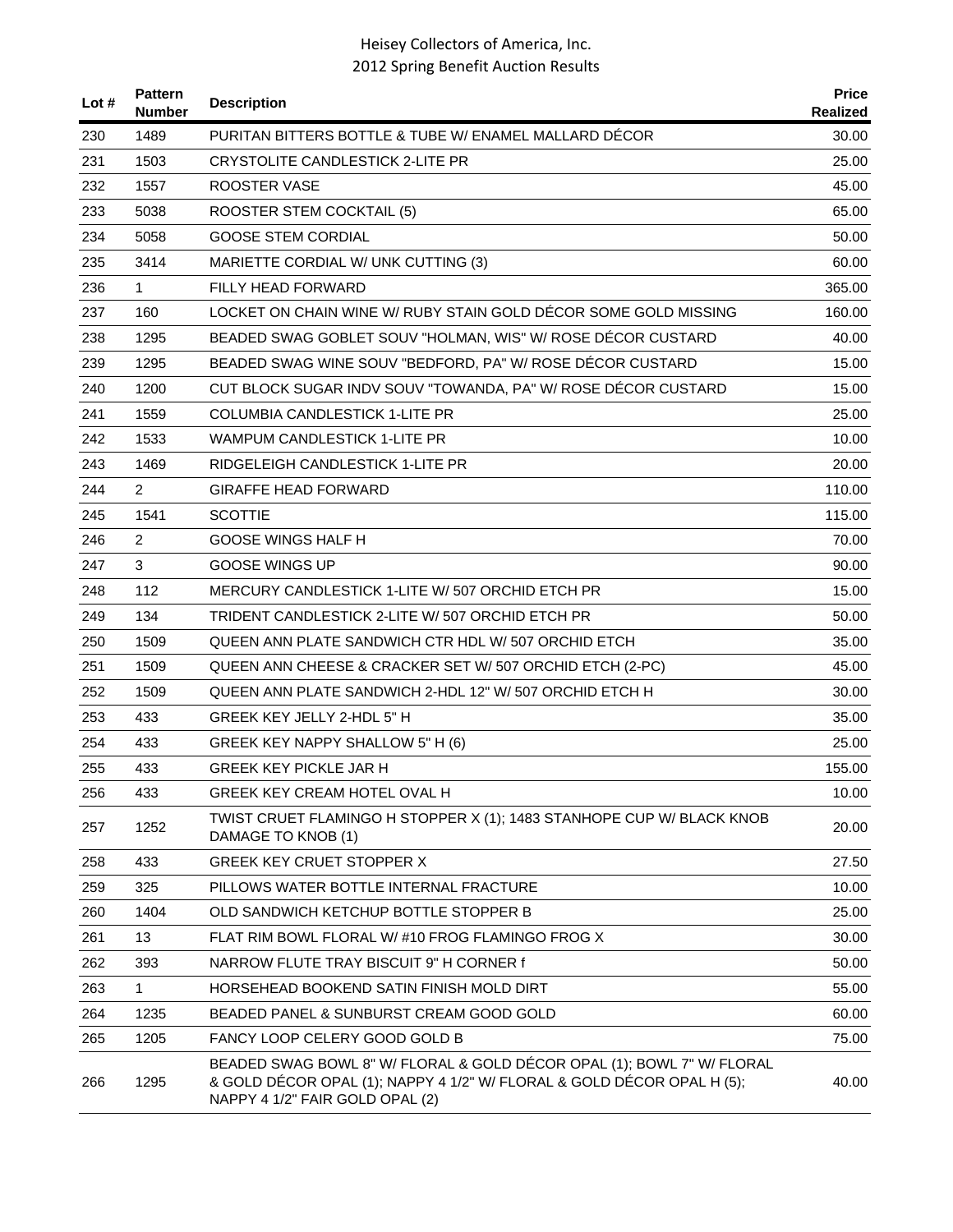| Lot $#$ | <b>Pattern</b><br>Number | <b>Description</b>                                                                                                                                                           | <b>Price</b><br>Realized |
|---------|--------------------------|------------------------------------------------------------------------------------------------------------------------------------------------------------------------------|--------------------------|
| 267     | 1280                     | WINGED SCROLL NAPPY 8" POOR GOLD CUSTARD (1); NAPPY 4" POOR GOLD<br><b>CUSTARD (6)</b>                                                                                       | 75.00                    |
| 268     | 1280                     | WINGED SCROLL TUMBLER POOR GOLD CUSTARD                                                                                                                                      | 5.00                     |
| 269     | 1280                     | WINGED SCROLL PICKLE 6" EXCELLENT GOLD CUSTARD                                                                                                                               | 105.00                   |
| 270     | 1280                     | WINGED SCROLL BUTTER W/ LID CUSTARD                                                                                                                                          | 20.00                    |
| 271     | 1280                     | WINGED SCROLL SPOONER POOR GOLD CUSTARD                                                                                                                                      | 35.00                    |
| 272     | 1401                     | EMPRESS RELISH TRIPLEX 7" ALEXANDRITE                                                                                                                                        | 95.00                    |
| 273     | 1401                     | EMPRESS MINT DF 6" ALEXANDRITE H                                                                                                                                             | 75.00                    |
| 274     | 3381                     | CREOLE SODA FTD 13-OZ ALEXANDRITE                                                                                                                                            | 70.00                    |
| 275     | 3381                     | CREOLE CHAMPAGNE ALEXANDRITE BOWL                                                                                                                                            | 70.00                    |
| 276     | 3381                     | <b>CREOLE COCKTAIL ALEXANDRITE BOWL</b>                                                                                                                                      | 60.00                    |
| 277     | 3390                     | CARCASSONNE WINE 2 1/2-OZ ALEXANDRITE BOWL                                                                                                                                   | 105.00                   |
| 278     | 3390                     | CARCASSONNE COCKTAIL 3-OZ ALEXANDRITE BOWL                                                                                                                                   | 90.00                    |
| 279     | 3390                     | CARCASSONNE SHERBET ALEXANDRITE BOWL                                                                                                                                         | 55.00                    |
| 280     | 3390                     | CARCASSONNE GOBLET LOW ALEXANDRITE BOWL                                                                                                                                      | 80.00                    |
| 281     | 4045                     | <b>HERON BALL VASE 6" ALEXANDRITE</b>                                                                                                                                        | 265.00                   |
| 282     | 3380                     | OLD DOMINION CHAMPAGNE ALEXANDRITE H                                                                                                                                         | 75.00                    |
| 283     | 1191                     | LOBE SPICE TRAY 3-PRT MOONGLEAM W/ FLAMINGO WAFER H                                                                                                                          | 85.00                    |
| 284     | 6091                     | CABOCHON GOBLET 10-OZ W/ 1066 DEBUTANTE CUTTING PAPER LABEL (1);<br>SHERBET W/ 1066 DEBUTANTE CUTTING PAPER LABEL (1); COCKTAIL W/ 1066<br>DEBUTANTE CUTTING PAPER LABEL (1) | 25.00                    |
| 285     | 1486                     | COLEPORT BAR 2-OZ (1); 5082 COMET BAR (1)                                                                                                                                    | 30.00                    |
| 286     | 1503                     | CRYSTOLITE CANDY RND W/ METAL LID FLOWER FINIAL                                                                                                                              | 25.00                    |
| 287     | 134                      | TRIDENT BOWL FLORAL 14" SAHARA RIM f W/ #18 FROG SAHARA                                                                                                                      | 75.00                    |
| 288     | 1401                     | EMPRESS BOWL FLORAL 3-HDL 9" SAHARA H                                                                                                                                        | 55.00                    |
| 289     | 1509                     | QUEEN ANN RELISH TRIPLEX 7" W/ 507 ORCHID ETCH                                                                                                                               | 10.00                    |
| 290     | 1509                     | QUEEN ANN BOWL FLORAL FTD 2-HDL 8 1/2" W/ 507 ORCHID ETCH H                                                                                                                  | 15.00                    |
| 291     | 1509                     | QUEEN ANN BOWL SAUCE DF 7 1/2" W/ 507 ORCHID ETCH                                                                                                                            | 15.00                    |
| 292     | 1509                     | QUEEN ANN BOWL LILY 7 1/2" W/ 507 ORCHID ETCH                                                                                                                                | 50.00                    |
| 293     | 1509                     | QUEEN ANN PLATE SANDWICH 15" W/ 507 ORCHID ETCH                                                                                                                              | 15.00                    |
| 294     | 1519                     | WAVERLY JELLY 7" W/ 507 ORCHID ETCH                                                                                                                                          | 15.00                    |
| 295     | 1519                     | WAVERLY BOWL FLORAL SEAHORSE FTD 11" W/ 507 ORCHID ETCH H                                                                                                                    | 30.00                    |
| 296     | 1519                     | WAVERLY VASE FAN 7" W/ 507 ORCHID ETCH                                                                                                                                       | 40.00                    |
| 297     | 1519                     | WAVERLY CANDLESTICK 2-LITE W/ 507 ORCHID ETCH                                                                                                                                | 20.00                    |
| 298     | 1519                     | WAVERLY PLATE DEMI-TORTE 10 1/2" W/ 507 ORCHID ETCH                                                                                                                          | 15.00                    |
| 299     | 1519                     | WAVERLY COMPORT LOW FTD 6 1/2" W/ 507 ORCHID ETCH H                                                                                                                          | 10.00                    |
| 300     | 1519                     | WAVERLY BOWL GARDENIA 13" W/ 507 ORCHID ETCH                                                                                                                                 | 15.00                    |
| 301     | 1540                     | LARIAT VASE FAN W/ 507 ORCHID ETCH PR                                                                                                                                        | 25.00                    |
| 302     | 1540                     | LARIAT VASE RND CRIMPED W/ 507 ORCHID ETCH                                                                                                                                   | 55.00                    |
| 303     | 1540                     | LARIAT VASE RND W/ 507 ORCHID ETCH                                                                                                                                           | 40.00                    |
| 304     | 142                      | CASCADE CANDLESTICK 3-LITE W/ 507 ORCHID ETCH PR                                                                                                                             | 35.00                    |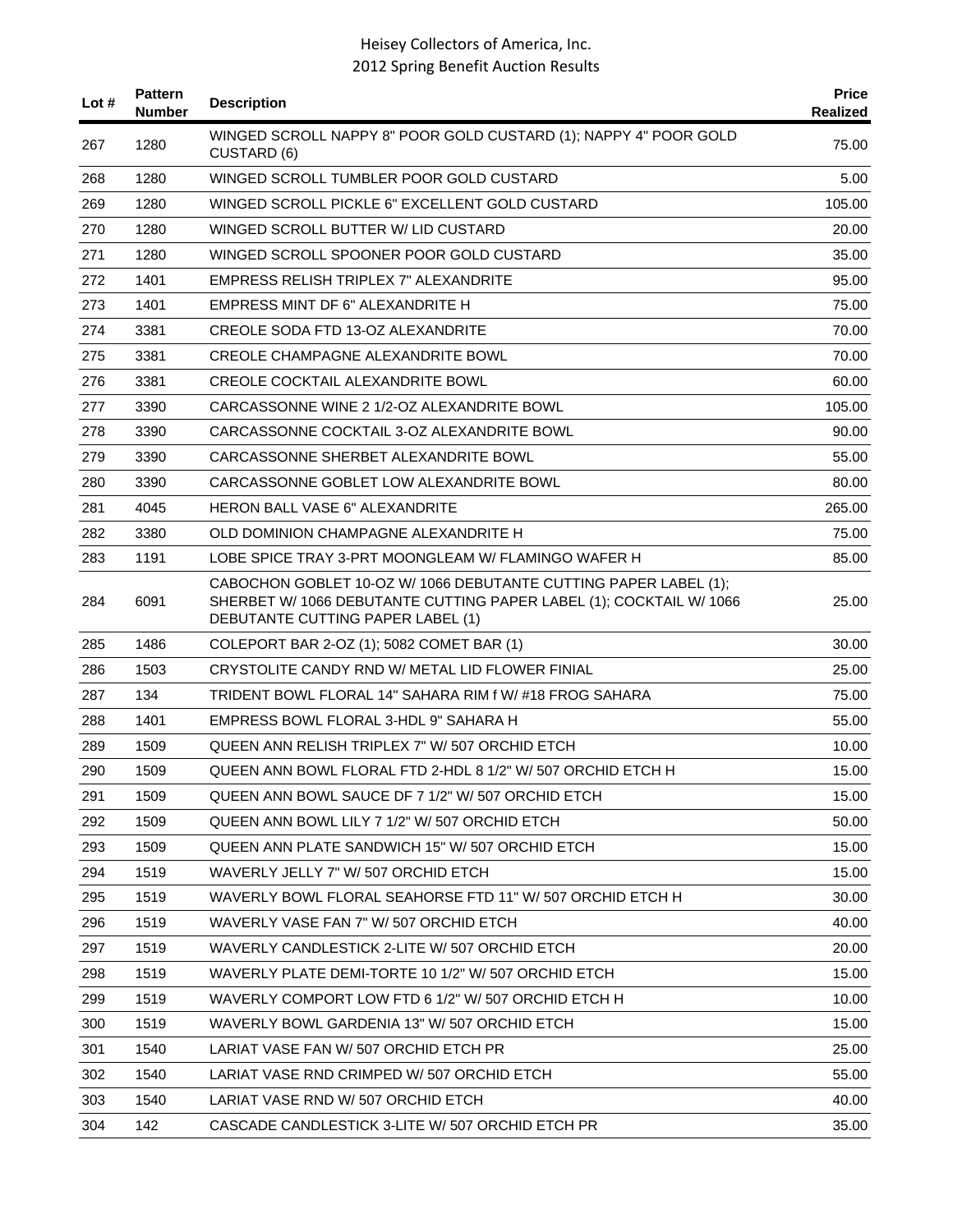| Lot $#$ | <b>Pattern</b><br><b>Number</b> | <b>Description</b>                                                                                                     | <b>Price</b><br>Realized |
|---------|---------------------------------|------------------------------------------------------------------------------------------------------------------------|--------------------------|
| 305     | 3404                            | SPANISH SODA FTD 5-OZ W/ COBALT BOWL                                                                                   | 60.00                    |
| 306     | 3404                            | SPANISH GOBLET W/ COBALT BOWL                                                                                          | 105.00                   |
| 307     | 1401                            | <b>EMPRESS RELISH 8" SAHARA</b>                                                                                        | 20.00                    |
| 308     | 1184                            | YEOMAN PLATE DO 8" W/ 447 EMPRESS ETCH MARIGOLD                                                                        | 15.00                    |
| 309     | 1404                            | OLD SANDWICH SODA 12-OZ SAHARA H                                                                                       | 27.50                    |
| 310     | 1238                            | BEEHIVE PLATE 5" (1); PLATE 5" FLAMINGO (1); PLATE 5" MOONGLEAM (1); PLATE 5"<br>ZIRCON (1); PLATE 5" PURPLE FLASH (1) | 105.00                   |
| 311     | 1401                            | <b>EMPRESS PLATE SQUARE 6" TANGERINE H</b>                                                                             | 50.00                    |
| 312     | 1401                            | <b>EMPRESS PLATE RND 6" ALEXANDRITE H</b>                                                                              | 25.00                    |
| 313     | 1252                            | TWIST PLATE 7" MARIGOLD H                                                                                              | 20.00                    |
| 314     | 1125                            | STAR BURST PLATE 7 1/2" AMBER H                                                                                        | 65.00                    |
| 315     | 1486                            | COLEPORT TUMBLER 10-OZ DAWN H                                                                                          | 25.00                    |
| 316     | 1252                            | TWIST NUT DISH INDV MOONGLEAM H                                                                                        | 25.00                    |
| 317     | 3381                            | CREOLE SODA FTD 5-OZ ALEXANDRITE                                                                                       | 55.00                    |
| 318D    | 1624                            | PATIO TUMBLER 10-OZ                                                                                                    | 10.00                    |
| 319D    | 1486                            | <b>COLEPORT TUMBLER SCRATCHES H</b>                                                                                    | 5.00                     |
| 320D    | 407                             | <b>COARSE RIB TUMBLER H</b>                                                                                            | 15.00                    |
| 321D    | 1469                            | RIDGELEIGH PLATE HEXAGONAL 6" H                                                                                        | 5.00                     |
| 322D    | 341                             | PURITAN PLATE 7" SCRATCHED                                                                                             | 5.00                     |
| 323D    | 1540                            | LARIAT PLATE 8" BOTTOM ROUGHNESS                                                                                       | 5.00                     |
| 324D    | 473                             | NARROW FLUTE W/ RIM NUT DISH H                                                                                         | 20.00                    |
| 325D    | 393                             | NARROW FLUTE NUT DISH H (2)                                                                                            | 20.00                    |
| 326     | 355                             | QUATOR NAPPY 8" H (1); NAPPY 4 1/2" 2-H 3-f (6)                                                                        | 30.00                    |
| 327     | 325                             | PILLOWS JELLY FTD 5" H                                                                                                 | 45.00                    |
| 328     | 394                             | NARROW FLUTE CHEESE & CRACKER W/ LID H                                                                                 | 40.00                    |
| 329     | 112                             | MERCURY CANDLESTICK FLAMINGO 1-BASE R PR                                                                               | 15.00                    |
| 330     | 1567                            | PLANTATION COVERED CHEESE FTD H                                                                                        | 30.00                    |
| 331     | 3350                            | WABASH TANKARD 3-PINT WIDE OPTIC W/ 440 FRONTENAC ETCH                                                                 | 75.00                    |
| 332     | 3360                            | PENN CHARTER SHERBET 6-OZ HAWTHORNE H (2)                                                                              | 65.00                    |
| 333     | 1626                            | SATELLITE VASE 8 1/2" CRIMPED                                                                                          | 140.00                   |
| 334     | 3366                            | TROJAN CHAMPAGNE HAWTHORNE H                                                                                           | 55.00                    |
| 335     | 4044                            | NEW ERA PLATE LUNCHEON 9" X 7" FROSTED (2)                                                                             | 40.00                    |
| 336     | 1528                            | OAK LEAF COASTER HAWTHORNE                                                                                             | 55.00                    |
| 337     | 1405                            | IPSWICH CANDLEVASE W/INSERT H (PR); BOWL FLORAL FTD 11" (1)                                                            | 210.00                   |
| 338     | 1205                            | FANCY LOOP NAPPY 8" W/ GOOD GOLD (1); NAPPY 4" W/ GOOD GOLD 4-f (5)                                                    | 70.00                    |
| 339     | 3350                            | WABASH CLARET 4-OZ W/ 440 FRONTENAC ETCH HAWTHORNE H                                                                   | 30.00                    |
| 340     | 1280                            | WINGED SCROLL CREAM & SUGAR W/ LID HDL C WORN GOLD CUSTARD                                                             | 65.00                    |
| 341     | 393                             | NARROW FLUTE PRESERVE LOW FTD W/ LID WORN GOLD H                                                                       | 15.00                    |
| 342     | 352                             | FLAT PANEL PICKLE JAR W/ LID GOLD BAND DÉCOR H                                                                         | 45.00                    |
| 343     | 1280                            | WINGED SCROLL BUTTER W/ LID EMERALD FAIR GOLD                                                                          | 55.00                    |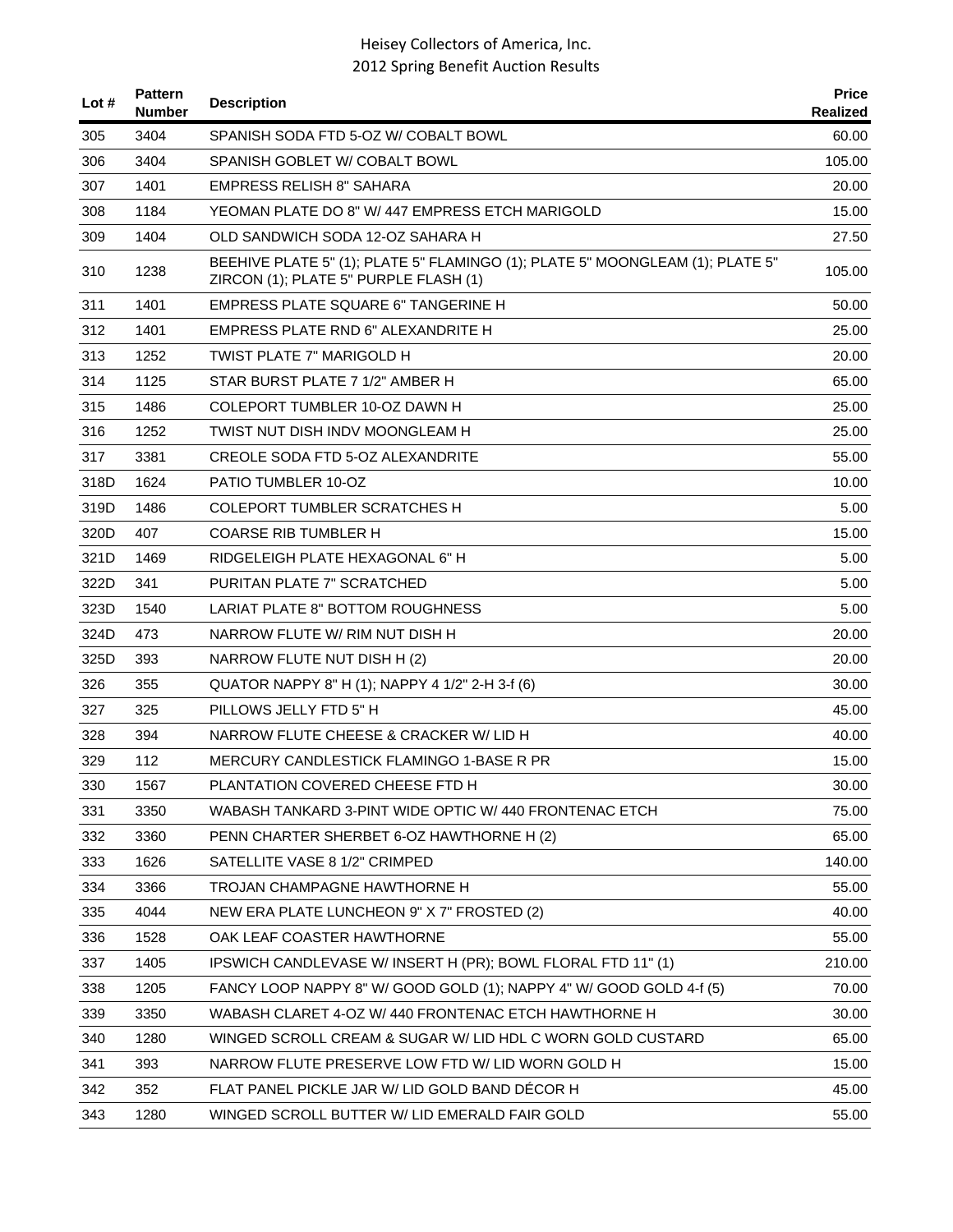| Lot # | <b>Pattern</b><br><b>Number</b> | <b>Description</b>                                                                 | <b>Price</b><br>Realized |
|-------|---------------------------------|------------------------------------------------------------------------------------|--------------------------|
| 344   | 1280                            | WINGED SCROLL CREAM & SUGAR W/ LID EMERALD FAIR GOLD                               | 80.00                    |
| 345   | 1280                            | WINGED SCROLL SPOONER EMERALD FAIR GOLD                                            | 30.00                    |
| 346   | 1280                            | WINGED SCROLL NAPPY 4" EMERALD GOOD GOLD                                           | 25.00                    |
| 347   | 1280                            | WINGED SCROLL TRAY 13" EMERALD GOOD GOLD                                           | 200.00                   |
| 348   | 343                             | SUNBURST PICKLE TRAY OVAL 6" H (1); NAPPY 5" H (1)                                 | 15.00                    |
| 349   | 451                             | CROSS LINE FLUTE JUG 1/2-GAL H BASE WEAR (1); TUMBLER 8-OZ (4)                     | 60.00                    |
| 350   | 451                             | CROSS LINE FLUTE JUG 3-PINT H BOTTOM F (1); TUMBLER 8-OZ H (4)                     | 30.00                    |
| 351   | 350                             | PINWHEEL & FAN NAPPY 8"                                                            | 10.00                    |
| 352   | 4206                            | OPTIC TOOTH SODA 12-OZ MOONGLEAM FT                                                | 35.00                    |
| 353   | 3440                            | PORTSMOUTH SHERBET 7-OZ MOONGLEAM FT                                               | 12.50                    |
| 354   | 3380                            | OLD DOMINION CHAMPAGNE DO 6-OZ W/ UNK CUTTING (10)                                 | 25.00                    |
| 355   | 1626                            | SATELLITE BOWL FRUIT 12" W/ UNK CUTTING H UNFINISHED BOTTOM                        | 40.00                    |
| 356   | 1185                            | YEOMAN PLATE SANDWICH HDL 10 1/2" W/ BLUE & GOLD WHEELING DECOR H                  | 15.00                    |
| 357   | 112                             | <b>MERCURY CANDLESTICK 1-LITE PR</b>                                               | 15.00                    |
| 358   | 1519                            | WAVERLY CANDLESTICK 3-LITE H                                                       | 30.00                    |
| 359   | 21                              | ARISTOCRAT CANDLESTICK 7 1/2" H PR                                                 | 30.00                    |
| 360   | 1567                            | PLANTATION CANDLESTICK 3-LITE                                                      | 70.00                    |
| 361   | 4044                            | NEW ERA GOBLET W/ COBALT BOWL                                                      | 85.00                    |
| 362   | 4044                            | NEW ERA CHAMPAGNE W/ COBALT BOWL                                                   | 75.00                    |
| 363   | 4044                            | NEW ERA CLARET W/ COBALT BOWL                                                      | 85.00                    |
| 364   | 465                             | RECESSED PANEL COMPOTE FTD 7" W/ GOLD DECOR H                                      | 10.00                    |
| 365   | 4159                            | CLASSIC TANKARD 65-OZ W/454 ANTARCTIC ETCH                                         | 125.00                   |
| 366   | 1401                            | EMPRESS PICKLE & OLIVE 13" W/ 454 ANTARCTIC ETCH                                   | 10.00                    |
| 367   | 1401                            | EMPRESS MARMALADE W/ LID W/ 454 ANTARCTIC ETCH RIM f W/ #7 LADLE<br><b>FROSTED</b> | 80.00                    |
| 368   | 135                             | EMPRESS CANDLESTICK 6" W/ 454 ANTARCTIC ETCH PR                                    | 85.00                    |
| 369   | 1401                            | EMPRESS PLATE SQUARE 8" W/ 454 ANTARCTIC ETCH                                      | 10.00                    |
| 370   | 1401                            | EMPRESS NAPPY DF 8" W/454 ANTARCTIC ETCH                                           | 25.00                    |
| 371   | 1401                            | EMPRESS VASE 3-HDL 8" W/ 454 ANTARCTIC ETCH H                                      | 110.00                   |
| 372   | 1401                            | EMPRESS MAYONNAISE DF W/ 454 ANTARCTIC ETCH                                        | 25.00                    |
| 373   | 1401                            | EMPRESS BOWL FLORAL FTD 2-HDL 8 1/2" W/ 454 ANTARCTIC ETCH                         | 35.00                    |
| 374   | 1401                            | EMPRESS ICE BUCKET W/ HANDLE DF W/ 454 ANTARCTIC ETCH                              | 75.00                    |
| 375   | 1401                            | EMPRESS COMPOTE OVAL W/454 ANTARCTIC ETCH H                                        | 35.00                    |
| 376   | 134                             | TRIDENT CANDLESTICK 2-LITE W/ 454 ANTARCTIC ETCH PR                                | 65.00                    |
| 377   | 603                             | SODA 12-OZ W/454 ANTARCTIC ETCH H                                                  | 25.00                    |
| 378   | 1252                            | TWIST OIL 4-OZ FLAMINGO H                                                          | 35.00                    |
| 379   | 133                             | SWAN HANDLE BOWL FLORAL W/ #17 FROG FLAMINGO RIM f                                 | 130.00                   |
| 380   | 133                             | SWAN HANDLE CANDLESTICK FLAMINGO BASE F PR                                         | 205.00                   |
| 381   | 1401                            | EMPRESS RELISH TRIPLEX 7" FLAMINGO H                                               | 10.00                    |
| 382   | 1170                            | PLEAT & PANEL CRUET 3-OZ FLAMINGO                                                  | 10.00                    |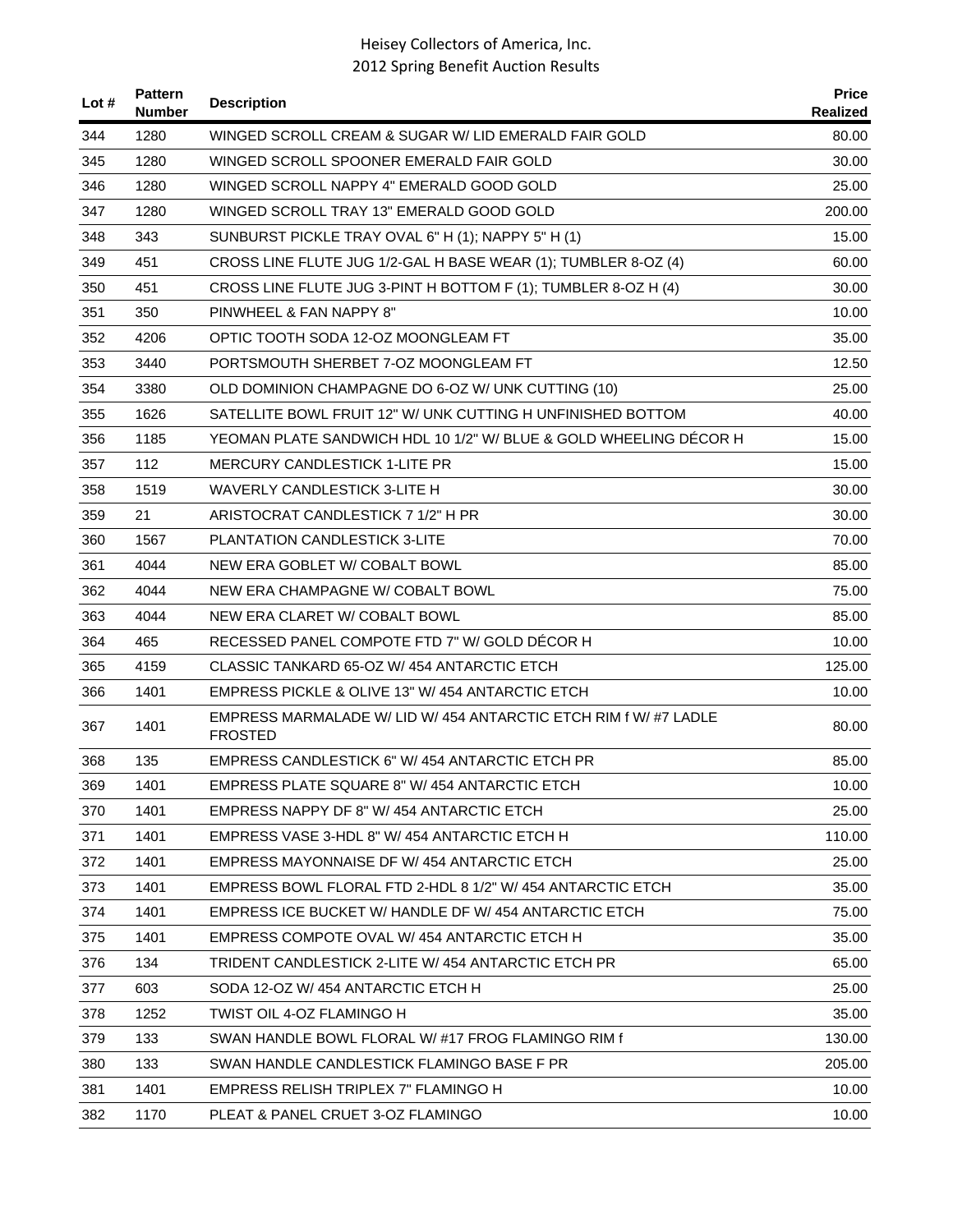| Lot # | <b>Pattern</b><br><b>Number</b> | <b>Description</b>                                                                                                                                           | <b>Price</b><br>Realized |
|-------|---------------------------------|--------------------------------------------------------------------------------------------------------------------------------------------------------------|--------------------------|
| 383   | 1401                            | EMPRESS NAPPY 4 1/2" FLAMINGO H                                                                                                                              | 5.00                     |
| 384   | 1252                            | <b>TWIST CUP &amp; SAUCER FLAMINGO H</b>                                                                                                                     | 32.50                    |
| 385   | 1252                            | TWIST COCKTAIL FLAMINGO H f (2)                                                                                                                              | 10.00                    |
| 386   | 3370                            | AFRICAN SHERBET FLAMINGO (1); COCKTAIL FLAMINGO (1); 3440 PORTSMOUTH<br><b>COCKTAIL FLAMINGO (1)</b>                                                         | 25.00                    |
| 387   | 1184                            | YEOMAN CREAM SOUP W/ UNDERPLATE FLAMINGO                                                                                                                     | 10.00                    |
| 388   | 1184                            | YEOMAN LEMON DISH W/ LID FLAMINGO H                                                                                                                          | 20.00                    |
| 389   | 1433                            | THUMBPRINT & PANEL BOWL FLORAL 11" FLAMINGO SOME WEAR                                                                                                        | 15.00                    |
| 390   | 353                             | MEDIUM FLAT PANEL SYRUP 7-OZ H                                                                                                                               | 12.50                    |
| 391   | 1170                            | PLEAT & PANEL CRUET 3-OZ MOONGLEAM                                                                                                                           | 40.00                    |
| 392   | 4054                            | CORONATION MARTINI MIXER 30-OZ                                                                                                                               | 15.00                    |
| 393   | 3390                            | CARCASSONNE SODA 10-OZ SAHARA (1); GOBLET LOW SAHARA (1)                                                                                                     | 10.00                    |
| 394   | 5025                            | TYROLEAN WINE 3-OZ W/ 507 ORCHID ETCH H (4)                                                                                                                  | 15.00                    |
| 395   | 5057                            | SUEZ OYSTER COCKTAIL 3-OZ SULTANA STEM H (1); GOBLET 10-OZ SULTANA STEM<br>(1)                                                                               | 55.00                    |
| 396   | 353                             | MEDIUM FLAT PANEL ALMOND MASTER FLAMINGO (1); ALMOND FTD INDV<br>FLAMINGO H (4)                                                                              | 45.00                    |
| 397   | 500                             | <b>OCTAGON TRAY 6" FLAMINGO</b>                                                                                                                              | 10.00                    |
| 398   | 1252                            | TWIST NUT DISH INDV FLAMINGO H (1); 1229 OCTAGON NUT DISH INDV FLAMINGO<br>H (1); 475 NARROW FLUTE W/ RIM NUT DISH INDV STAR BOTTOM FLAMINGO H (1)           | 25.00                    |
| 399   | 1252                            | TWIST BON BON INDV FLAMINGO H                                                                                                                                | 10.00                    |
| 400   | 6060                            | COUNTRY CLUB COCKTAIL SHAKER STOPPER NOT GROUND DAWN                                                                                                         | 10.00                    |
| 401   | 1506                            | PROVINCIAL CREAM & SUGAR INDV W/TRAY H f ON TRAY                                                                                                             | 17.50                    |
| 402   | 150                             | BANDED FLUTE JUG 3-QT H LIP f                                                                                                                                | 40.00                    |
| 403   | 150                             | BANDED FLUTE CREAM & SUGAR W/ LID HOTEL H                                                                                                                    | 35.00                    |
| 404   | 150                             | BANDED FLUTE COCKTAIL H (1); BURGUNDY 3 1/2-OZ H (1); SHERBET LOW FTD 2-OZ<br>H (1); OYSTER COCKTAIL BASE ONLY NO INSERT H (1); BAR 3-OZ H (1)               | 15.00                    |
| 405   | 4044                            | NEW ERA BOWL FLORAL 11" SATIN FINISH                                                                                                                         | 25.00                    |
| 406   | 1506                            | PROVINCIAL VASE SWEET PEA                                                                                                                                    | 45.00                    |
| 407   | 1234                            | STIPPLED DIAMOND PLATE 8 1/2" H                                                                                                                              | 10.00                    |
| 408   | 1180                            | BRAZIL NUT DISH INDV FLAMINGO H                                                                                                                              | 25.00                    |
| 409   | 3379                            | PYRAMID SODA 5-OZ FLAMINGO                                                                                                                                   | 85.00                    |
| 410   | 1295                            | BEADED SWAG TANKARD W/ FLORAL & GOLD DÉCOR OPAL WORN GOLD (1);<br>TUMBLER OPAL W/FLORAL & GOLD DÉCOR OPAL WORN GOLD (4)                                      | 95.00                    |
| 411   | 337                             | TOURAINE BUTTER W/ LID W/ GOLD BAND DÉCOR H WORN GOLD (1); SPOONER W/<br>GOLD BAND DÉCOR H WORN GOLD (1); SUGAR W/ LID W/ GOLD BAND DÉCOR H<br>WORN GOLD (1) | 20.00                    |
| 412   | 3350                            | WABASH PLATE 6" ALEXANDRITE 1-SHOWS WEAR (2)                                                                                                                 | 15.00                    |
| 413   | 1401                            | EMPRESS PLATE SQUARE 7" ALEXANDRITE H                                                                                                                        | 35.00                    |
| 414   | 3362                            | CHARTER OAK GOBLET FLAMINGO H (4)                                                                                                                            | 25.00                    |
| 415   | 3362                            | CHARTER OAK SHERBET FLAMINGO H (4)                                                                                                                           | 25.00                    |
| 416   | 1252                            | TWIST NAPPY 4 1/2" FLAMINGO H (1); PLATE 4" FLAMINGO H (4)                                                                                                   | 35.00                    |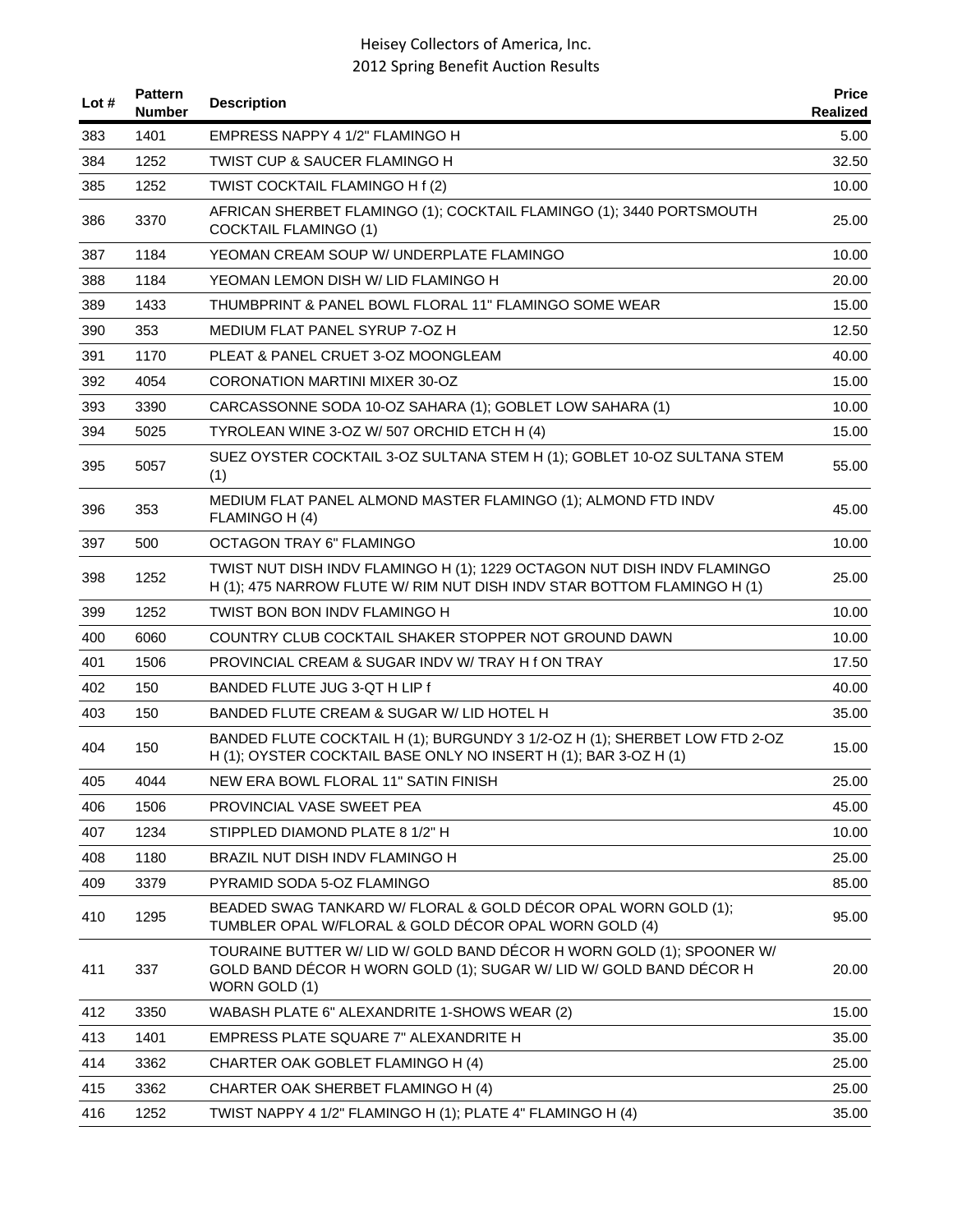| Lot # | <b>Pattern</b><br><b>Number</b> | <b>Description</b>                                                                                                         | <b>Price</b><br>Realized |
|-------|---------------------------------|----------------------------------------------------------------------------------------------------------------------------|--------------------------|
| 417   | 1184                            | YEOMAN TRAY 3-PRT HDL 11" FLAMINGO H                                                                                       | 25.00                    |
| 418   | 5025                            | TYROLEAN GOBLET W/ 507 ORCHID ETCH 1-f (6)                                                                                 | 65.00                    |
| 419   | 5025                            | TYROLEAN GOBLET LUNCHEON W/507 ORCHID ETCH 1-RIM f (2)                                                                     | 10.00                    |
| 420   | 1469                            | RIDGELEIGH LEMON DISH W/ LID H                                                                                             | 20.00                    |
| 421   | 400                             | COLONIAL SCALLOPED TOP PUNCH BOWL BASE ONLY H                                                                              | 10.00                    |
| 422   | 355                             | <b>QUATOR CREAM &amp; SUGAR W/ UNK CUTTING H</b>                                                                           | 30.00                    |
| 423   | 1503                            | CRYSTOLITE GOBLET PRESSED FTD                                                                                              | 525.00                   |
| 424   | 1404                            | OLD SANDWICH CRUET SAHARA H                                                                                                | 55.00                    |
| 425   | 1404                            | OLD SANDWICH CRUET MOONGLEAM H                                                                                             | 185.00                   |
| 426   | 1776                            | KAYLONYAL CRUET 4-OZ STOPPER f                                                                                             | 65.00                    |
| 427   | 1404                            | OLD SANDWICH SODA 10-OZ MOONGLEAM H                                                                                        | 45.00                    |
| 428   | 1401                            | EMPRESS GOBLET SAHARA H                                                                                                    | 25.00                    |
| 429   | 1401                            | EMPRESS GOBLET FLAMINGO H                                                                                                  | 25.00                    |
| 430   | 1401                            | EMPRESS GOBLET MOONGLEAM H                                                                                                 | 45.00                    |
| 431   | 3542                            | HAZELWOOD OYSTER COCKTAIL FLAMINGO (1); 339 CONTINENTAL OYSTER<br>COCKTAIL H(1)                                            | 25.00                    |
| 432   | 4002                            | AQUA CALIENTE COCKTAIL W/465 GOLFER DEEP PLATE ETCH                                                                        | 135.00                   |
| 433   | 135                             | EMPRESS CANDLESTICK 1-LITE SAHARA                                                                                          | 45.00                    |
| 434   | 1201                            | <b>FANDANGO NAPPY FLARED 9"</b>                                                                                            | 30.00                    |
| 435   | 1205                            | FANCY LOOP NAPPY SQUARE 4 1/2"                                                                                             | 25.00                    |
| 436   | 343                             | SUNBURST JELLY HDL 5" H                                                                                                    | 35.00                    |
| 437   | 1503                            | CRYSTOLITE CREAM & SUGAR OVAL H                                                                                            | 15.00                    |
| 438   | 393                             | NARROW FLUTE TANKARD 3-PINT W/ UNK RIM CUTTING H (1); TUMBLER 8-OZ W/<br>UNK RIM CUTTING H (6)                             | 45.00                    |
| 439   | 341 1/2                         | PURITAN JUG SQUAT 1/2-GAL H                                                                                                | 35.00                    |
| 440   | 3380                            | OLD DOMINION CORDIAL 1-OZ W/ UNK CUTTING H (3); GOBLET 10-OZ W/ UNK<br>CUTTING H (2); WINE 2 1/2-OZ W/ UNK CUTTING 1-H (5) | 45.00                    |
| 441   | $\overline{2}$                  | <b>GOOSE WINGS HALF</b>                                                                                                    | 40.00                    |
| 442   | 407                             | COARSE RIB CELERY 12" MARIGOLD STAIN H                                                                                     | 35.00                    |
| 443   |                                 | WITHDRAWN - NOT HEISEY                                                                                                     | 0.00                     |
| 444   | 1184                            | YEOMAN CELERY DO 13" FLAMINGO                                                                                              | 25.00                    |
| 445   | 341                             | PURITAN RELISH OVAL 9" H (1); RELISH OVAL 12" H (1)                                                                        | 15.00                    |
| 446   | 1223                            | FLUTED BORDER BAKED APPLE 6" MARIGOLD STAIN 1-H (2)                                                                        | 25.00                    |
| 447   | 1129                            | OCTAGON MINT 2-HDL 6" FLAMINGO (2)                                                                                         | 20.00                    |
| 448   | 1183                            | REVERE SALT INDV W/ UNK CUTTING H 1-f (4)                                                                                  | 15.00                    |
| 449   | 1519                            | WAVERLY PICKLE / OLIVE 2-PRT 6"                                                                                            | 7.50                     |
| 450   | 134                             | TRIDENT CANDLESTICK 2-LITE W/ 504 TEA ROSE ETCH                                                                            | 10.00                    |
| 451   | 1428                            | <b>WARWICK CANDLESTICK 2-LITE</b>                                                                                          | 25.00                    |
| 452   | 1489                            | PURITAN HURRICANE BLOCK LAMP BASE 1-B PR                                                                                   | 40.00                    |
| 453   | 99                              | LITTLE SQUATTER CANDLESTICK 1-LITE                                                                                         | 5.00                     |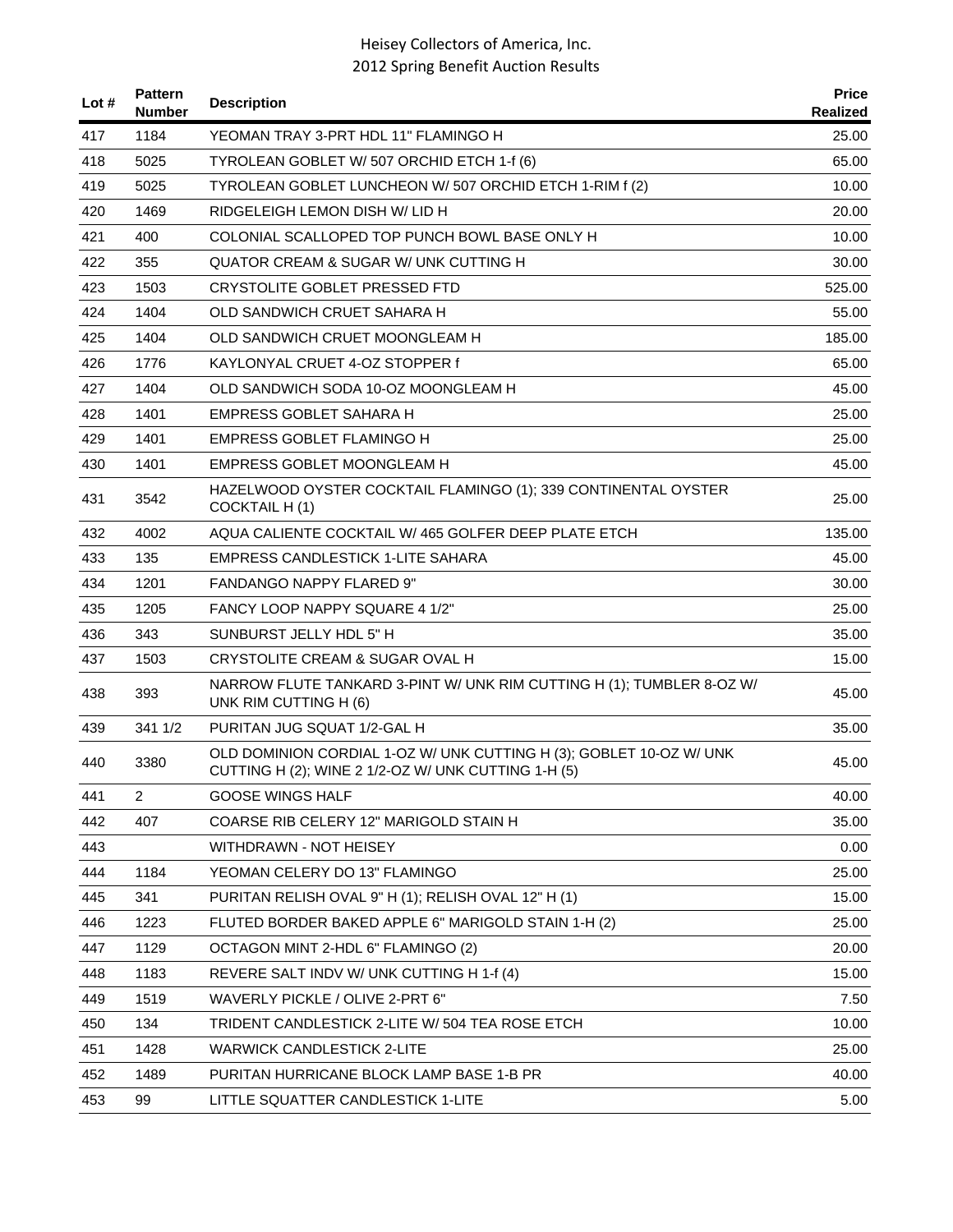| Lot $#$ | <b>Pattern</b><br><b>Number</b> | <b>Description</b>                                                                                                                       | <b>Price</b><br>Realized |
|---------|---------------------------------|------------------------------------------------------------------------------------------------------------------------------------------|--------------------------|
| 454     | 1503                            | CRYSTOLITE CHEESE FTD 5 1/2" (1); SNACK PLATE 2-HDL 7" H (1); THOUSAND<br><b>ISLAND 5" H (1)</b>                                         | 15.00                    |
| 455     | 1503                            | CRYSTOLITE HURRICANE BLOCK 1-LITE 1-SUN PURPLE PR                                                                                        | 5.00                     |
| 456     | 1503                            | CRYSTOLITE CANDLE BLOCK ROSETTE 1-LITE PR                                                                                                | 5.00                     |
| 457     | 1519                            | WAVERLY EPERGNETTE 4" W/ RUBBER GASKET H PR                                                                                              | 7.50                     |
| 458     | 1                               | HORSEHEAD BOOKEND 1-F PR                                                                                                                 | 90.00                    |
| 459     | 1540                            | LARIAT FAN VASE (2)                                                                                                                      | 35.00                    |
| 460     | 465                             | RECESSED PANEL CANDY JAR 3-LB NO LID H                                                                                                   | 20.00                    |
| 461     | 1225                            | PLAIN BAND TOOTHPICK SOUV "OTTUMWA, IOWA" CUSTARD H (1); 310 RING BAND<br>TOOTHPICK CUSTARD (1); 310 NAPPY 4 1/2" FAINT GOLD CUSTARD (1) | 40.00                    |
| 462     | 355                             | COLONIAL SYRUP 32-OZ H HDL C                                                                                                             | 75.00                    |
| 463     | 352                             | FLAT PANEL LAVENDER JAR H C                                                                                                              | 25.00                    |
| 464     | 17                              | CLASSIC CANDELABRA BASE ONLY 15 1/2"                                                                                                     | 45.00                    |
| 465     | 5                               | PATRICIAN CANDLESTICK TOY 4 1/2" 1-H PR                                                                                                  | 40.00                    |
| 466     | 32                              | SKIRTED PANEL CANDLESTICK HDL 5" PR                                                                                                      | 30.00                    |
| 467     | 1295                            | BEADED SWAG NAPPY 4 1/2" OPAL                                                                                                            | 15.00                    |
| 468     | 1401 1/2                        | EMPRESS CUP & 6" PLATE ALEXANDRITE H                                                                                                     | 105.00                   |
| 469     | 500                             | OCTAGON ICE BUCKET W/ HDL W/ 5003 NIMROD CARVING                                                                                         | 115.00                   |
| 470     | 7068                            | FOUR ARCH CREAM & SUGAR W/ LID H                                                                                                         | 280.00                   |
| 471     | 1401                            | EMPRESS CRUET FLAMINGO                                                                                                                   | 35.00                    |
| 472     | 1503                            | CRYSTOLITE CANDY W/ METAL LID & FLOWER FINIAL H                                                                                          | 20.00                    |
| 473     | 1401                            | EMPRESS TRAY SANDWICH CTR HDL 12 1/2" W/ 947 ENCHANTRESS CUTTING H                                                                       | 35.00                    |
| 474     | 1183                            | REVERE TRAY SANDWICH CTR HDL GOLD DECOR W/ UNK CUTTING H                                                                                 | 30.00                    |
| 475     | 1503                            | <b>CRYSTOLITE TUMBLER H (8)</b>                                                                                                          | 75.00                    |
| 476     | 1540                            | LARIAT GOBLET W/ 980 MOONGLO CUTTING H (5)                                                                                               | 30.00                    |
| 477     | 1540                            | LARIAT CANDLESTICK 2-LITE W/980 MOONGLO CUTTING PR                                                                                       | 30.00                    |
| 478     | 3484                            | DONNA TUMBLER W/ 507 ORCHID ETCH 1-RIM f (6)                                                                                             | 200.00                   |
| 479     | 1503                            | CRYSTOLITE PLATE 13" W/ ??? CUTTING SHOWS WEAR                                                                                           | 15.00                    |
| 480     | 1252                            | <b>TWIST TUMBLER MARIGOLD (4)</b>                                                                                                        | 90.00                    |
| 481     | $\overline{2}$                  | <b>MADONNA FROSTED</b>                                                                                                                   | 500.00                   |
| 482     | 480                             | DAISY & LEAVES BASKET H                                                                                                                  | 70.00                    |
| 483     | 1540                            | <b>LARIAT CANDLESTICK 2-LITE PR</b>                                                                                                      | 25.00                    |
| 484     | 1425                            | VICTORIAN CANDLESTICK 2-LITE H PR FLAKE ON 1                                                                                             | 30.00                    |
| 485     | 1495                            | FERN CANDLESTICK 2-LITE W/ 508 FLORAL ETCH 1-CNDL CUP C PR                                                                               | 30.00                    |
| 486D    | 150                             | BANDED FLUTE PUNCH CUP H (2)                                                                                                             | 20.00                    |
| 487D    | 1183 1/2                        | REVERE SUGAR W/ LID W/ UNK BUTTERFLY CUTTING H F                                                                                         | 10.00                    |
| 488D    | 1486                            | COLEPORT ICE BUCKET NO HDL W/TONGS H                                                                                                     | 35.00                    |
| 489D    | 1469                            | RIDGELEIGH SALT INDV IN ORIG BOX H (8)                                                                                                   | 40.00                    |
| 490D    | 3381                            | <b>CREOLE CHAMPAGNE SAHARA BOWL</b>                                                                                                      | 35.00                    |
| 491D    | 3315                            | POLYONAISE GOBLET W/380 CASSANDRA ETCH (1); 3416 BARBARA FRITCHIE WINE<br>W/9072 RIC RAC & TREFOIL ETCH FT F (1)                         | 50.00                    |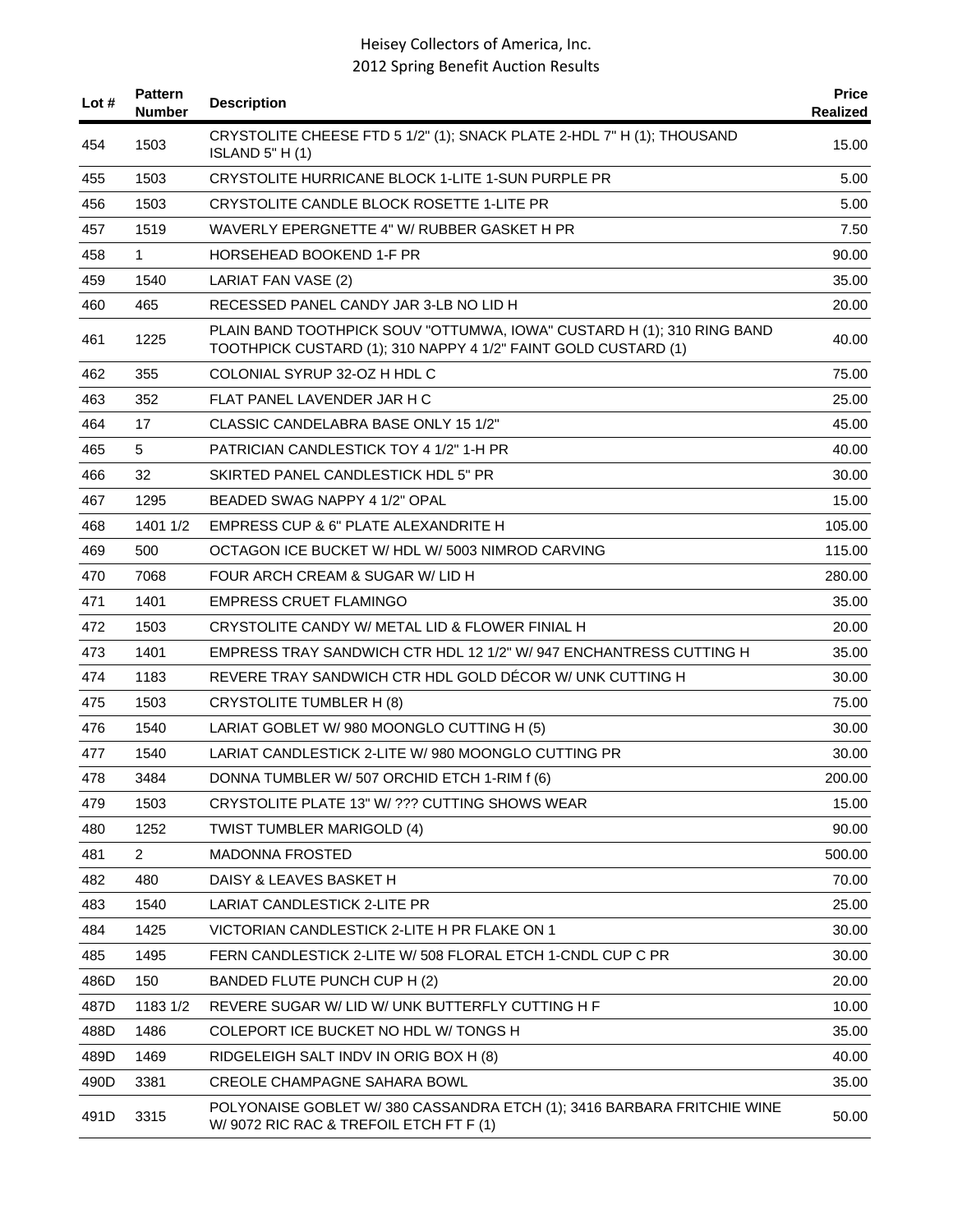| Lot # | <b>Pattern</b><br><b>Number</b> | <b>Description</b>                                                    | <b>Price</b><br>Realized |
|-------|---------------------------------|-----------------------------------------------------------------------|--------------------------|
| 492D  | 433                             | GREEK KEY JELLY 1-HDL H SOME WEAR                                     | 30.00                    |
| 493   | 5003                            | CRYSTOLITE GOBLET 1-RIM f (4)                                         | 40.00                    |
| 494   | 5003                            | <b>CRYSTOLITE COCKTAIL (4)</b>                                        | 20.00                    |
| 495   | 1405                            | <b>IPSWICH BOWL FLORAL 11" H B</b>                                    | 20.00                    |
| 496   | 1503                            | CRYSTOLITE JUG ICE LIP 1/2-GAL                                        | 25.00                    |
| 497   | 1503                            | CRYSTOLITE ICE BUCKET W/ HDL H                                        | 35.00                    |
| 498   | 1503                            | CRYSTOLITE CANDLEBLOCK 1-LITE ROSETTE PR                              | 10.00                    |
| 499   | 1503                            | CRYSTOLITE CIGARETTE BOX W/ LID 4" H LID f (1); ASHTRAY SQUARE 2" (2) | 20.00                    |
| 500   | 1503                            | CRYSTOLITE OYSTER COCKTAIL (3)                                        | 20.00                    |
| 500A  |                                 | TOOL UTILITY CARRIER FROM HEISEY FACTORY                              | 100.00                   |
| 501   | 1503                            | CRYSTOLITE CANDY FTD BOTTOM ONLY H (1); FRENCH DRESSING H (1)         | 10.00                    |
| 502   | 1428                            | WARWICK VASE INDV H                                                   | 10.00                    |
| 503   | 1503                            | CRYSTOLITE PLATE TORTE 14" H MINOR WEAR                               | 15.00                    |
| 504   | 1503                            | CRYSTOLITE RELISH RND 5-PRT 10" H                                     | 10.00                    |
| 505   | 1401                            | EMPRESS VASE 3-HDL W/ UNK LILY OF VALLEY CUTTING H                    | 115.00                   |
| 506   | 341 1/2                         | PURITAN JUG 1-PINT H PANEL ROUGHNESS                                  | 25.00                    |
| 507   | 104                             | BERTHA CANDLESTICK W/ UNK CUTTING H                                   | 50.00                    |
| 508   |                                 | 1245/3970 COMPORT: 1245 SPIRAL PLATE ON 3970 STEM HAWTHORNE H         | 135.00                   |
| 509   | 5010                            | SYMPHONE COCKTAIL W/ UNK CUTTING                                      | 35.00                    |
| 510   | 1519                            | WAVERLY CUP & SAUCER H 2-SCRATCHED (6-SETS)                           | 25.00                    |
| 511   | 1519                            | WAVERLY CUP & SAUCER H (6-SETS)                                       | 25.00                    |
| 512   | 331                             | COLONIAL PANEL CRUET NO STOPPER H STAINED                             | 5.00                     |
| 513   | 2401                            | OAKWOOD SODA W/467 TALLY HO ETCH (4)                                  | 65.00                    |
| 514   | 2401                            | OAKWOOD SODA W/3 MOTOR BOAT ETCH                                      | 70.00                    |
| 515   | 2401                            | OAKWOOD SODA W/3 MOTOR BOAT ETCH                                      | 100.00                   |
| 516   | 3804                            | JAMESTOWN CORDIAL W/965 NARCISSUS CUTTING H                           | 25.00                    |
| 517   | 4044                            | NEW ERA SODA 5-OZ MATTE FT                                            | 17.50                    |
| 518   | 348                             | COLONIAL WINE CUPPED 2-OZ H                                           | 15.00                    |
| 519   | 5057                            | SUEZ JUICE FTD 5-OZ W/980 MOONGLO CUTTING H                           | 5.00                     |
| 520   | 357                             | PRISON STRIPE OIL 6-OZ STOPPER f                                      | 65.00                    |
| 521   | 160                             | LOCKET ON CHAIN COMPORT 8"                                            | 40.00                    |
| 522   | 315                             | PANELED CANE PITCHER 1/2-PINT SOUV "LAVALLE, WIS" CUSTARD H           | 15.00                    |
| 523   | 451                             | CROSS LINED FLUTE JELLY FTD 5" H                                      | 15.00                    |
| 524   | 1404                            | OLD SANDWICH CHAMPAGNE MOONGLEAM H                                    | 35.00                    |
| 525   | 9                               | SINGLE ROW SLASH HUMIDOR NO LID                                       | 10.00                    |
| 526   | 5082                            | MID CENTURY COCKTAIL 4-OZ H                                           | 5.00                     |
| 527   | 1201                            | FANDANGO NAPPY OVAL 9"                                                | 40.00                    |
| 528   | 1205                            | FANCY LOOP PUNCH GLASS FTD                                            | 25.00                    |
| 529   | 2516                            | CIRCLE PAIR CHAMPAGNE MOONGLEAM                                       | 22.50                    |
| 530   | 341                             | PURITAN SHERBET LOW FTD 4 1/2-OZ FLAMINGO H                           | 65.00                    |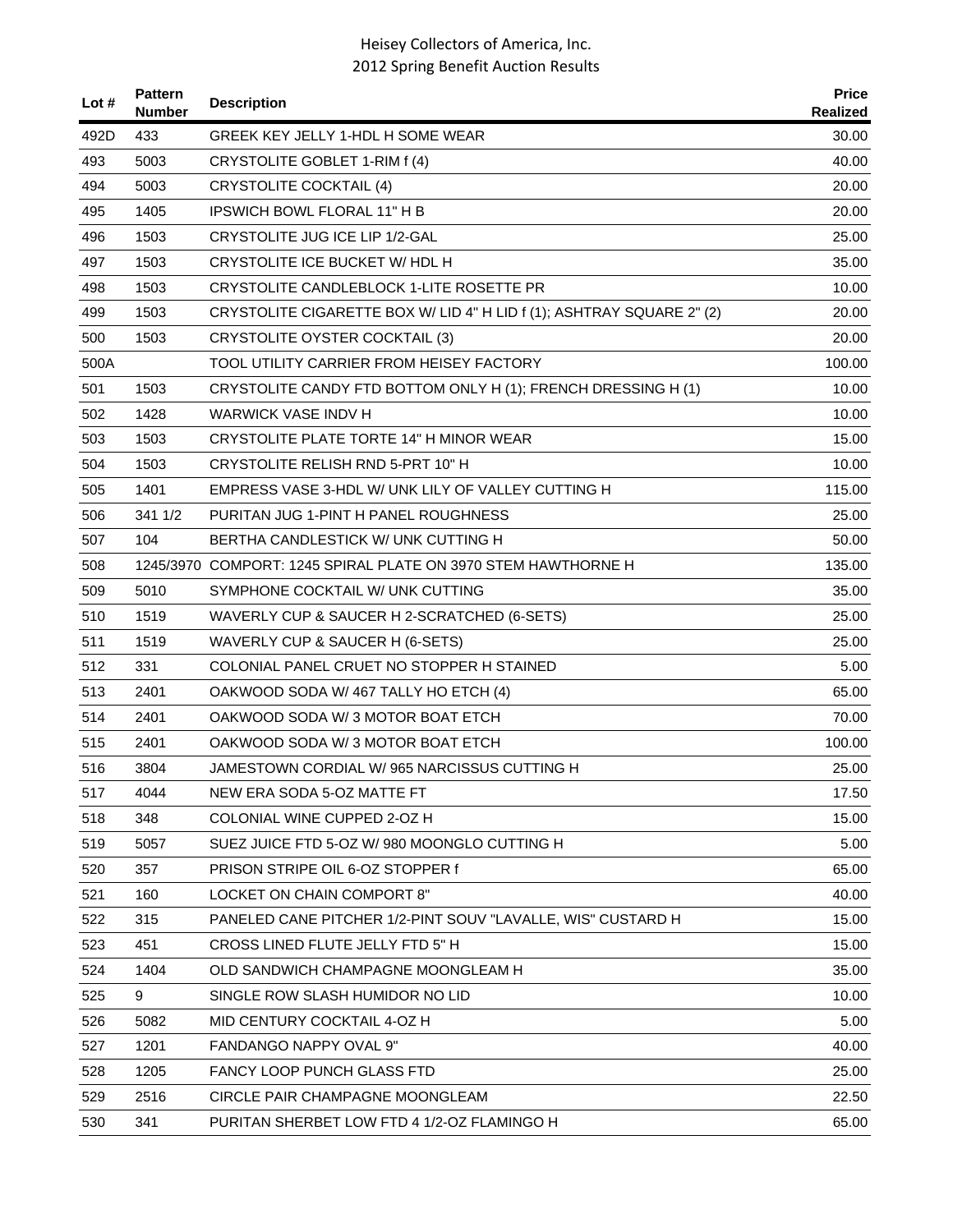| Lot # | <b>Pattern</b><br>Number | <b>Description</b>                                                                                                                   | <b>Price</b><br>Realized |
|-------|--------------------------|--------------------------------------------------------------------------------------------------------------------------------------|--------------------------|
| 531   | 325                      | PILLOWS EGG CUP GOOD GOLD H                                                                                                          | 30.00                    |
| 532   | 1306                     | <b>COMET LEAF SHERBET H</b>                                                                                                          | 35.00                    |
| 533   | 1469                     | RIDGELEIGH SALT INDV (1); ASHTRAY INDV DIAMOND H (1); ASHTRAY INDV SQUARE<br>SUN PURPLE (1)                                          | 10.00                    |
| 534   | 1401                     | EMPRESS RELISH 10" SAHARA H                                                                                                          | 25.00                    |
| 535   | 1447                     | ROCOCO PLATE 2-HDL MADE FROM BON BON 6" SAHARA H                                                                                     | 50.00                    |
| 536   | 1205                     | <b>FANCY LOOP PLATE CHEESE 8" RIM f</b>                                                                                              | 35.00                    |
| 537   | 1103                     | COLONIAL PUNCH CUP STAR BOTTOM PAPER LABEL                                                                                           | 15.00                    |
| 538   | 1205                     | FANCY LOOP SALT INDV (2)                                                                                                             | 30.00                    |
| 539   | 343                      | SUNBURST SALT SHAKER METAL LID H                                                                                                     | 45.00                    |
| 540   | 429                      | PLAIN PANEL RECESS SALT INDV (2)                                                                                                     | 20.00                    |
| 541   | 1503                     | CRYSTOLITE RELISH 3-PRT 9"                                                                                                           | 20.00                    |
| 542   | 1503                     | CRYSTOLITE CREAM & SUGAR INDV H                                                                                                      | 20.00                    |
| 543   | 1503                     | CRYSTOLITE PICKLE 6" H                                                                                                               | 20.00                    |
| 544   | 1503                     | CRYSTOLITE CREAM & SUGAR OVAL H                                                                                                      | 20.00                    |
| 545   | 1503                     | <b>CRYSTOLITE CRUET</b>                                                                                                              | 30.00                    |
| 546   | 1519                     | WAVERLY COMPOTE OVAL 7" W/ 515 HEISEY ROSE ETCH H                                                                                    | 35.00                    |
| 547   | 1540                     | <b>LARIAT COLOGNE</b>                                                                                                                | 30.00                    |
| 548   | 1306                     | COMET LEAF GOBLET ALEXANDRITE H                                                                                                      | 1,025.00                 |
| 549   | 341                      | PURITAN VASE MADE FROM 5-LB CANDY JAR W/ UNK CUTTING H                                                                               | 475.00                   |
| 550   | 341                      | PURITAN VASE MADE FROM 5-LB CANDY JAR W/ UNK CUTTING H                                                                               | 625.00                   |
| 551   | 341                      | PURITAN CANDY W/ LID 2-LB H                                                                                                          | 125.00                   |
| 552   | 1519                     | WAVERLY COMPOTE LOW FTD 6" W/ 515 HEISEY ROSE ETCH                                                                                   | 20.00                    |
| 553   | 1519                     | WAVERLY DRESSING OVAL 2-PRT W/ 515 HEISEY ROSE ETCH H                                                                                | 30.00                    |
| 554   | 134                      | TRIDENT CANDLESTICK 2-LITE W/ 515 HEISEY ROSE ETCH PR                                                                                | 20.00                    |
| 555   | 1519                     | WAVERLY PLATE SERVICE 10 1/2" W/ 515 HEISEY ROSE ETCH                                                                                | 22.50                    |
| 556   | 433                      | GREEK KEY CRUET 4-OZ STOPPER f                                                                                                       | 35.00                    |
| 557   | 3304                     | UNIVERSAL COCKTAIL W/467 TALLY HO ETCH (2)                                                                                           | 30.00                    |
| 558   | 4002                     | AQUA CALIENTE COCKTAIL W/467 TALLY HO ETCH (3)                                                                                       | 40.00                    |
| 559   | 3390                     | CARCASSONNE GOBLET HIGH FTD ALEXANDRITE BOWL RIM f (1); SODA FTD 12-OZ<br>ALEXANDRITE BOWL (1); CHAMPAGNE ALEXANDRITE BOWL RIM f (1) | 95.00                    |
| 560   | 353                      | MEDIUM FLAT PANEL VASE 8" H                                                                                                          | 20.00                    |
| 561   | 5003                     | <b>CRYSTOLITE GOBLET (12)</b>                                                                                                        | 40.00                    |
| 562   | 1227                     | <b>MAHARG SHERBET H</b>                                                                                                              | 20.00                    |
| 563   | 331                      | COLONIAL PANEL SALT INDV                                                                                                             | 12.50                    |
| 564   | 1235                     | BEADED PANEL & SUNBURST SALT INDV                                                                                                    | 40.00                    |
| 565   | 341                      | PURITAN SALT INDV                                                                                                                    | 7.50                     |
| 566   | 1183                     | REVERE SALT INDV W/ UNK CUTTING                                                                                                      | 22.50                    |
| 567   | 394                      | NARROW FLUTE NUT DISH INDV H                                                                                                         | 12.50                    |
| 568   | 1252                     | TWIST NUT DISH INDV H                                                                                                                | 12.50                    |
| 569   | 393                      | NARROW FLUTE CREAM INDV                                                                                                              | 10.00                    |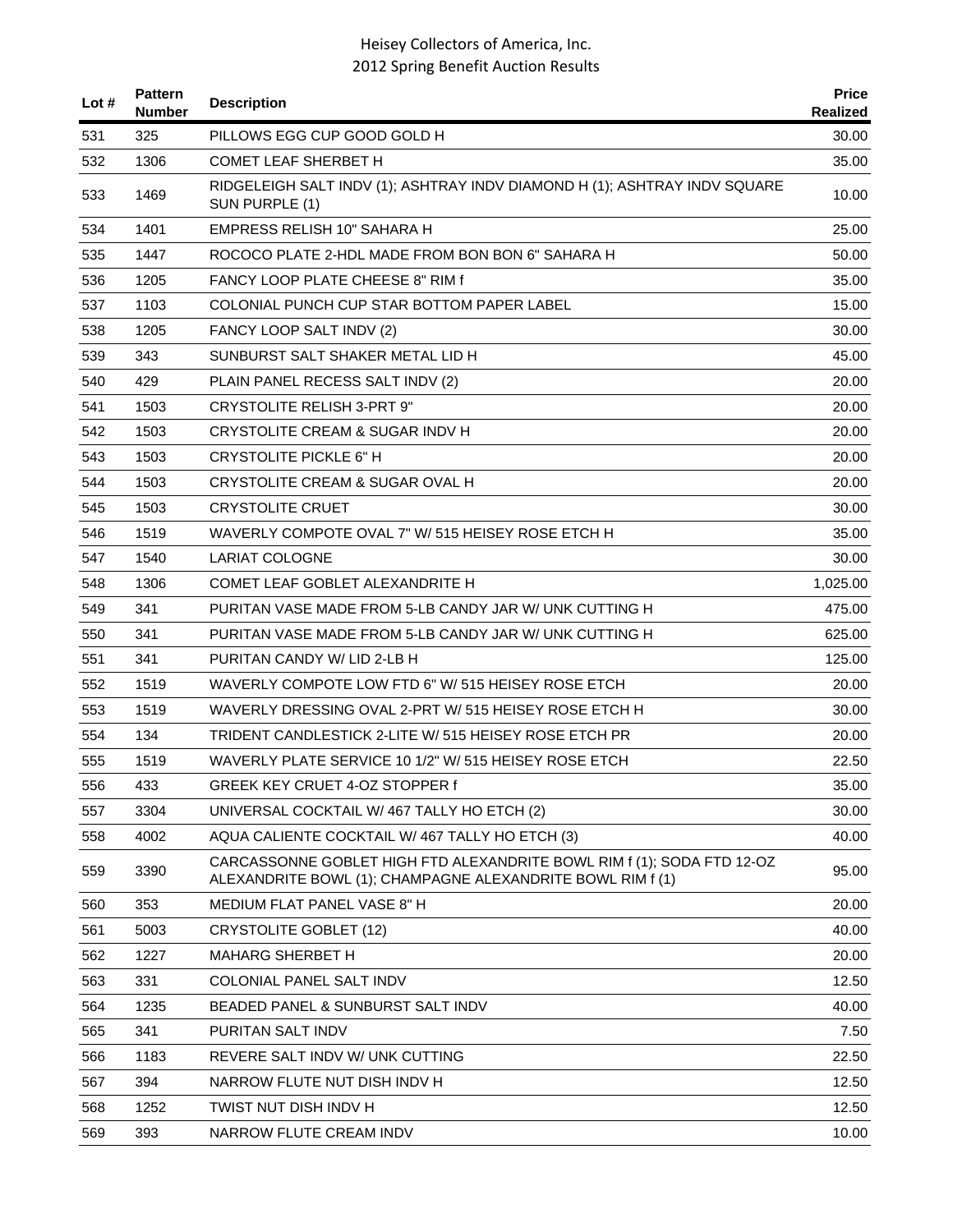| Lot $#$ | <b>Pattern</b><br>Number | <b>Description</b>                                                                                           | <b>Price</b><br>Realized |
|---------|--------------------------|--------------------------------------------------------------------------------------------------------------|--------------------------|
| 570     | 1469                     | RIDGELEIGH NUT DISH 2-HDL INDV H f (1); ASHTRAY INDV DIAMOND H (1); ASHTRAY<br><b>INDV SPADE H</b>           | 10.00                    |
| 571     | 1401                     | <b>EMPRESS SHERBET SAHARA</b>                                                                                | 10.00                    |
| 572     | 1401                     | EMPRESS CREAM & SUGAR FLAMINGO H                                                                             | 25.00                    |
| 573     | 1225                     | RIDGE & STAR PLATE 6" MOONGLEAM H WEAR (1); 1243 STEPPED OCTAGON BOWL<br>7" FLAMINGO H (1)                   | 15.00                    |
| 574     | 353                      | <b>MEDIUM FLAT PANEL VASE 6" H SUN PURPLE</b>                                                                | 15.00                    |
| 575     | 5087                     | COMET SODA 18-OZ CLOUDY                                                                                      | 12.50                    |
| 576     | 359                      | COLONIAL CHAMPAGNE 1-FT f (6)                                                                                | 10.00                    |
| 577     | 1425                     | VICTORIAN MATCH BOX ASHTRAYS (2) H                                                                           | 20.00                    |
| 578     | 341                      | PURITAN PUNCH CUP 4 1/2-OZ H                                                                                 | 5.00                     |
| 579     | 310                      | RING BAND BERRY SET: BOWL H CUSTARD (1); BOWL SMALL H CUSTARD (5)                                            | 65.00                    |
| 580     | 1280                     | WINGED SCROLL NAPPY TRIANGLE 5 1/2" CUSTARD                                                                  | 30.00                    |
| 581     | 1417                     | ARCH TUMBLER SAHARA H SIDE RIBS HAVE CHIPS                                                                   | 25.00                    |
| 582     | 3390                     | CARCASSONNE SHERBET 6-OZ SAHARA                                                                              | 7.50                     |
| 583     | 8036                     | GOLDEN STATE ARCHES TUMBLER H                                                                                | 105.00                   |
| 584     | 341                      | PURITAN SHERBET LOW FTD RUFFLED RIM H                                                                        | 5.00                     |
| 585     |                          | UNKNOWN PATTERN TUMBLER PANELED H                                                                            | 250.00                   |
| 586     | 433                      | GREEK KEY SUGAR NO LID HOTEL RND H                                                                           | 17.50                    |
| 587     | 5024                     | OXFORD CHAMPAGNE 6 1/2-OZ W/964 MARYLAND CUTTING H                                                           | 7.50                     |
| 588     | 357                      | PRISON STRIPE NAPPY 2-HDL 7" H                                                                               | 35.00                    |
| 589     | 1590                     | ZODIAC JUICE FTD 5-OZ H                                                                                      | 20.00                    |
| 590     | 439                      | RAISED LOOP CELERY 12" H                                                                                     | 17.50                    |
| 591     | 5003                     | <b>CRYSTOLITE ICE TEA 12-OZ</b>                                                                              | 10.00                    |
| 592     | 331                      | COLONIAL PANEL CRUET NO STOPPER 6-OZ                                                                         | 5.00                     |
| 593     | 1184                     | YEOMAN COMPORT FTD DO 5" H                                                                                   | 20.00                    |
| 594     | 1280                     | WINGED SCROLL NAPPY 4" EMERALD                                                                               | 42.50                    |
| 595     | 1170                     | PLEAT & PANEL LEMON DISH NO LID 5" MOONGLEAM H                                                               | 25.00                    |
| 596     | 1252                     | TWIST SODA FTD 6-OZ MOONGLEAM H                                                                              | 22.50                    |
| 597     | 4026                     | SPENCER DECANTER DO 16-OZ MOONGLEAM                                                                          | 210.00                   |
| 598     | 1200                     | CUT BLOCK CREAM INDV SOUV "TENNESSEE CENTENNIAL 1897" RED FLASH                                              | 45.00                    |
| 599     | 393                      | NARROW FLUTE PUNCH CUP 4 1/2-OZ H (1); 1105 PUNCH CUP 4-OZ H (1); 429<br>RECESSED PANEL PUNCH CUP 4-OZ H (1) | 7.50                     |
| 600     | 1220                     | PUNTY BAND SALT & PEPPER SOUV "TAYLORVILLE IL" CUSTARD                                                       | 30.00                    |
| 601     | 468                      | OCTAGON W/ RIM CELERY 12" W/ UNK FLORAL & STRIPE CUTTING MOONGLEAM f                                         | 15.00                    |
| 602     | 99                       | LITTLE SQUATTER CANDLESTICK 1-LITE FLAMINGO H                                                                | 12.50                    |
| 603     | 4163                     | WHALEY BEER MUG 16-OZ W/ 460 CLUB DRINKING SCENE ETCH H                                                      | 45.00                    |
| 604     | 1154                     | PUNCH CUP SOUV "WASHINGTON ISLAND, WIS" CUSTARD H                                                            | 17.50                    |
| 605     | 520                      | INNOVATION CANDLE LAMP H CLOUDY                                                                              | 30.00                    |
| 606     | 1255                     | PINEAPPLE & FAN TUMBLER 8 1/2-OZ GOOD GOLD EMERALD                                                           | 55.00                    |
| 607     | 4002                     | AQUA CALIENTE COCKTAIL 4-OZ W/3 MOTOR BOAT ETCH                                                              | 150.00                   |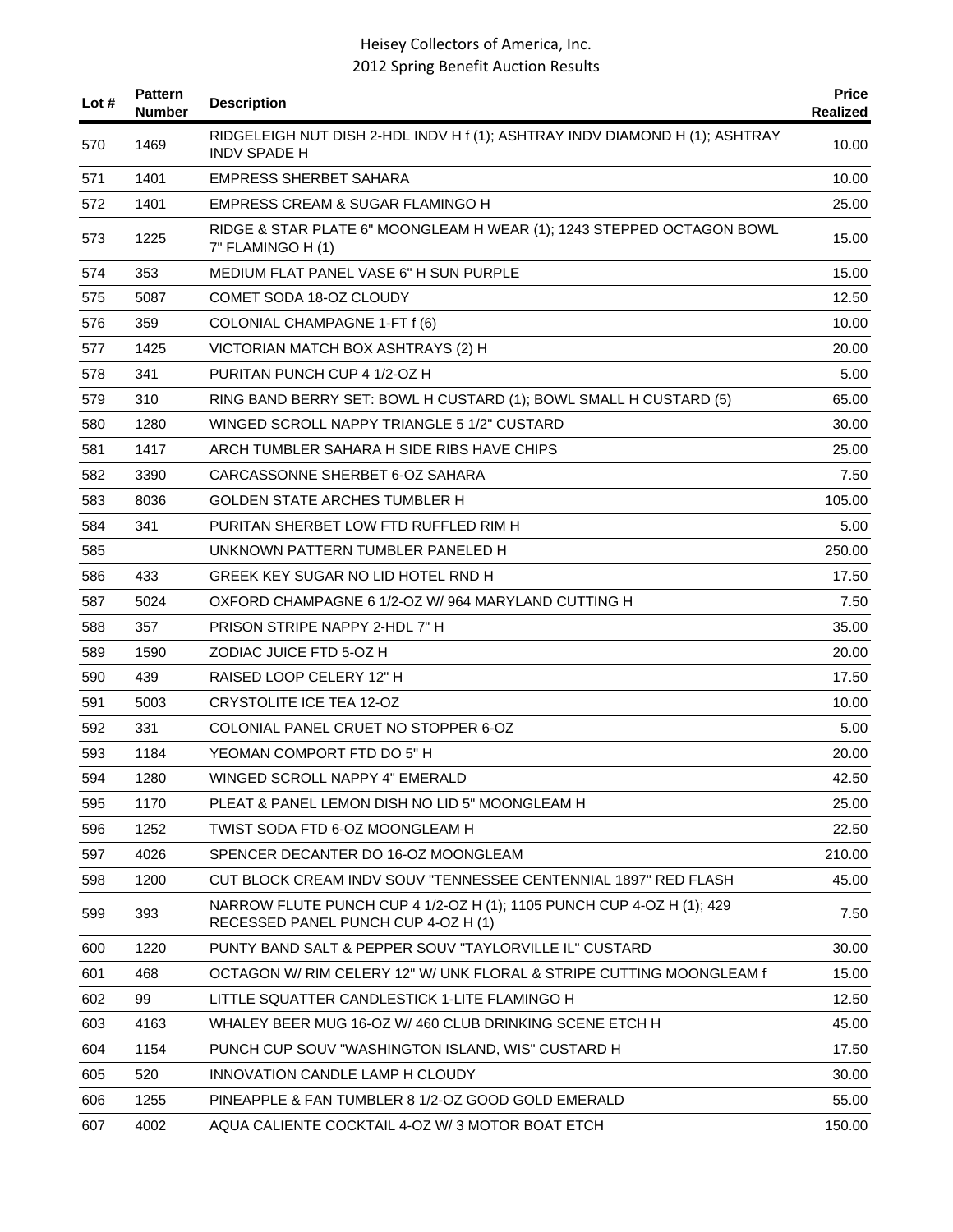| Lot $#$ | <b>Pattern</b><br><b>Number</b> | <b>Description</b>                                                               | <b>Price</b><br>Realized |
|---------|---------------------------------|----------------------------------------------------------------------------------|--------------------------|
| 608     | 4002                            | AQUA CALIENTE COCKTAIL 4-OZ W/ 2 TALL SAIL BOAT ETCH                             | 30.00                    |
| 609     | 4002                            | AQUA CALIENTE COCKTAIL 4-OZ W/ 459 FISHERMAN ETCH                                | 55.00                    |
| 610     | 4224                            | STEEPLE CHASE COCKTAIL 3-OZ SAHARA BOWL                                          | 45.00                    |
| 611     | 603                             | SODA 10-OZ W/9081 MOSAIC ETCH H                                                  | 30.00                    |
| 612     | 435                             | JUNIPER TUMBLER 8-OZ H                                                           | 150.00                   |
| 613     | 1184                            | YEOMAN CREAM & SUGAR W/ LID HAWTHORNE H                                          | 110.00                   |
| 614     | 1020                            | PHYLLIS CREAM & SUGAR MOONGLEAM H                                                | 50.00                    |
| 615     | 479                             | PETAL CREAM & SUGAR HAWTHORNE                                                    | 105.00                   |
| 616     | 479                             | PETAL CREAM & SUGAR MOONGLEAM                                                    | 35.00                    |
| 617     | 355                             | QUATOR CREAM & SUGAR MOONGLEAM H BASE f                                          | 35.00                    |
| 618     | 1189                            | YEOMAN CREAM & SUGAR NO LID INDV MOONGLEAM H                                     | 310.00                   |
| 619     | 500                             | OCTAGON CREAM & SUGAR MOONGLEAM HDL H                                            | 40.00                    |
| 620     | 354                             | WIDE FLAT PANEL CREAM & SUGAR MOONGLEAM H                                        | 40.00                    |
| 621     | 1425                            | VICTORIAN CREAM MOONGLEAM H                                                      | 650.00                   |
| 622     | 1485                            | SATURN CREAM & SUGAR ZIRCON H                                                    | 170.00                   |
| 623     | 1506                            | PROVINCIAL CREAM ZIRCON H                                                        | 70.00                    |
| 624     | 1506                            | PROVINCIAL CREAM ZIRCON H                                                        | 50.00                    |
| 625     | 1252                            | TWIST CREAM SOUP MOONGLEAM H                                                     | 35.00                    |
| 626     |                                 | HEISEY NEWS IN BINDERS 1978 THRU 1995 (17 BINDERS)                               | 75.00                    |
| 627     | 473                             | NARROW FLUTE W/ RIM DOMINO DICED SUGAR & CREAM SET MOONGLEAM H                   | 95.00                    |
| 628     | 411                             | TUDOR CREAM & SUGAR W/ LID MOONGLEAM H FLAKE ON BASE OF CREAMER                  | 100.00                   |
| 629     | 1252                            | TWIST CREAM & SUGAR INDV MOONGLEAM H                                             | 100.00                   |
| 630     | 1252                            | TWIST CREAM & SUGAR OVAL MOONGLEAM H                                             | 85.00                    |
| 631     | 1231                            | RIBBED OCTAGON CREAM & SUGAR MOONGLEAM H                                         | 45.00                    |
| 632     | 354                             | WIDE FLAT PANEL CREAM & SUGAR HAWTHORNE H                                        | 205.00                   |
| 633     | 1184                            | YEOMAN CREAM & SUGAR W/ LID MOONGLEAM H                                          | 55.00                    |
| 634     | 411                             | TUDOR CREAM & SUGAR W/ LID HAWTHORNE H                                           | 165.00                   |
| 635     | 150                             | POINTED OVAL IN DIAMOND POINT CREAM & SUGAR W/ LID EMERALD                       | 160.00                   |
| 636     | 1255                            | PINEAPPLE & FAN CREAM & SUGAR "BLACK" EMERALD                                    | 500.00                   |
| 637     | 1403                            | HALF CIRCLE CREAM & SUGAR MOONGLEAM H                                            | 60.00                    |
| 638     | 1401                            | EMPRESS CREAM & SUGAR NO FEET MOONGLEAM H; 500 OCTAGON TRAY 11"<br>MOONGLEAM (1) | 110.00                   |
| 639     | 1404                            | OLD SANDWICH CREAM & SUGAR MOONGLEAM H                                           | 55.00                    |
| 640     | 1401                            | EMPRESS CREAM & SUGAR DF FLAMINGO H; 500 OCTAGON TRAY 11" FLAMINGO (1)           | 130.00                   |
| 641     | 1401                            | EMPRESS CREAM & SUGAR NO FEET FLAMINGO H                                         | 80.00                    |
| 642     | 1403                            | HALF CIRCLE CREAM & SUGAR FLAMINGO H                                             | 50.00                    |
| 643     | 1404                            | OLD SANDWICH CREAM & SUGAR FLAMINGO H                                            | 50.00                    |
| 644     | 1404                            | OLD SANDWICH CREAM PITCHER 12-OZ FLAMINGO H                                      | 125.00                   |
| 645     | 1632                            | LODESTAR CREAM & SUGAR NO HDL DAWN H                                             | 75.00                    |
| 646     | 1632                            | LODESTAR CREAM & SUGAR W/ HDL DAWN H                                             | 75.00                    |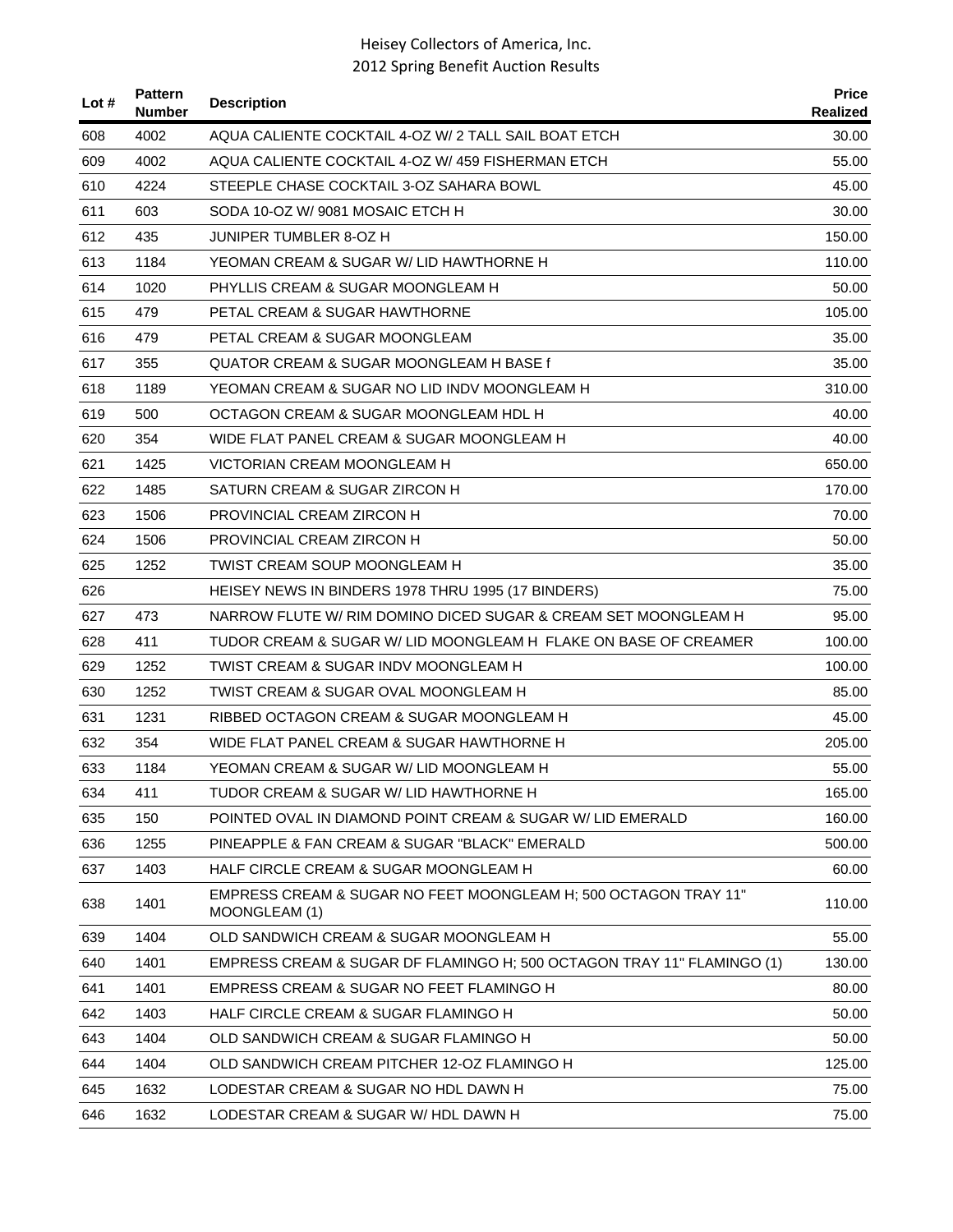| Lot # | <b>Pattern</b><br><b>Number</b> | <b>Description</b>                                                | <b>Price</b><br><b>Realized</b> |
|-------|---------------------------------|-------------------------------------------------------------------|---------------------------------|
| 647   | 1951                            | CABOCHON CREAM & SUGAR DAWN H                                     | 40.00                           |
| 648   | 1415                            | TWENTIETH CENTURY PITCHER DAWN H                                  | 80.00                           |
| 649   | 1632                            | LODESTAR VARIANT CREAMER DAWN H                                   | 110.00                          |
| 650   | 1632                            | LODESTAR VARIANT CREAMER DAWN H                                   | 160.00                          |
| 651   | 1506                            | PROVINCIAL GOBLET SOME H (12)                                     | 75.00                           |
| 652   | 1506                            | PROVINCIAL JUICE FTD 5-OZ SOME H (7)                              | 80.00                           |
| 653   | 1506                            | PROVINCIAL SHERBET SOME H (12)                                    | 40.00                           |
| 654   | 1506                            | PROVINCIAL SODA FTD 12-OZ H 1-FT f (12)                           | 65.00                           |
| 655   | 1506                            | PROVINCIAL CREAM & SUGAR H                                        | 60.00                           |
| 656   | 1231                            | RIBBED OCTAGON CELERY 12" FLAMINGO H                              | 20.00                           |
| 657   | 393                             | NARROW FLUTE CREAM & SUGAR W/ LID H                               | 20.00                           |
| 658   | 1535                            | OVAL & DIAMOND POINT JELLY INDV H (6)                             | 35.00                           |
| 659   | 1469                            | RIDGELEIGH NUT DISH INDV H (2)                                    | 15.00                           |
| 660   | 1186                            | YEOMAN SUGAR OVAL H (1); 429 PLAIN PANEL RECESS CREAM H (1)       | 15.00                           |
| 661   | 352                             | FLAT PANEL SHERBET FTD 3 1/2-OZ H (3)                             | 5.00                            |
| 662   | 1567                            | PLANTATION RELISH 3-PRT H RIM X                                   | 10.00                           |
| 663   | 1469                            | RIDGELEIGH BOWL FLORAL SWAN HDL SUN PURPLE                        | 45.00                           |
| 664   | 5086                            | PLANTATION IVY COCKTAIL 3 1/2-OZ W/ 571 PLANTATION IVY ETCH H (2) | 35.00                           |
| 665   | 1469                            | RIDGELEIGH TRAY 3-PRT OBLONG 10 1/2" H                            | 15.00                           |
| 666   | 5003                            | <b>CRYSTOLITE COCKTAIL (4)</b>                                    | 10.00                           |
| 667   | $\overline{2}$                  | GOOSE WINGS-HALF (1); 3 GOOSE WINGS-UP (1)                        | 65.00                           |
| 668   | 1540                            | LARIAT BOWL FLORAL SHALLOW 9" H                                   | 10.00                           |
| 669   | 1540                            | LARIAT CANDY W/ LID SMALL H                                       | 30.00                           |
| 670   | 1186                            | YEOMAN JELLY 2-HDL 6" W/ UNK BUTTERFLY CUTTING H                  | 15.00                           |
| 671   | 1144                            | TOURAINE NAPPY 6" W/ UNK CUTTING H                                | 5.00                            |
| 672   | 1170                            | PLEAT & PANEL GOBLET LUNCHEON FLAMINGO                            | 5.00                            |
| 673   | 341 1/2                         | PURITAN SPOONER H                                                 | 30.00                           |
| 674   | 1632                            | LODESTAR COCKTAIL DAWN H                                          | 32.50                           |
| 675   | 1540                            | LARIAT BON BON H                                                  | 12.50                           |
| 676   | 1951                            | CABOCHON JELLY 1-HDL H                                            | 7.50                            |
| 677   | 1469                            | RIDGELEIGH NAPPY 8" H                                             | 12.50                           |
| 678   | 1425                            | VICTORIAN CANDLESTICK 2-LITE H PR                                 | 45.00                           |
| 679   | 134                             | TRIDENT CANDLESTICK 2-LITE SAHARA PR                              | 85.00                           |
| 680   | 1509                            | QUEEN ANN CUP & SAUCER W/ 507 ORCHID ETCH (2-SETS)                | 15.00                           |
| 681   | 1567                            | PLANTATION COASTER 3 1/2" (2)                                     | 22.50                           |
| 682   | 29                              | SANFORD CANDLESTICK 7 1/2" W/ UNK CUTTING H PR                    | 60.00                           |
| 683   | 1                               | <b>GEORGIAN CANDLESTICK 9" PR</b>                                 | 45.00                           |
| 684   | 1252                            | TWIST CRUET 2-OZ MOONGLEAM STOPPER f                              | 75.00                           |
| 685   | 1503                            | CRYSTOLITE RYE BOTTLE CLOUDY W/ STOPPER X                         | 75.00                           |
| 686   | 1401                            | EMPRESS CUP DEMITASSE FLAMINGO H                                  | 17.50                           |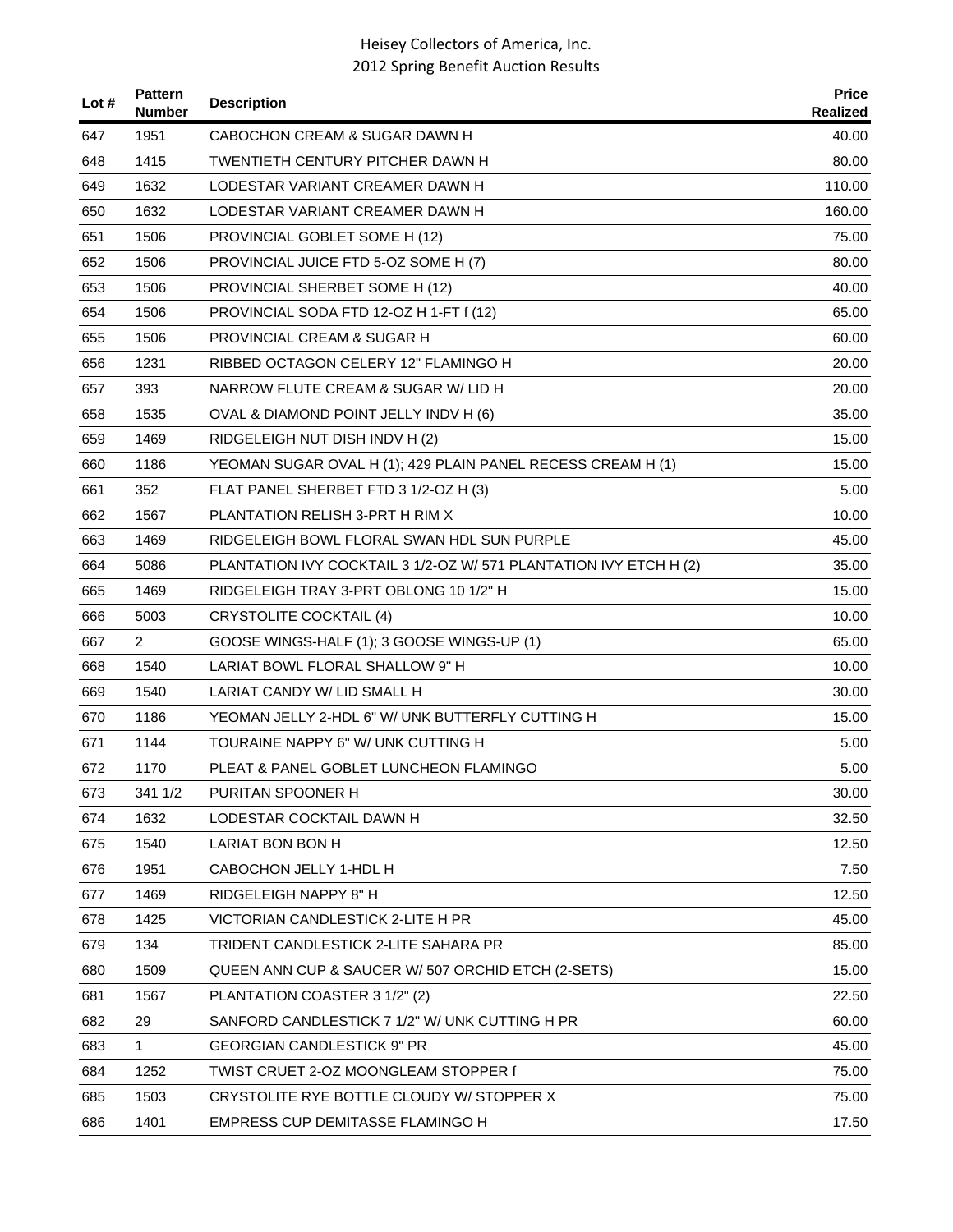| Lot $#$ | <b>Pattern</b><br><b>Number</b> | <b>Description</b>                                                        | <b>Price</b><br>Realized |
|---------|---------------------------------|---------------------------------------------------------------------------|--------------------------|
| 687     | 1401                            | <b>EMPRESS JUG FTD 3-PINT H</b>                                           | 30.00                    |
| 688     | 1401                            | EMPRESS NUT DISH DF INDV FLAMINGO H                                       | 25.00                    |
| 689     | 1632                            | LODESTAR BOWL FLORAL 12" DAWN H                                           | 50.00                    |
| 690     | 1255                            | PINEAPPLE & FAN VASE 6"                                                   | 20.00                    |
| 691     | 1401                            | EMPRESS ASHTRAY H                                                         | 10.00                    |
| 692     | 1252                            | TWIST PLATE 4" MARIGOLD H SUGARY                                          | 10.00                    |
| 693     | 397                             | COLONIAL CUPPED SCALLOP CELERY 12" H                                      | 17.50                    |
| 694     | 1170                            | PLEAT & PANEL VASE 8"                                                     | 25.00                    |
| 695     | 1567                            | PLANTATION CHAMPAGNE 5-OZ (2)                                             | 10.00                    |
| 696     | 1205                            | <b>FANCY LOOP FINGER BOWL f</b>                                           | 22.50                    |
| 697     | 1543                            | SATELLITE CANDLE BLOCK PR                                                 | 150.00                   |
| 698     | 1295                            | BEADED SWAG MUG FLARED HDL RED FLASHED SOUV "PAN AM EXPO BUFFALO<br>1901" | 35.00                    |
| 699     | 5                               | PATRICIAN CANDLESTICK TOY 4 1/2" H PR                                     | 30.00                    |
| 700     | 1201                            | <b>FANDANGO TOOTHPICK</b>                                                 | 35.00                    |
| 701     | 1280                            | WINGED SCROLL TOOTHPICK EMERALD FAIR GOLD                                 | 55.00                    |
| 702     | 335                             | PRINCE OF WALES PLUMES TOOTHPICK H                                        | 45.00                    |
| 703     | 1255                            | PINEAPPLE & FAN TOOTHPICK EMERALD WORN GOLD                               | 65.00                    |
| 704     | 339                             | CONTINENTAL TOOTHPICK H                                                   | 25.00                    |
| 705     | 341                             | PURITAN TOOTHPICK H                                                       | 25.00                    |
| 706     | 1225                            | PLAIN BAND TOOTHPICK                                                      | 25.00                    |
| 707     | 310                             | RING BAND TOOTHPICK CUSTARD                                               | 40.00                    |
| 708     | 1522                            | <b>COLT STANDING COBALT</b>                                               | 1,050.00                 |
| 709     | 1522                            | <b>COLT STANDING AMBER</b>                                                | 375.00                   |
| 710     | $\mathbf{1}$                    | FLYING MARE AMBER H SMALL ROUGHNESS ON TAIL                               | 850.00                   |
| 711     | 5048                            | ROOSTER HEAD COCKTAIL W/ AMBER STEM                                       | 250.00                   |
| 712     | 5058                            | GOOSE STEM CORDIAL 1-OZ W/ 941 BARCELONA CUTTING                          | 105.00                   |
| 713     | 1401                            | EMPRESS CREAM & SUGAR DF DARK TANGERINE H                                 | 2,025.00                 |
| 714     | 1405                            | IPSWICH CANDLE VASE INSERTS ONLY SAHARA H (2)                             | 150.00                   |
| 715     | 136                             | TRIPLEX CANDLESTICK 3-LITE COBALT PR                                      | 950.00                   |
| 716     | 110                             | DOLPHIN CANDLESTICK COBALT PR                                             | 1,800.00                 |
| 717     | 134                             | TRIDENT CANDLESTICK TANGERINE W/ CRYSTAL FT                               | 900.00                   |
| 718     | 134                             | TRIDENT CANDLESTICK ALEXANDRITE PR                                        | 600.00                   |
| 719     | 359                             | COLONIAL SHERBET ALEXANDRITE                                              | 200.00                   |
| 720     | 359                             | COLONIAL COCKTAIL ALEXANDRITE H                                           | 150.00                   |
| 721     | 1000                            | MAEZENE MARMALADE NO LID ALEXANDRITE                                      | 70.00                    |
| 722     | 1150                            | COLONIAL STAR PLATE 8 1/2" ALEXANDRITE H                                  | 150.00                   |
| 723     | 1193                            | INSIDE SCALLOP NAPPY 8" VASELINE H                                        | 1,000.00                 |
| 724     | 350                             | PINWHEEL & FAN NAPPY 8" VASELINE H                                        | 800.00                   |
| 725     | 3361                            | CHARLOTTE COCKTAIL 3 1/2-OZ MOONGLEAM STEM HAWTHORNE BOWL H               | 85.00                    |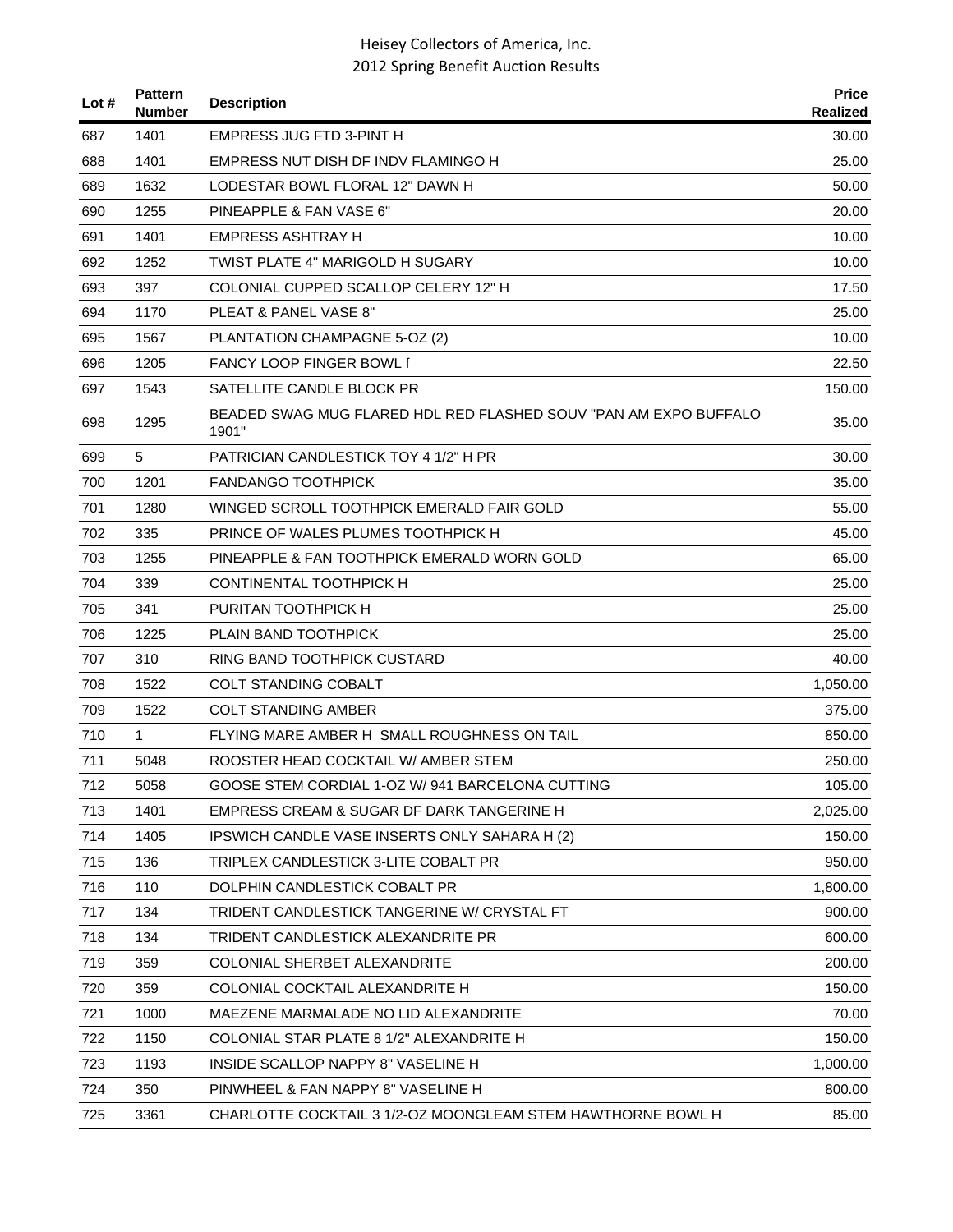| Lot # | <b>Pattern</b><br><b>Number</b> | <b>Description</b>                                                | <b>Price</b><br><b>Realized</b> |
|-------|---------------------------------|-------------------------------------------------------------------|---------------------------------|
| 726   | 3361                            | CHARLOTTE SHERBET 6 1/2-OZ MOONGLEAM STEM HAWTHORNE BOWL H        | 135.00                          |
| 727   | 1553                            | <b>SPARROW</b>                                                    | 55.00                           |
| 728   | 1503                            | CRYSTOLITE VIOLET VASE H                                          | 40.00                           |
| 729   | 135                             | <b>EMPRESS CANDLESTICK 1-LITE COBALT</b>                          | 300.00                          |
| 730   | 310                             | RING BAND TANKARD CUSTARD GOLD DECOR H                            | 35.00                           |
| 731   | 310                             | RING BAND SUGAR NO LID CUSTARD FAIR GOLD H                        | 10.00                           |
| 732   | 4045                            | <b>HERON BALL VASE 4" COBALT</b>                                  | 135.00                          |
| 733   | 3481                            | GLENFORD SODA FTD 8-OZ CHECKER OPTIC HAWTHORNE                    | 30.00                           |
| 734   | 354                             | WIDE FLAT PANEL STACK SET: CREAM & SUGAR W/ BUTTER PAT H          | 45.00                           |
| 735   |                                 | HEISEY AD FROM WOMEN'S HOME COMPANION 1928 FRAMED                 | 12.50                           |
| 736   |                                 | HEISEY ADS BLACK AND COLOR PORTFOLIO OF 30                        | 125.00                          |
| 737   | 1210                            | BON BON MARIGOLD SUGARY (1); BON BON FLAMINGO (1)                 | 25.00                           |
| 738   | 1509                            | QUEEN ANN CANDELABRA 1-LITE PR                                    | 65.00                           |
| 739   | 1519                            | WAVERLY PLATE TORTE 14" W/ 507 ORCHID ETCH                        | 15.00                           |
| 740   | 1224                            | HEXAGON SIX PLATE 12" BASE f's                                    | 5.00                            |
| 741   | 1401                            | EMPRESS CHAMPAGNE 4-OZ MOONGLEAM H                                | 22.50                           |
| 742   | 411                             | TUDOR MAYONNAISE HAWTHORNE H                                      | 25.00                           |
| 743   | 3397                            | GASCONY WINE 2 1/2-OZ SAHARA                                      | 20.00                           |
| 744   | 1184                            | YEOMAN PLATE DO 8" W/ 447 EMPRESS ETCH FLAMINGO                   | 5.00                            |
| 745   | 1503                            | CRYSTOLITE RELISH 4-PRT CLOVER LEAF                               | 10.00                           |
| 746   | 1252                            | TWIST PICKLE 7" H                                                 | 22.50                           |
| 747   | 1252                            | TWIST PLATE DINNER 10 1/2" MOONGLEAM H SCRATCHES (2)              | 7.50                            |
| 748   | 1184                            | YEOMAN ASHTRAY BOWTIE HDL MOONGLEAM                               | 20.00                           |
| 749   | 1184                            | YEOMAN BON BON HDL 6" MOONGLEAM                                   | 30.00                           |
| 750   | 1184                            | YEOMAN BON BON HDL 6" FLAMINGO                                    | 22.50                           |
| 750A  |                                 | TOOL PUNCH CUP CARRIER FROM HEISEY FACTORY                        | 135.00                          |
| 751   | 1469                            | RIDGELEIGH CANDLE VASE                                            | 15.00                           |
| 752   | 300                             | PEERLESS CORDIAL REGISTRY MARK & H (1); 341 PURITAN CORDIAL H (1) | 15.00                           |
| 753   | 1404                            | OLD SANDWICH ASHTRAY INDV COBALT H                                | 20.00                           |
| 754   | 3339                            | TRI-KNOB CHAMPAGNE W/ UNK ETCH H RIM f                            | 10.00                           |
| 755   | 4163                            | WHALEY BEER MUG 12-OZ W/ 465 GOLF SCENE ETCH H                    | 220.00                          |
| 756   | 1503                            | CRYSTOLITE PLATE SHELL 13" SQUARE HINGE ROUGHNESS                 | 10.00                           |
| 757   | 142                             | <b>CASCADE CANDLESTICK 3-LITE</b>                                 | 10.00                           |
| 758   | 5                               | PATRICIAN CANDLESTICK 7 1/2" H PR                                 | 25.00                           |
| 759   | 300                             | PEERLESS SODA 9-OZ H                                              | 25.00                           |
| 760   | 300                             | PEERLESS NAPPY FLARED 5" H (3)                                    | 12.50                           |
| 761   | 373                             | OLD WILLIAMSBURG SHERBET TALL H 1-STEM f (8)                      | 12.50                           |
| 762   | 300                             | PEERLESS SHERBET HIGH FTD H (5)                                   | 10.00                           |
| 763   | $\overline{2}$                  | OLD WILLIAMSBURG CANDLESTICK 9" PR                                | 62.50                           |
| 764   | 5                               | PATRICIAN CANDLESTICK 9" PR                                       | 55.00                           |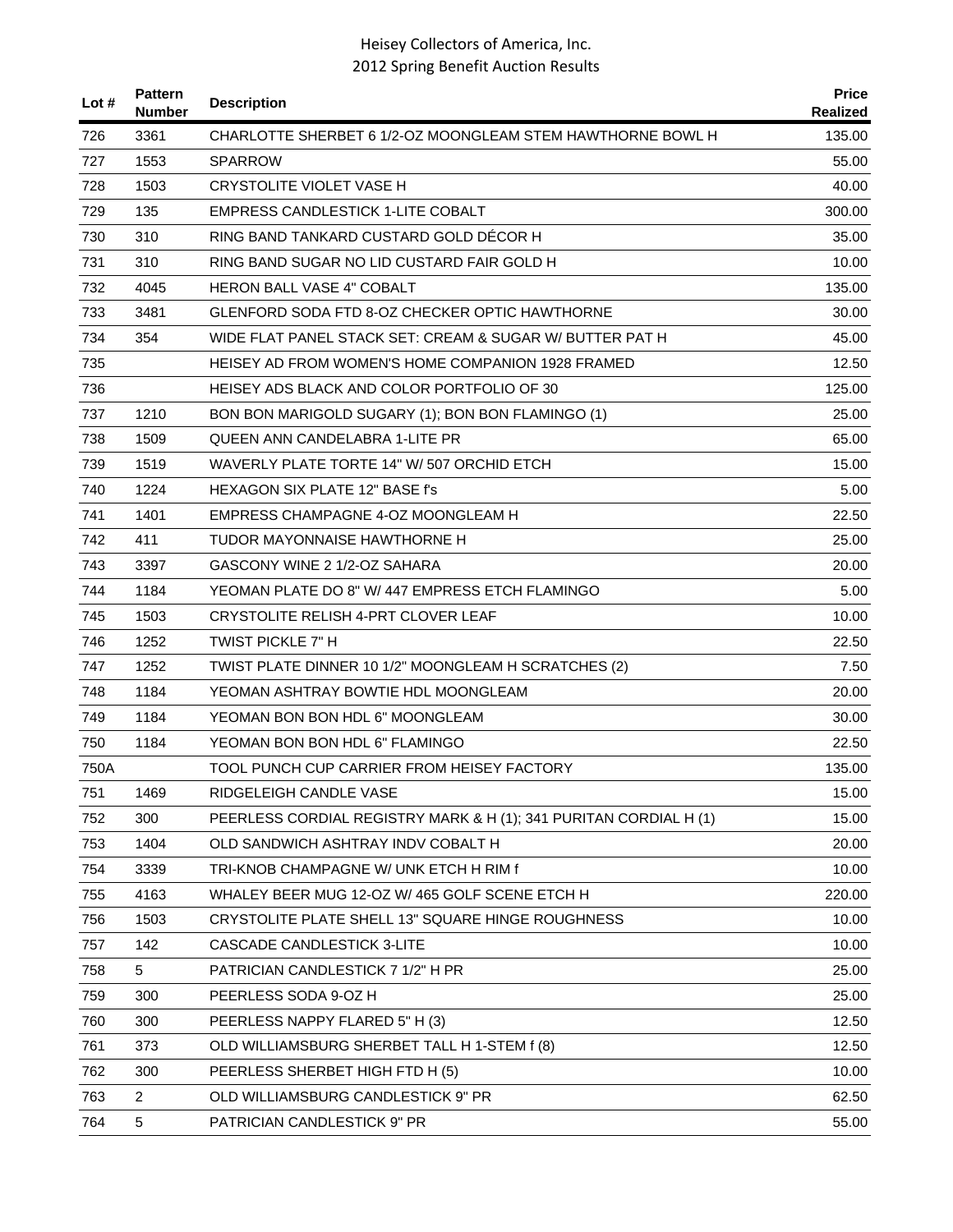| Lot # | <b>Pattern</b><br><b>Number</b> | <b>Description</b>                                                                                                             | <b>Price</b><br>Realized |
|-------|---------------------------------|--------------------------------------------------------------------------------------------------------------------------------|--------------------------|
| 765   | 1023                            | SUGAR W/ LID HOTEL H                                                                                                           | 5.00                     |
| 766   | 359                             | COLONIAL SHERBET SHORT FTD 2 1/2-OZ H (3)                                                                                      | 7.50                     |
| 767   | 363                             | COLONIAL SHERBET TALL RND FTD H (2)                                                                                            | 5.00                     |
| 768   | 359                             | COLONIAL GOBLET 7-OZ H (3)                                                                                                     | 5.00                     |
| 769   | 359                             | COLONIAL SHERRY 2-OZ H (3)                                                                                                     | 12.50                    |
| 770   | 359                             | COLONIAL PORT 3-OZ H                                                                                                           | 5.00                     |
| 771   | 373                             | OLD WILLIAMSBURG SHERRY H (5)                                                                                                  | 7.50                     |
| 772   | 347                             | COLONIAL SHERBET HIGH FTD H (4)                                                                                                | 7.50                     |
| 773   | 341                             | PURITAN SHERBET HIGH FTD H (1); 351 PRISCILLA SHERBET HIGH FTD H (1)                                                           | 5.00                     |
| 774   | 400                             | COLONIAL SCALLOPED TOP PUNCH CUP H (4)                                                                                         | 5.00                     |
| 775   | 300                             | PEERLESS GOBLET 2-H (6)                                                                                                        | 10.00                    |
| 776   | 300                             | PEERLESS SHERRY (5)                                                                                                            | 7.50                     |
| 777   | 300                             | PEERLESS CLARET 4 1/2-OZ REGISTRY MARK & H (2)                                                                                 | 5.00                     |
| 778   | 300                             | PEERLESS SHERBET SHORT H (4)                                                                                                   | 5.00                     |
| 779   | 1150                            | COLONIAL STAR PLATE 7 1/2" H (9)                                                                                               | 12.50                    |
| 780   | 1150                            | COLONIAL STAR PLATE 8 1/4" H (8)                                                                                               | 15.00                    |
| 781   | 1150                            | COLONIAL STAR PLATE 5 1/2" H (3)                                                                                               | 5.00                     |
| 782   | 300 1/2                         | PEERLESS UNDERPLATE FOR FINGER BOWL 6" H WEAR (6)                                                                              | 7.50                     |
| 783   | 1150                            | COLONIAL STAR PLATE 4 1/2" H SCRATCHES (5)                                                                                     | 5.00                     |
| 784   | 3390                            | CARCASSONNE CORDIAL ALEXANDRITE                                                                                                | 110.00                   |
| 785   | 1469                            | RIDGELEIGH CIGARETTE BOX W/ LID 4"; CIGARETTE BOX BASE ONLY; ASHTRAY<br>SQUARE 3" H 1F (2)                                     | 15.00                    |
| 786   | 355                             | <b>QUATOR CREAM &amp; SUGAR H</b>                                                                                              | 25.00                    |
| 787   | 352                             | FLAT PANEL NAPPY ICE CREAM 5 1/2" H (5)                                                                                        | 7.50                     |
| 788   | 1503                            | CRYSTOLITE CIGARETTE HOLDER FTD H (2)                                                                                          | 17.50                    |
| 789   | 341                             | PURITAN PUNCH CUP H (2)                                                                                                        | 5.00                     |
| 790   | 411                             | TUDOR CHEESE HDL 6" H (1); 1225 RIDGE & STAR PLATE 7" HAWTHORNE H (1); 1225<br>RIDGE & STAR PLATE 7" FLAMINGO H SHOWS WEAR (1) | 10.00                    |
| 791   | 352                             | FLAT PANEL OYSTER COCKTAIL 3 1/2-OZ H 1f (6)                                                                                   | 12.50                    |
| 792   | 407                             | COARSE RIB PLATE 6 1/2" H 1F (15)                                                                                              | 17.50                    |
| 793   | 335                             | PRINCE OF WALES PLUMES JUG WORN GOLD DECOR H                                                                                   | 90.00                    |
| 794   | 335                             | PRINCE OF WALES PLUMES TUMBLER WORN GOLD DÉCOR H (3)                                                                           | 37.50                    |
| 795   | 335                             | PRINCE OF WALES PLUMES JELLY HIGH FTD WORN GOLD DÉCOR                                                                          | 27.50                    |
| 796   | 1202                            | PANELLED OCTAGON BOWL FLORAL 12" W/ UNK CUTTING                                                                                | 15.00                    |
| 797   | 338                             | #2 SWEET PEA VASE 9 1/2" H                                                                                                     | 140.00                   |
| 798   |                                 | 1245/3970 COMPOTE W/ 3970 MOONGLEAM STEM & FT H                                                                                | 30.00                    |
| 799   | 1540                            | LARIAT VASE FLUTED RIM 8" W/ 507 ORCHID ETCH H                                                                                 | 45.00                    |
| 800   | 515                             | TAPER COLOGNE HAWTHORNE W/ FLAMINGO DAUBER                                                                                     | 85.00                    |
| 801   | 1469                            | RIDGELEIGH CANDLE STICK SQUARE 2" PR                                                                                           | 15.00                    |
| 802   | 1503                            | CRYSTOLITE RELISH OVAL 3-PRT 9"                                                                                                | 10.00                    |
| 803   | 1503                            | CRYSTOLITE CONSERVE 2-PRT H                                                                                                    | 25.00                    |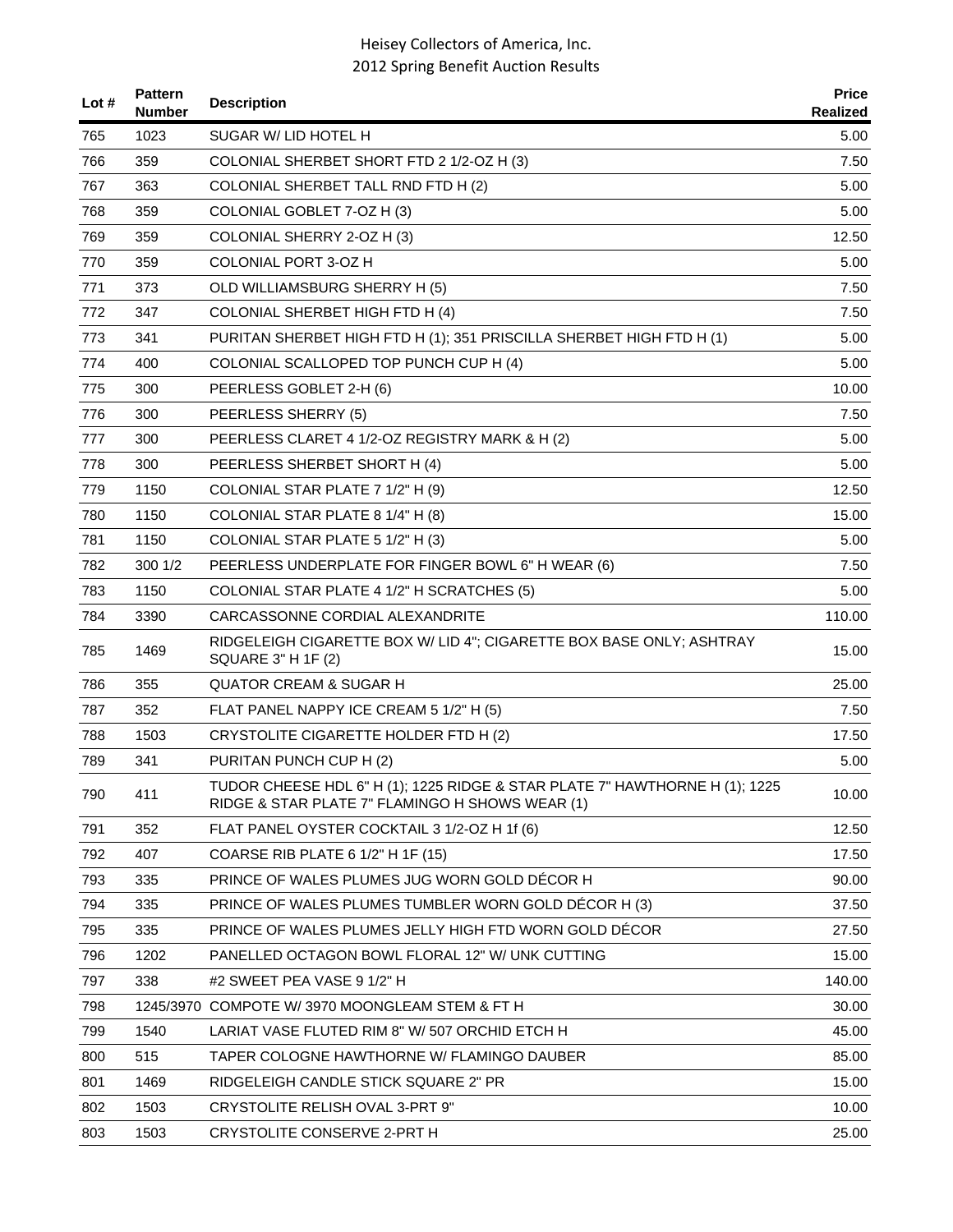| Lot # | <b>Pattern</b><br><b>Number</b> | <b>Description</b>                                                                                                 | <b>Price</b><br>Realized |
|-------|---------------------------------|--------------------------------------------------------------------------------------------------------------------|--------------------------|
| 804   | 3368                            | ALBERMARLE GOBLET W/ KRALL CUTTING                                                                                 | 200.00                   |
| 805   | 300                             | PEERLESS SHERBET LOW 4 1/2-OZ H (6)                                                                                | 5.00                     |
| 806   | 300                             | PEERLESS SHERBET LOW 6-OZ H (12)                                                                                   | 10.00                    |
| 807   | 359                             | COLONIAL COCKTAIL 3-OZ H 1 RIM R (6)                                                                               | 7.50                     |
| 808   | 393                             | NARROW FLUTE NUT DISH INDV FTD H 1f ((9)                                                                           | 40.00                    |
| 809   | 465                             | RECESSED PANEL CANDY NO LID 1/2-LB GLUE CHIP H (1); CANDY NO LID 1-LB H (1)                                        | 10.00                    |
| 810   | 353                             | MEDIUM FLAT PANEL MARMALADE W/LID H                                                                                | 25.00                    |
| 811   | 351                             | PRISCILLA BUTTER PAT H (7)                                                                                         | 45.00                    |
| 812   | 352                             | FLAT PANEL HORSERADISH H STAINED (1); 242 WATER BAR H (1)                                                          | 20.00                    |
| 813   | 16                              | CLASSIC CANDLESTICK 5 1/2" H PR                                                                                    | 20.00                    |
| 814   | 310                             | RING BAND TUMBLER SOUV "ST. JOSEPH MICH" CUSTARD H                                                                 | 5.00                     |
| 815   | 353                             | MEDIUM FLAT PANEL CHEESE & CRACKER W/ SILVER OVERLAY H                                                             | 30.00                    |
| 816   | 341 1/2                         | PURITAN JUG SQUAT 1/2-GAL H HDL C                                                                                  | 20.00                    |
| 817   | 411                             | TUDOR JUG SQUAT 1/2-GAL UNUSUAL SHAPE H                                                                            | 45.00                    |
| 818   | 411                             | TUDOR JUG SQUAT 1/2-GAL UNUSUAL SHAPE H                                                                            | 50.00                    |
| 819   | 411                             | TUDOR JUG SQUAT 1/2-GAL UNUSUAL SHAPE H                                                                            | 50.00                    |
| 820   | 393                             | NARROW FLUTE SODA 12-OZ H RIM F                                                                                    | 5.00                     |
| 821   | 349                             | COLONIAL SHERBET LOW FTD 3-OZ H (1); 300 PEERLESS CLARET 6-OZ H f (1); EGG<br>CUP 5-OZ H (1); SCHOEPPEN 5-OZ H (1) | 7.50                     |
| 822   | 1503                            | CRYSTOLITE 4" NAPPIES (2) H                                                                                        | 7.50                     |
| 823   | 1503                            | CRYSTOLITE 4" NAPPIES (2) H                                                                                        | 10.00                    |
| 824   | 1503                            | CRYSTOLITE 4" NAPPIES (2) H                                                                                        | 10.00                    |
| 825   | 20                              | WOOD DUCK IG CARMEL SLAG                                                                                           | 25.00                    |
| 826   | 5                               | SHOW HORSE HCA-1993 DALZELL LAVENDAR ICE FROSTED                                                                   | 60.00                    |
| 827   | $\mathbf{1}$                    | POUTER PIGEON HCA-1993 MOSSER LAVENDER ICE FROSTED                                                                 | 10.00                    |
| 828   | 1                               | DONKEY IG CARMEL SLAG                                                                                              | 30.00                    |
| 829   | 1                               | DONKEY IMPERIAL CARMEL SLAG                                                                                        | 35.00                    |
| 830   | 1550                            | FISH MATCH HOLDER IMPERIAL SUNSHINE YELLOW (1); MATCH HOLDER IMPERIAL<br>SUNSHINE YELLOW FROSTED (1)               | 20.00                    |
| 831   | 1591                            | STORYBOOK MUG IG RUBY SLAG                                                                                         | 40.00                    |
| 832   | 11                              | MALLARD WINGS HALF IG CARMEL SLAG (1); 12 MALLARD WINGS UP IG CARMEL<br><b>SLAG</b> (1)                            | 20.00                    |
| 833   | 10                              | MALLARD WINGS DOWN HCA-1980 IG HORIZON BLUE (1); 12 MALLARD WINGS HALF<br>HCA-1980 IG HORIZON BLUE (1)             | 10.00                    |
| 834   | 1540                            | OSCAR HCA-1984 IG RUBY (1); OSCAR HCA-1994 DALZELL GREEN MIST (1)                                                  | 20.00                    |
| 835   | 1540                            | OSCAR HCA-1992 FENTON BURMESE (1); OSCAR HCA-1989 FENTON TEAL (1)                                                  | 70.00                    |
| 836   | 1540                            | OSCAR HCA-1979 IG SUNSHINE YELLOW (1); OSCAR HCA-1985 IG BLACK (1)                                                 | 45.00                    |
| 837   | 1540                            | OSCAR HCA-1980 IG HEATHER (1); OSCAR HCA-1988 FENTON OPAL (1)                                                      | 20.00                    |
| 838   | 1540                            | OSCAR HCA-1981 IG HORIZON BLUE (1); OSCAR HCA-1982 IG EMERALD (1)                                                  | 20.00                    |
| 839   | 1540                            | OSCAR HCA-1979 IG HEATHER FROST (1); OSCAR HCA-1986 IG CLEMATIS (1)                                                | 55.00                    |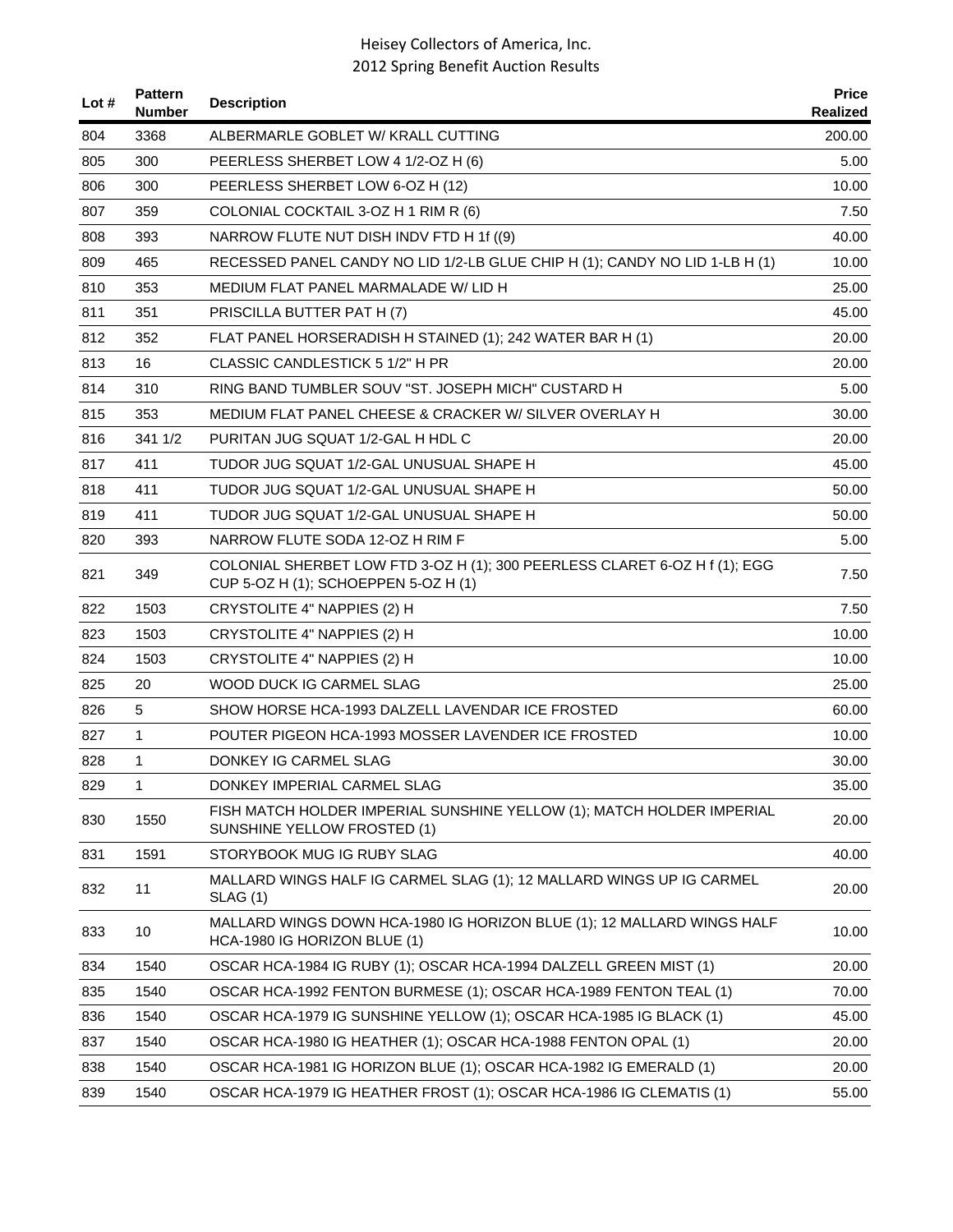| Lot # | <b>Pattern</b><br><b>Number</b> | <b>Description</b>                                                                                                           | <b>Price</b><br><b>Realized</b> |
|-------|---------------------------------|------------------------------------------------------------------------------------------------------------------------------|---------------------------------|
| 840   | 1529                            | COLT BALKING HCA-1979 IG HORIZON BLUE (1); 1527 COLT KICKING HCA-1979 IG<br><b>HORIZON BLUE (1)</b>                          | 30.00                           |
| 841   | 1529                            | COLT BALKING HCA-1989 DALZELL RUBY (1); 1527 COLT KICKING HCA-1989 DALZELL<br>RUBY (1)                                       | 100.00                          |
| 842   | 1522                            | COLT STANDING IG CARMEL SLAG                                                                                                 | 10.00                           |
| 843   | 1527                            | COLT KICKING IMPERIAL HORIZON BLUE                                                                                           | 20.00                           |
| 844   | 1522                            | <b>COLT STANDING IMPERIAL CRYSTAL</b>                                                                                        | 10.00                           |
| 845   | 1567                            | PLANTATION CHAMPAGNE W/ AMBER STEM IG (2)                                                                                    | 50.00                           |
| 846   | 1519                            | WAVERLY CIGARETTE JAR W/ LID SEAHORSE HDL DALZELL AMETHIST                                                                   | 15.00                           |
| 847   | 1590                            | ZODIAC CANDY W/ LID FTD IMPERIAL                                                                                             | 10.00                           |
| 848   | 1469                            | RIDGELEIGH ASHTRAY INDV IMPERIAL CHARCOAL H (4)                                                                              | 7.50                            |
| 849   | 1469                            | RIDGELEIGH CIGARETTE HOLDER RND IMPERIAL CHARCOAL H                                                                          | 5.00                            |
| 850   | 1425                            | VICTORIAN CLARET 4-OZ IMPERIAL VERDE (6)                                                                                     | 10.00                           |
| 851   | $\mathbf{1}$                    | FILLY HEAD FORWARD IMPERIAL CRYSTAL FROSTED                                                                                  | 20.00                           |
| 852   | 1447                            | ROCOCO PLATE HCA-1974 "LAND OF LEGEND" IMPERIAL NUT BROWN (1); PLATE<br>HCA-1973 "LAND OF LEGEND" IMPERIAL VERDE (1)         | 5.00                            |
| 853   | 1                               | MOTHER RABBIT HCA-1994 (1); #2 BUNNY HEAD-UP HCA-1994 (1); #3 BUNNY HEAD-<br>DOWN HCA-1994 (1); ALL DALZELL ALL LAVENDAR ICE | 100.00                          |
| 854   | 1                               | ROOSTER (1); #2 HEN (1); #3 CHICK HEAD-UP (1); #4 CHICK HEAD-DOWN (2) ALL<br><b>IMPERIAL ALL MILK GLASS</b>                  | 25.00                           |
| 855   | 1                               | MOTHER RABBIT HCA-1990 (1); #2 BUNNY HEAD-DOWN HCA-1989 (1); #3 BUNNY<br>HEAD-UP HCA-1989 (1); ALL DALZELL ALL RUBY          | 50.00                           |
| 856   | 1                               | <b>SOW AMBER ALIG</b>                                                                                                        | 45.00                           |
| 857   | 1541                            | SCOTTIE HCA-1978 IMPERIAL MILK GLASS                                                                                         | 20.00                           |
| 858   | 3                               | ELEPHANT SMALL HCA-1988 FENTON CRYSTAL OPALESCENT                                                                            | 30.00                           |
| 859   | $\overline{2}$                  | ELEPHANT MEDIUM HCA-1988 FENTON CRYSTAL OPALESCENT                                                                           | 40.00                           |
| 860   | 300                             | PEERLESS EGG CUP/SHERBET FTD 4 1/2-OZ H (4)                                                                                  | 10.00                           |
| 861   | 8                               | <b>COASTER 6" H</b>                                                                                                          | 20.00                           |
| 862   | 8                               | <b>COASTER 6" H</b>                                                                                                          | 20.00                           |
| 863   | $\overline{2}$                  | SALAD FORK & SPOON H                                                                                                         | 60.00                           |
| 864   | 24                              | <b>MEDIUM PANEL SHAKER (3)</b>                                                                                               | 5.00                            |
| 865   | 23                              | SHORT PANEL SALT & PEPPER H                                                                                                  | 5.00                            |
| 866   | 6                               | LADLE MAYONNAISE W/ UNK CUTTING H                                                                                            | 20.00                           |
| 867   | 6                               | LADLE MAYONNAISE SUN PURPLE H                                                                                                | 12.50                           |
| 868   | 6                               | LADLE MAYONNAISE FLAMINGO H                                                                                                  | 40.00                           |
| 869   | $\overline{7}$                  | <b>LADLE MAYONNAISE H</b>                                                                                                    | 15.00                           |
| 870   | 335                             | PRINCE OF WALES PLUMES SUGAR TABLE NO LID H f                                                                                | 15.00                           |
| 871   | 325                             | PILLOWS MUSTARD NO LID H                                                                                                     | 7.50                            |
| 872   | 325                             | PILLOWS JELLY FTD SHALLOW 5 1/2" H                                                                                           | 55.00                           |
| 873   | 22                              | WINDSOR CANDLESTICK 7 1/2" H PR                                                                                              | 30.00                           |
| 874   | 5                               | PATRICIAN CANDLESTICK 7"                                                                                                     | 12.50                           |
| 875   |                                 | REFERENCE BOOKS VOGEL BOOK I, II, III, IV                                                                                    | 70.00                           |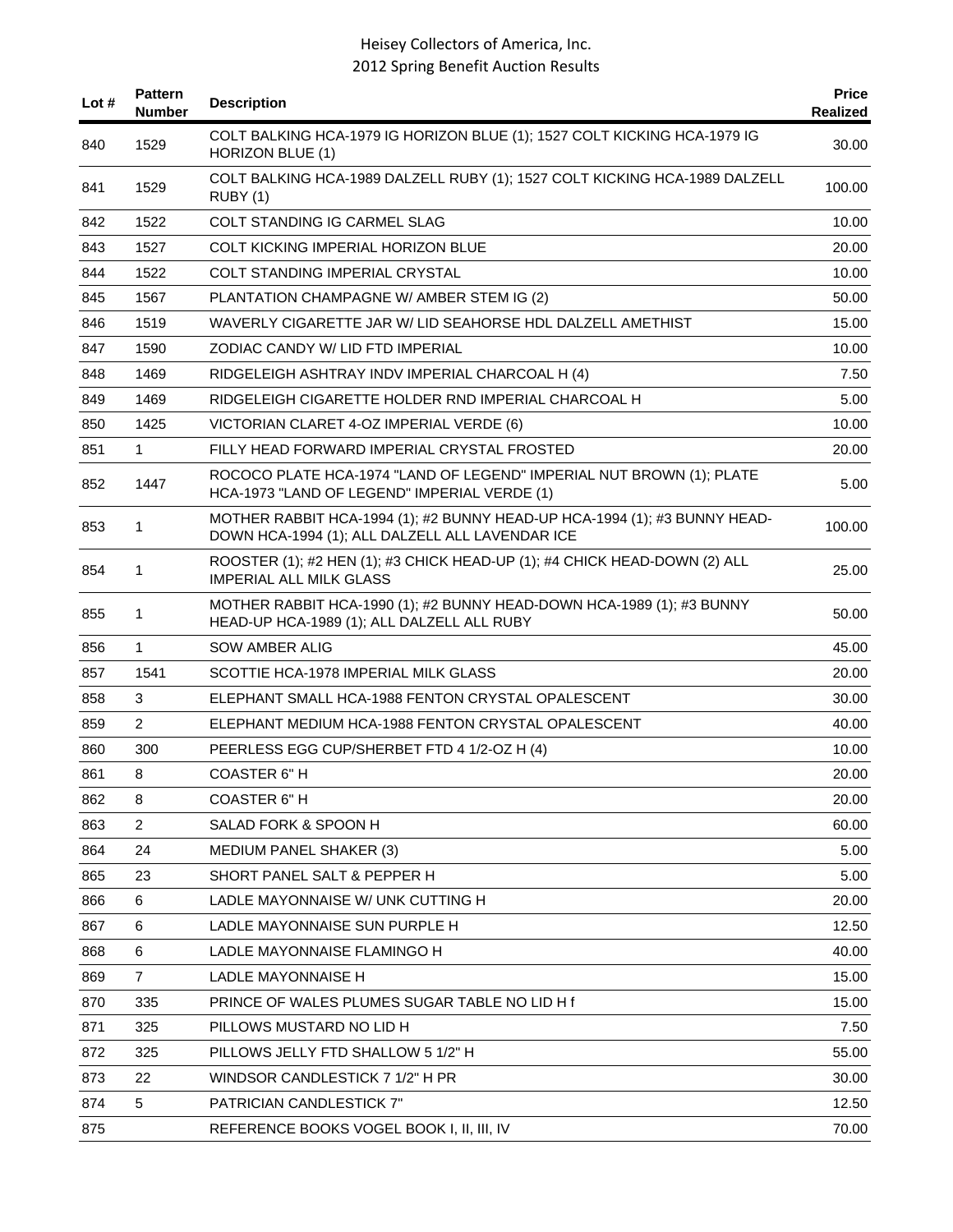| Lot # | <b>Pattern</b><br><b>Number</b> | <b>Description</b>                                                                                | <b>Price</b><br>Realized |
|-------|---------------------------------|---------------------------------------------------------------------------------------------------|--------------------------|
| 876   | 433                             | GREEK KEY PUNCH BOWL 14" H (1); BASE H (1); PUNCH CUPS H (12); GLASS LADLE<br>(1)                 | 375.00                   |
| 877   | 5025                            | TYROLEAN CHAMPAGNE H W/ 507 ORCHID ETCH (3)                                                       | 10.00                    |
| 878   | 1519                            | WAVERLY PLATE SALAD 8" W/ 507 ORCHID ETCH 2-PAPER LABEL (4)                                       | 20.00                    |
| 879   | 4225                            | COBEL COCKTAIL SHAKER 1-QT W/ STOPPER & STRAINER W/ 507 ORCHID ETCH                               | 70.00                    |
| 880   | 1951                            | CABOCHON BUTTER W/ LID W/ 507 ORCHID ETCH H BOTTOM f                                              | 255.00                   |
| 881   | 1519                            | WAVERLY RELISH 3-PRT W/507 ORCHID ETCH H RIM f                                                    | 7.50                     |
| 882   | 1519                            | WAVERLY CREAM & SUGAR W/507 ORCHID ETCH H                                                         | 15.00                    |
| 883   | 1519                            | WAVERLY MAYONNAISE W/ 507 ORCHID ETCH (1); UNDERPLATE W/ 507 ORCHID<br>ETCH H $(1)$ ; LADLE $(1)$ | 25.00                    |
| 884   | 1519                            | WAVERLY PLATE DEMI TORTE 10" W/ 507 ORCHID ETCH                                                   | 7.50                     |
| 885   | 1519                            | WAVERLY PLATE DEMI TORTE 10" W/ 507 ORCHID ETCH                                                   | 7.50                     |
| 886   | 1519                            | WAVERLY VASE FTD FLARED 7" W/ 507 ORCHID ETCH H                                                   | 20.00                    |
| 887   | 1509                            | QUEEN ANN JELLY 2-HDL W/ 507 ORCHID ETCH H                                                        | 5.00                     |
| 888   | 5025                            | TYROLEAN COCKTAIL W/ 507 ORCHID ETCH (8)                                                          | 15.00                    |
| 889   | 5025                            | TYROLEAN JUICE FTD 5-OZ W/ 507 ORCHID ETCH 3H (5)                                                 | 10.00                    |
| 890   | 1519                            | WAVERLY SALT & PEPPER W/ 507 ORCHID ETCH WORN METAL LIDS                                          | 10.00                    |
| 891   | 1519                            | WAVERLY SALT & PEPPER W/ 507 ORCHID ETCH WORN METAL LIDS                                          | 10.00                    |
| 892   | 1519                            | WAVERLY SALT & PEPPER W/ 507 ORCHID ETCH WORN METAL LIDS                                          | 5.00                     |
| 893   | 1503                            | CRYSTOLITE CUP & SAUCER H & PAPER LABELS (3 SETS)                                                 | 5.00                     |
| 894   | 1503                            | CRYSTOLITE CUP H (2)                                                                              | 5.00                     |
| 895   | 1503                            | CRYSTOLITE PUNCH CUP H (4)                                                                        | 5.00                     |
| 896   | 1503                            | <b>CRYSTOLITE SALT &amp; PEPPER H</b>                                                             | 15.00                    |
| 897   | 341                             | OLD WILLIAMSBURG CUP & SAUCER H 1f (6 SETS)                                                       | 30.00                    |
| 898   | 352                             | FLAT PANEL SPOONER TALL H                                                                         | 25.00                    |
| 899   | 1503                            | CRYSTOLITE ASHTRAY INDV SQUARE H f's (3)                                                          | 5.00                     |
| 900   | 1469                            | RIDGELEIGH ASHTRAY RND 2 1/2" H (3)                                                               | 10.00                    |
| 901   | 4083                            | STANHOPE SODA FTD 5-OZ ZIRCON BOWL PAPER LABEL                                                    | 25.00                    |
| 902   | 4083                            | STANHOPE SODA FTD 12-OZ ZIRCON BOWL & FT PAPER LABEL                                              | 35.00                    |
| 903   | 1255                            | PINEAPPLE & FAN SPOONER EMERALD W/ GOLD DECOR                                                     | 35.00                    |
| 904   | 1280                            | WINGED SCROLL MATCH HOLDER CUSTARD                                                                | 50.00                    |
| 905   | 1624                            | PATIO TUMBLER 10-OZ AMBER                                                                         | 35.00                    |
| 906   | 1415                            | TWENTIETH CENTURY SHERBET DAWN H (2)                                                              | 35.00                    |
| 907   | 5040                            | LARIAT OYSTER COCKTAIL PAPER LABEL 1 MOLD DUST (4)                                                | 5.00                     |
| 908   | 1540                            | <b>LARIAT COLOGNE</b>                                                                             | 27.50                    |
| 909   | 393                             | NARROW FLUTE TUMBLER FLARED FTD 9-OZ H (4)                                                        | 7.50                     |
| 910   | 3335                            | LADY LEG SHERBET W/ 429 ZODIAC ETCH (2)                                                           | 10.00                    |
| 911   | 350                             | PINWHEEL & FAN NAPPY 4 1/2" VASELINE H RIM f                                                      | 185.00                   |
| 912   | 1295                            | BEADED SWAG MUG SOUV "NELLIE ROCHESTER FAIR 1903" RUBY STAIN                                      | 27.50                    |
| 913   | 2351                            | NEWTON SODA 7 1/2" W/ 9066 B & O RR ETCH                                                          | 30.00                    |
| 914   | 2351                            | NEWTON SODA 7 1/2" W/ 9066 B & O RR ETCH                                                          | 45.00                    |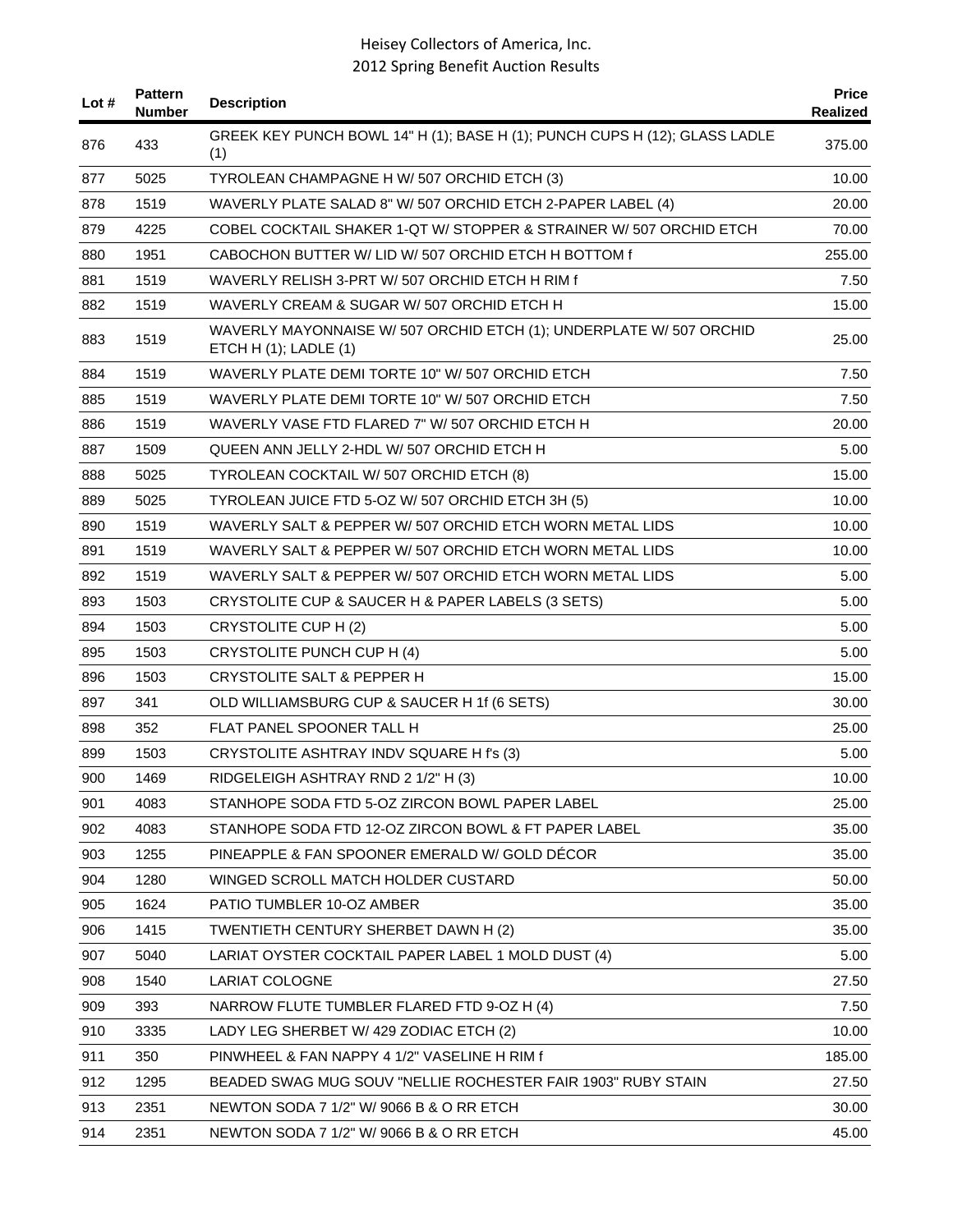| Lot # | <b>Pattern</b><br><b>Number</b> | <b>Description</b>                                                             | <b>Price</b><br>Realized |
|-------|---------------------------------|--------------------------------------------------------------------------------|--------------------------|
| 915   | 4052                            | NATIONAL GOBLET W/ "MKT RR" "MISSOURI-KANSAS-TEXAS" ETCH                       | 95.00                    |
| 916   | 2351                            | NEWTON SODA W/ 9024 SANTE FE RR ETCH                                           | 50.00                    |
| 917   | 5057                            | SUEZ OYSTER COCKTAIL SULTANA STEM                                              | 30.00                    |
| 918   | 393                             | NARROW FLUTE NUT DISH INDV FTD H (2)                                           | 15.00                    |
| 919   | 4052                            | NATIONAL GOBLET W/ 9032 ULC ETCH PAPER LABEL                                   | 5.00                     |
| 920   | 5067                            | PLANTATION WINE PAPER LABEL (4)                                                | 25.00                    |
| 921   | 3333                            | OLD GLORY GOBLET W/ 418 RENNAISANCE ETCH H (2)                                 | 5.00                     |
| 922   | 3308                            | BOB WHITE GOBLET W/366 PEACOCK ETCH (2)                                        | 55.00                    |
| 923   | 3368                            | ALBERMARLE GOBLET W/ 445 TROJAN ETCH H (1); CHAMPAGNE W/ 445 TROJAN<br>ETCH(1) | 5.00                     |
| 924   |                                 | UNDOCUMENTED GOBLET W/ ART DECO STEM AND SATURN BOWL                           | 110.00                   |
| 925   | 1401                            | <b>EMPRESS PLATE SQUARE 8" TANGERINE H</b>                                     | 110.00                   |
| 926   | 1401                            | EMPRESS PLATE SQUARE 8" TANGERINE H                                            | 110.00                   |
| 927   | 1401                            | EMPRESS PLATE SQUARE 8" TANGERINE H                                            | 110.00                   |
| 928   | 1401                            | <b>EMPRESS PLATE SQUARE 8" TANGERINE H</b>                                     | 110.00                   |
| 929   | 1401                            | <b>EMPRESS PLATE SQUARE 8" TANGERINE H</b>                                     | 110.00                   |
| 930   | 1401                            | <b>EMPRESS PLATE SQUARE 8" TANGERINE H</b>                                     | 110.00                   |
| 931   | 341                             | OLD WILLIAMSBURG UNDERPLATE FOR PUNCH BOWL 19" H                               | 30.00                    |
| 932   | 1567                            | PLANTATION UNDERPLATE FOR PUNCH BOWL 18" SHOWS WEAR                            | 190.00                   |
| 933   | 1205                            | FANCY LOOP TOOTHPICK EMERALD                                                   | 45.00                    |
| 934   | 1557                            | <b>FIGHTING ROOSTER</b>                                                        | 85.00                    |
| 935   | 100                             | <b>ASIATIC PHEASANT H</b>                                                      | 65.00                    |
| 936   | 100                             | <b>ASIATIC PHEASANT H</b>                                                      | 75.00                    |
| 937   | 1503                            | CRYSTOLITE 4" NAPPIES (2) H                                                    | 5.00                     |
| 938   | 1503                            | CRYSTOLITE NAPPY 4" H (10)                                                     | 20.00                    |
| 939   | 393                             | NARROW FLUTE CREAM & SUGAR W/ LID HOTEL H                                      | 10.00                    |
| 940   | 1170                            | PLEAT & PANEL CREAM & SUGAR W/ LID FLAMINGO H                                  | 35.00                    |
| 941   | 353                             | MEDIUM FLAT PANEL MUSHROOM COVER 5" H                                          | 10.00                    |
| 942   | 1170                            | PLEAT & PANEL CRUET FLAMINGO (2)                                               | 55.00                    |
| 943   | 1170                            | PLEAT & PANEL PLATE 7" FLAMINGO H (5)                                          | 15.00                    |
| 944   | 1170                            | PLEAT & PANEL JELLY 2-HDL FLAMINGO H                                           | 15.00                    |
| 945   | 1170                            | PLEAT & PANEL LEMON DISH W/ LID FLAMINGO H                                     | 20.00                    |
| 946   | 6091                            | CABOCHON SHERBET W/ 1072 SOUTHWIND CUTTING H (6)                               | 5.00                     |
| 947   | 6091                            | CABOCHON GOBLET W/ 1072 SOUTHWIND CUTTING H (7)                                | 5.00                     |
| 948   | 6091                            | CABOCHON JUICE FTD 5-OZ W/ 1072 SOUTHWIND CUTTING 5H (6)                       | 5.00                     |
| 949   | 6091                            | CABOCHON ICE TEA FTD W/ 1072 SOUTHWIND CUTTING H 2 STAINED 2 RIM R (6)         | 15.00                    |
| 950   | 6091                            | CABOCHON WINE 3-OZ W/ 1072 SOUTHWIND CUTTING (7)                               | 5.00                     |
| 951   | 6091                            | CABOCHON JUICE FTD 5-OZ W/ 1072 SOUTHWIND CUTTING H 1 F (12)                   | 27.50                    |
| 952   | 6091                            | CABOCHON SHERBET W/ 1072 SOUTHWIND CUTTING H (12)                              | 15.00                    |
| 953   | 6091                            | CABOCHON ICE TEA FTD W/ 1072 SOUTHWIND CUTTING H (15)                          | 60.00                    |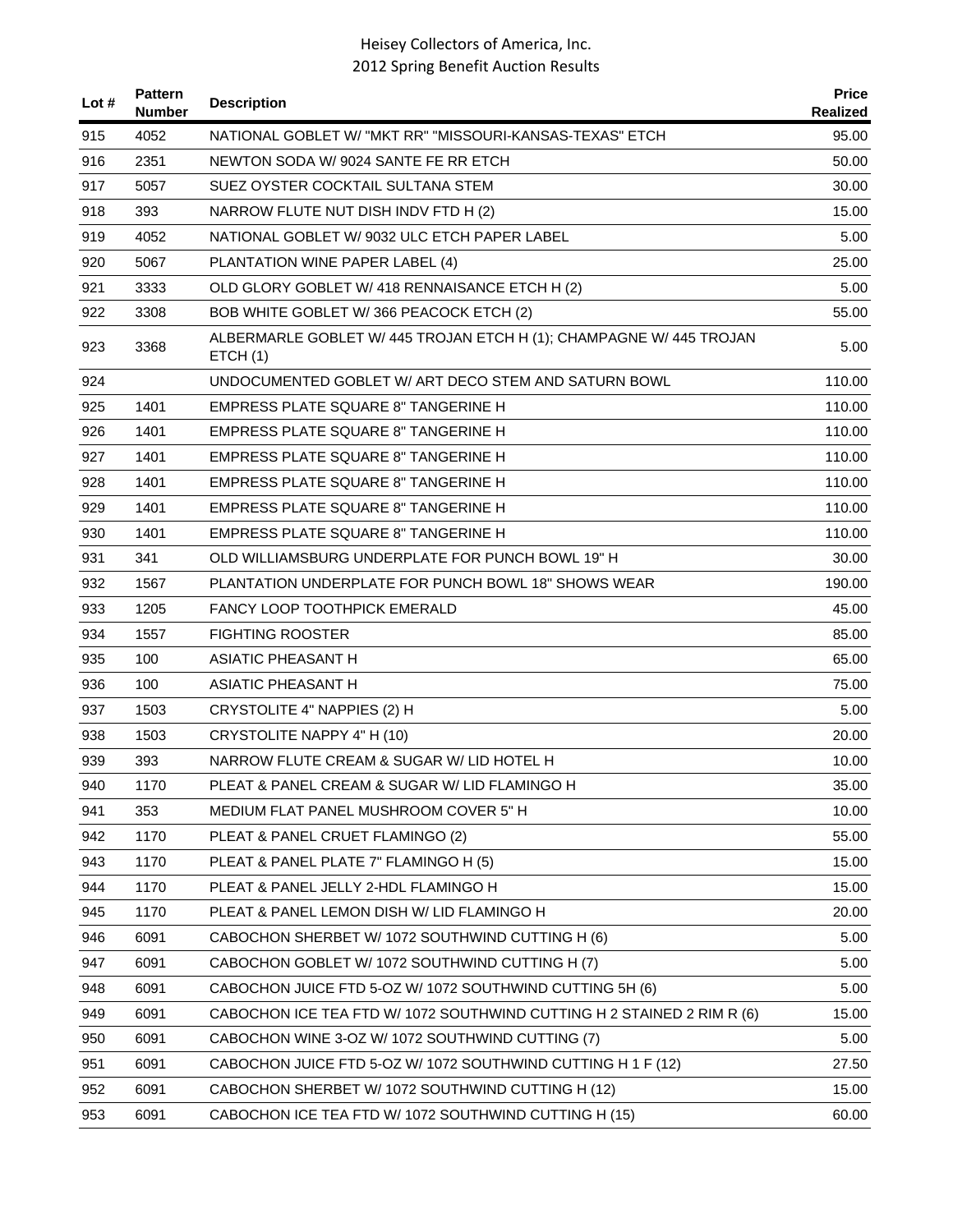| Lot $#$ | <b>Pattern</b><br><b>Number</b> | <b>Description</b>                                                                                    | <b>Price</b><br>Realized |
|---------|---------------------------------|-------------------------------------------------------------------------------------------------------|--------------------------|
| 954     | 6091                            | CABOCHON JUICE FTD 5-OZ W/ 1072 SOUTHWIND CUTTING H (6)                                               | 5.00                     |
| 955     | 1252                            | TWIST PICKLE 7" FLAMINGO H (1); CELERY 10" FLAMINGO H F (1)                                           | 17.50                    |
| 956     | 1252                            | TWIST BOWL FLORAL RND 12" FLAMINGO H                                                                  | 20.00                    |
| 957     | 1252                            | TWIST NUT DISH FLAMINGO H (4)                                                                         | 27.50                    |
| 958     | 1252                            | TWIST NUT DISH FLAMINGO H (4)                                                                         | 30.00                    |
| 959     | 407                             | COARSE RIB PICKLE 6" FLAMINGO H (1); 473 NARROW FLUTE W/ RIM PICKLE 7"<br>FLAMINGO H (1)              | 20.00                    |
| 960     | 1202                            | PANELLED OCTAGON BOWL FLORAL 11" FLAMINGO (1) W/ BASE FLAMINGO H (1)                                  | 30.00                    |
| 961     | 515                             | TAPER COLOGNE DO W/69 DAUBER FLAMINGO H                                                               | 45.00                    |
| 962     | 515                             | TAPER COLOGNE DO W/69 DAUBER FLAMINGO H                                                               | 40.00                    |
| 963     | 515                             | TAPER COLOGNE DO W/69 DAUBER FLAMINGO H BROKEN DAUBER                                                 | 10.00                    |
| 964     | 69                              | DAUBER FOR 515 TAPER COLOGNE MOONGLEAM (1); 5 MARMALADE SPOON H (1);<br>ORIGINAL WRAPPING PAPER       | 12.50                    |
| 965     | 412                             | TUDOR CIGARETTE BOX W/ LID FLAMINGO H POOR COLOR MATCH                                                | 17.50                    |
| 966     | 468                             | OCTAGON W/ RIM CELERY 12" FLAMINGO H                                                                  | 20.00                    |
| 967     | 1184                            | YEOMAN BAKER OVAL 9" FLAMINGO H                                                                       | 20.00                    |
| 968     | 407                             | COARSE RIB JELLY LOW FTD FLAMINGO (2)                                                                 | 15.00                    |
| 969     | 1184                            | YEOMAN MINT HDL 3-PRT 8" FLAMINGO H                                                                   | 10.00                    |
| 970     | 1503                            | CRYSTOLITE CUP & SAUCER H & PAPER LABELS (3 SETS)                                                     | 5.00                     |
| 971     | 1469                            | RIDGELEIGH PLATE TORTE 13" H                                                                          | 15.00                    |
| 972     | 1469                            | RIDGELEIGH BOWL FRUIT 12" H                                                                           | 17.50                    |
| 973     | 134                             | TRIDENT CANDLESTICK 2-LITE W/ 504 TEA ROSE ETCH PR                                                    | 5.00                     |
| 974     | 3333                            | OLD GLORY GOBLET W/ 413 RENNAISANCE ETCH H (3)                                                        | 5.00                     |
| 975     | 3389                            | DUQUESNE GOBLET W/ 480 NORMANDY ETCH (2)                                                              | 25.00                    |
| 976     | 21                              | ARISTOCRAT ELECTRO-PORTABLE LAMP 9" W/ METAL SPIDER H "C" PRISMS (14)<br><b>NO SHADE</b>              | 45.00                    |
| 977     | 1519                            | WAVERLY PLATE TORTE 14" W/ 507 ORCHID ETCH PAPER LABEL                                                | 5.00                     |
| 978     | 335                             | PRINCE OF WALES PLUMES PUNCH BOWL 14" H (1); BASE WORN GOLD H (1);<br>PUNCH CUPS (6); GLASS LADLE (1) | 85.00                    |
| 979     | 335                             | PRINCE OF WALES PLUMES PITCHER 1-GAL WORN GOLD H (1); TUMBLER WORN<br>GOLD H (6)                      | 40.00                    |
| 980     | 343                             | SUNBURST JELLY FTD H                                                                                  | 22.50                    |
| 981     | 393 1/2                         | NARROW FLUTE NAPPY 5" H (5)                                                                           | 5.00                     |
| 982     | 1223                            | FLUTED BORDER HOT & COLD LINER H (6)                                                                  | 5.00                     |
| 983     | 6010                            | FINESSE GOBLET PAPER LABEL (7)                                                                        | 5.00                     |
| 984     | 6010                            | FINESSE JUICE FTD PAPER LABEL (8)                                                                     | 5.00                     |
| 985     | 6010                            | FINESSE ICE TEA FTD PAPER LABEL (4)                                                                   | 5.00                     |
| 986     | 6010                            | FINESSE COCKTAIL PAPER LABEL (7)                                                                      | 5.00                     |
| 987     | 1540                            | LARIAT PUNCH CUP H (2); 1428 WARWICK CANDLESTICK INDV H (1)                                           | 5.00                     |
| 988     | 411                             | TUDOR GRAPEFRUIT 6 1/2" H (6)                                                                         | 7.50                     |
| 989     | 411                             | <b>TUDOR NAPPY 4 1/2" H (2)</b>                                                                       | 5.00                     |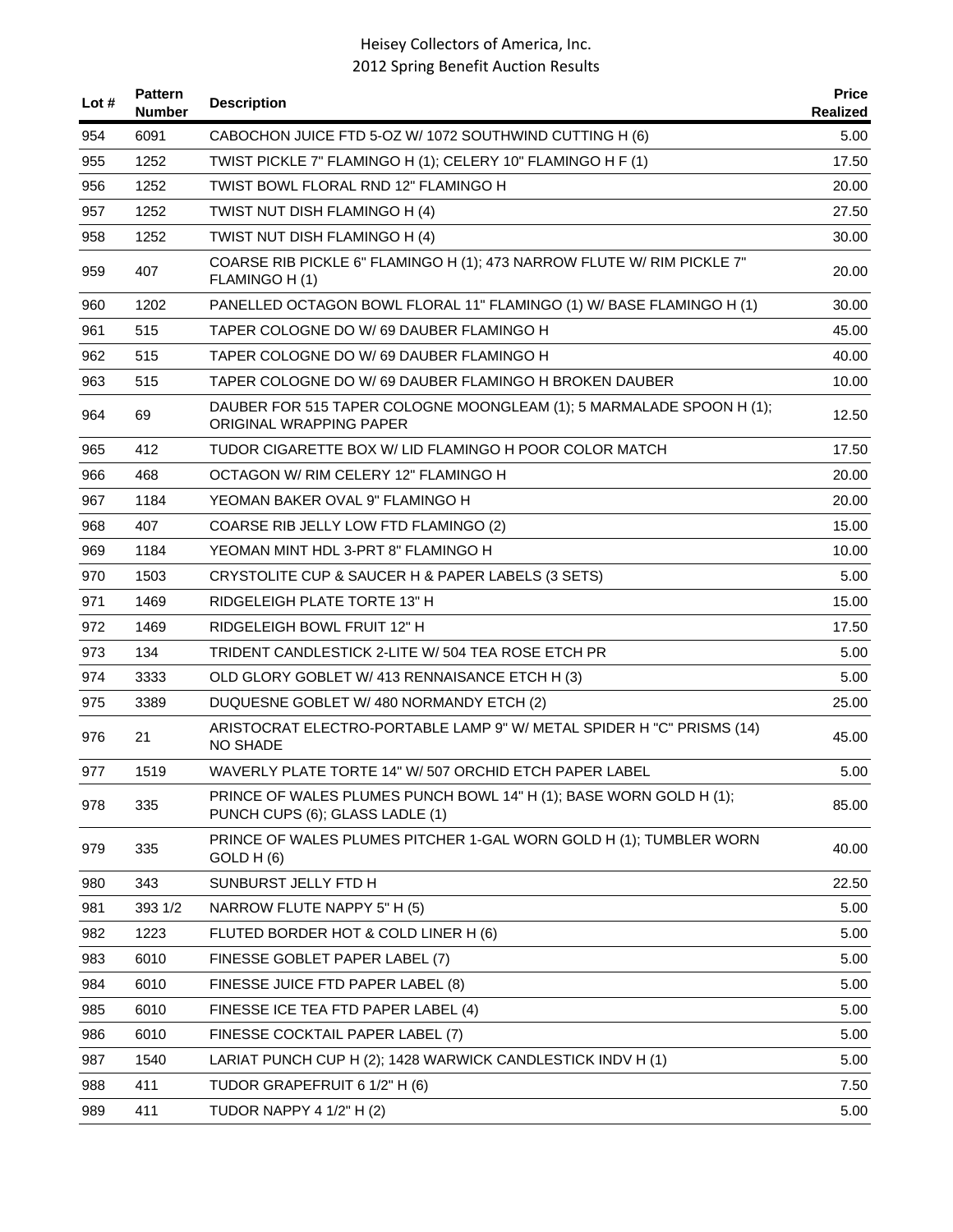| Lot $#$ | <b>Pattern</b><br>Number | <b>Description</b>                                                                                                                                                     | <b>Price</b><br>Realized |
|---------|--------------------------|------------------------------------------------------------------------------------------------------------------------------------------------------------------------|--------------------------|
| 990     | 1401                     | EMPRESS NAPPY 4" MOONGLEAM H (2)                                                                                                                                       | 25.00                    |
| 991     | 1401                     | EMPRESS SAUCER RND SAHARA (1); SAUCER SQUARE SAHARA H (5) MAJOR<br>DAMAGE ON 1                                                                                         | 5.00                     |
| 992     | 1404                     | OLD SANDWICH PLATE SQUARE 6" H (1); 341 OLD WILLIAMSBURG NAPPY 4 1/2"<br>SHALLOW H (1); 341 OLD WILLIAMSBURG PLATE 4 1/2" H (3); 352 FLAT PANEL<br>BUTTER NO LID H (1) | 5.00                     |
| 993     | 1128                     | PLAIN JANE PLATE 6" GOLD RIMS H (5)                                                                                                                                    | 5.00                     |
| 994     | 416                      | HERRINGBONE BOWL 7 1/2" H (5)                                                                                                                                          | 5.00                     |
| 995     | 5072                     | ROSE STEM GOBLET W/ 515 HEISEY ROSE ETCH PAPER LABEL (2)                                                                                                               | 5.00                     |
| 996     | 5072                     | ROSE STEM COCKTAIL W/ 515 HEISEY ROSE ETCH PAPER LABEL (2)                                                                                                             | 5.00                     |
| 997     | 5072                     | ROSE STEM CHAMPAGNE W/ 515 HEISEY ROSE ETCH PAPER LABEL (4)                                                                                                            | 5.00                     |
| 998     | 1519                     | WAVERLY MAYONNAISE W/ UNDERPLATE H W/ 515 HEISEY ROSE ETCH                                                                                                             | 12.50                    |
| 999     | 1509                     | QUEEN ANN CUP COFFEE H (6)                                                                                                                                             | 5.00                     |
| 1000    | 1401                     | <b>EMPRESS TRAY CONDIMENT 8"</b>                                                                                                                                       | 12.50                    |
| 1001    | 1485                     | SATURN COASTER 3 1/2" (3)                                                                                                                                              | 30.00                    |
| 1002    | 411                      | TUDOR JELLY 6" MOONGLEAM H                                                                                                                                             | 10.00                    |
| 1003    | 5067                     | PLANTATION GOBLET W/ 516 IVY ETCH PAPER LABEL (4)                                                                                                                      | 30.00                    |
| 1004    | 5067                     | PLANTATION JUICE 5-OZ W/ 516 IVY ETCH PAPER LABEL (3)                                                                                                                  | 5.00                     |
| 1005    | 10                       | GIBSON GIRL FLORAL PLATEAU BLUE & SILVER DECOR H                                                                                                                       | 15.00                    |
| 1006    | 335                      | PRINCE OF WALES PLUMES NAPPY 10" POOR GOLD H RIM f                                                                                                                     | 15.00                    |
| 1007    | 5048                     | ROOSTER HEAD COCKTAIL (4)                                                                                                                                              | 100.00                   |
| 1008    | 4036                     | MARSHALL COCKTAIL SHAKER W/ ROOSTER HEAD STOPPER PAPER LABEL                                                                                                           | 40.00                    |
| 1009    | 4036                     | MARSHALL COCKTAIL SHAKER W/ ROOSTER HEAD STOPPER PAPER LABEL                                                                                                           | 40.00                    |
| 1010    | 355                      | QUATOR CREAM & SUGAR BASE f H                                                                                                                                          | 5.00                     |
| 1011    | 354                      | WIDE FLAT PANEL CREAM & SUGAR H                                                                                                                                        | 5.00                     |
| 1012    | 356                      | WHITE OWL ASHTRAY MATCH STAND H                                                                                                                                        | 10.00                    |
| 1013    | 356                      | WHITE OWL ASHTRAY MATCH STAND H                                                                                                                                        | 10.00                    |
| 1014    | 1                        | SPOON MUSTARD H                                                                                                                                                        | 15.00                    |
| 1015    | 393                      | NARROW FLUTE DOMINO SUGAR INDV H                                                                                                                                       | 15.00                    |
| 1016    | 1489                     | PURITAN FRENCH DRESSING BOTTLE PAPER LABEL (2)                                                                                                                         | 35.00                    |
| 1017    | 1489                     | PURITAN BITTERS BOTTLE W/ TUBE PAPER LABEL                                                                                                                             | 12.50                    |
| 1018    | 1404                     | OLD SANDWICH ASHTRAY INDV COBALT H                                                                                                                                     | 35.00                    |
| 1019    | 150                      | BANDED FLUTE TABLE SET (BUTTER W/ LID & METAL DETACHABLE HDL H,<br>SPOONER H, SUGAR W/LID H, CREAM H)                                                                  | 55.00                    |
| 1020    | 150                      | BANDED FLUTE CRUET 6-OZ CLOUDY                                                                                                                                         | 5.00                     |
| 1021    | 150                      | BANDED FLUTE HORSERADISH JAR BASE ROUGHNESS                                                                                                                            | 5.00                     |
| 1022    | 1557                     | ROOSTER VASE                                                                                                                                                           | 35.00                    |
| 1023    | 1557                     | ROOSTER VASE                                                                                                                                                           | 35.00                    |
| 1024    | 1557                     | ROOSTER VASE                                                                                                                                                           | 35.00                    |
| 1025    | 2                        | GOOSE WINGS-HALF (1); 3 GOOSE WINGS-UP (1)                                                                                                                             | 55.00                    |
| 1026    | 3                        | <b>GOOSE WINGS-UP</b>                                                                                                                                                  | 27.50                    |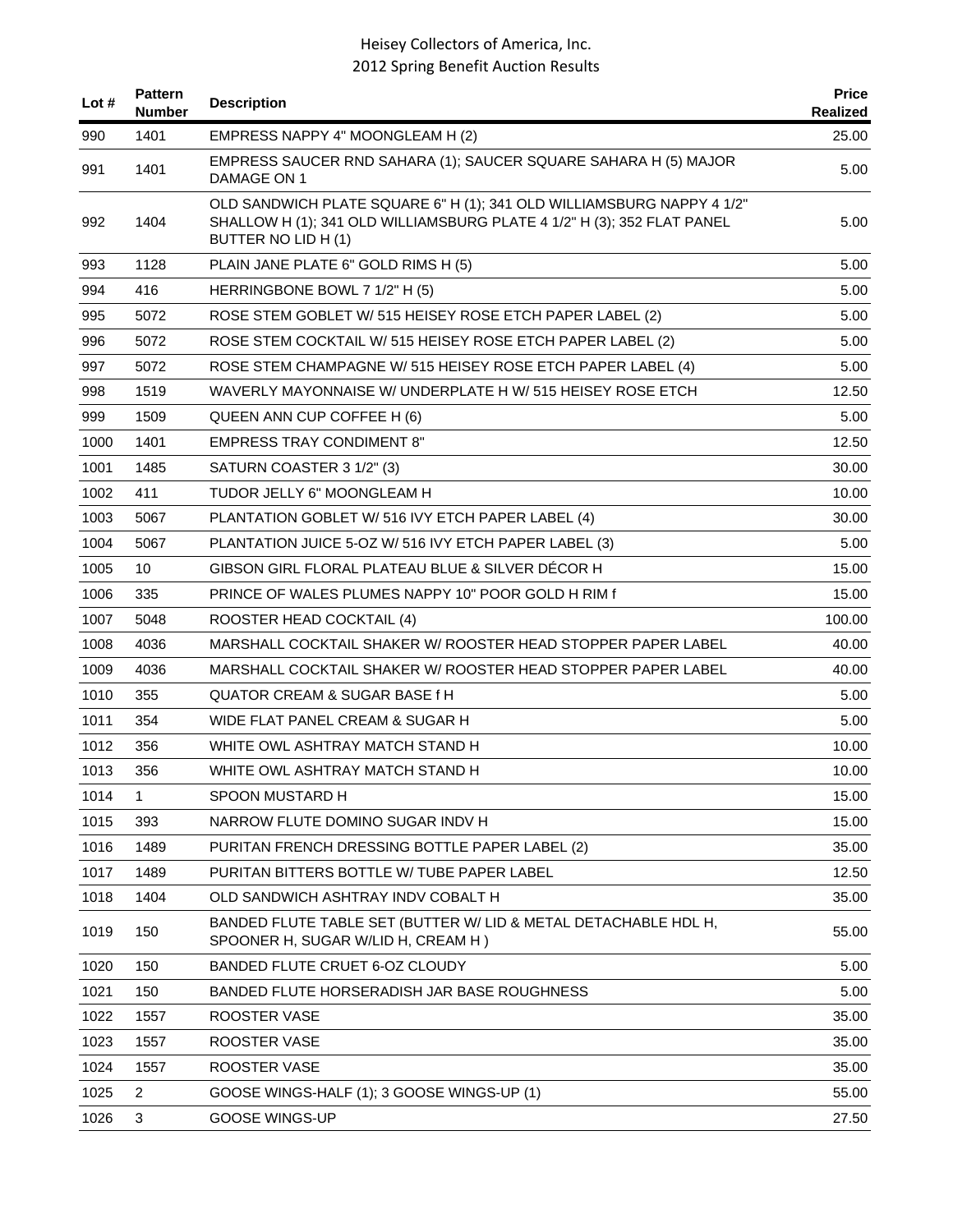| Lot # | <b>Pattern</b><br><b>Number</b> | <b>Description</b>                                                                                                                                                           | <b>Price</b><br><b>Realized</b> |
|-------|---------------------------------|------------------------------------------------------------------------------------------------------------------------------------------------------------------------------|---------------------------------|
| 1027  | $\mathbf{1}$                    | <b>GOOSE WINGS-DOWN</b>                                                                                                                                                      | 190.00                          |
| 1028  | 1                               | <b>RINGNECK PHEASANT</b>                                                                                                                                                     | 50.00                           |
| 1029  | $\mathbf{1}$                    | <b>RINGNECK PHEASANT</b>                                                                                                                                                     | 50.00                           |
| 1030  | 1554                            | <b>FISH BOOKEND PR</b>                                                                                                                                                       | 80.00                           |
| 1031  | 1554                            | <b>FISH BOOKEND PR</b>                                                                                                                                                       | 80.00                           |
| 1032  | 12                              | <b>MALLARD WINGS-UP</b>                                                                                                                                                      | 45.00                           |
| 1033  | 11                              | MALLARD WINGS-HALF H                                                                                                                                                         | 45.00                           |
| 1034  | 1541                            | <b>SCOTTIE</b>                                                                                                                                                               | 50.00                           |
| 1035  | 1522                            | <b>COLT STANDING</b>                                                                                                                                                         | 30.00                           |
| 1036  | 1522                            | <b>COLT STANDING</b>                                                                                                                                                         | 30.00                           |
| 1037  | 1527                            | <b>COLT KICKING</b>                                                                                                                                                          | 195.00                          |
| 1038  | 1529                            | <b>COLT BALKING</b>                                                                                                                                                          | 65.00                           |
| 1039  | 1                               | <b>DONKEY</b>                                                                                                                                                                | 125.00                          |
| 1040  | 3                               | <b>ELEPHANT SMALL</b>                                                                                                                                                        | 135.00                          |
| 1041  | 1540                            | <b>PLUG HORSE</b>                                                                                                                                                            | 60.00                           |
| 1042  | 2                               | <b>GIRAFFE HEAD TURNED</b>                                                                                                                                                   | 100.00                          |
| 1043  | $\overline{2}$                  | <b>GIRAFFE HEAD TURNED</b>                                                                                                                                                   | 100.00                          |
| 1044  | $\overline{2}$                  | <b>CLYDESDALE SUN PURPLE</b>                                                                                                                                                 | 245.00                          |
| 1045  |                                 | REFERENCE BOOKS ORCHID ETCH HDBK (1); ANIMALS VOL-1 (1); CATALOG #33<br>REPRINT (1); CATALOG #212 & #17 REPRINT (1); VOGEL BK I (1); AUCTION LIST<br>/WHALEY PRICE GUIDE (1) | 20.00                           |
| 1046  |                                 | <b>HEISEY NEWS MOSTLY 1970'S</b>                                                                                                                                             | 5.00                            |
| 1047  | 1503                            | CRYSTOLITE TUMBLER H 3-UNFINISHED BOTTOMS (11)                                                                                                                               | 20.00                           |
| 1048  | 588                             | COLONIAL SODA 5-OZ H (7)                                                                                                                                                     | 10.00                           |
| 1049  | 353                             | MEDIUM FLAT PANEL SYRUP SANITARY 7-OZ H SPOUT f                                                                                                                              | 5.00                            |
| 1050  | 353                             | MEDIUM FLAT PANEL CRUET 4-OZ NO STOPPER (1); 352 FLAT PANEL FRENCH<br>DRESSING BOTTLE H NO STOPPER (1)                                                                       | 5.00                            |
| 1051  | 1401                            | EMPRESS TUMBLER H SOME f's (10)                                                                                                                                              | 10.00                           |
| 1052  | 300                             | PEERLESS GOBLET H (12)                                                                                                                                                       | 10.00                           |
| 1053  |                                 | REFERENCE BOOK BY BREDEHOFT HEISEY GLASS 1896-1957                                                                                                                           | 12.50                           |
| 1054  | 300                             | PEERLESS GOBLET H (3); CHAMPAGNE H (1); BURGUNDY H (1); WINE H (1); CORDIAL<br>H(1)                                                                                          | 5.00                            |
| 1055  | 300                             | PEERLESS DECANTER INDV (1); TUMBLER H SUN PURPLE (1); 300 1/2 PEERLESS<br>BAR TUMBLER H (1)                                                                                  | 10.00                           |
| 1056  | 400                             | COLONIAL SCALLOPED TOP CREAM & SUGAR INDV H; 300 PEERLESS CREAM<br>HOTEL H(1)                                                                                                | 5.00                            |
| 1057  | 300                             | PEERLESS NAPPY 4" H (6); NAPPY 4 1/2" H (1)                                                                                                                                  | 7.50                            |
| 1058  | 300                             | PEERLESS JELLY COMPORT H                                                                                                                                                     | 5.00                            |
| 1059  | 300                             | PEERLESS TOOTHPICK H (2)                                                                                                                                                     | 22.50                           |
| 1060  | 300                             | PEERLESS CELERY VASE H CORNER f                                                                                                                                              | 10.00                           |
| 1061  | 341 1/2                         | PURITAN JUG 3-QT SQUAT H RIM ROUGHNESS BOTTOM F                                                                                                                              | 10.00                           |
| 1062  | 341 1/2                         | PURITAN JUG 1-QT SQUAT H                                                                                                                                                     | 25.00                           |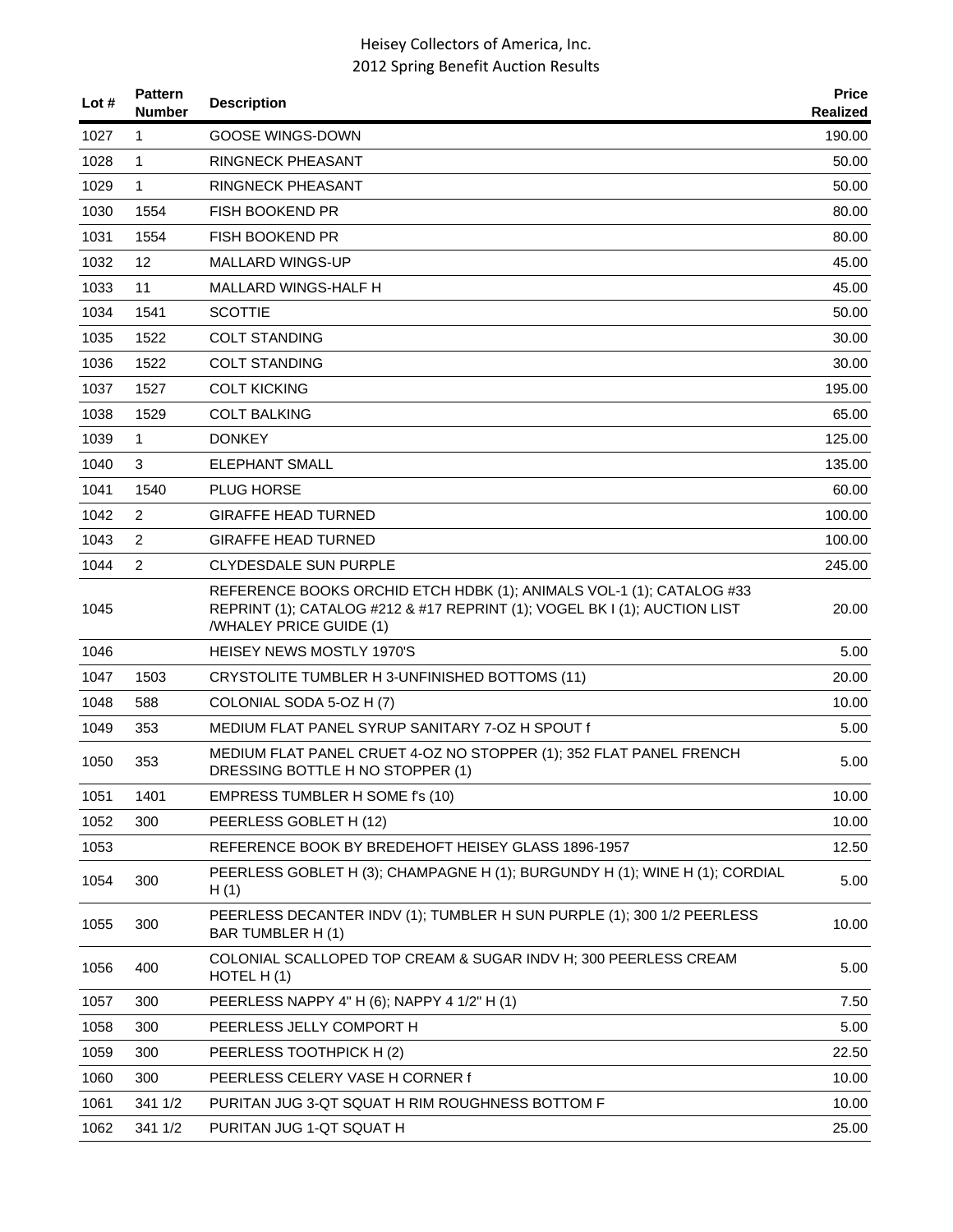| Lot $#$ | <b>Pattern</b><br>Number | <b>Description</b>                                                                                                                                                         | <b>Price</b><br>Realized |
|---------|--------------------------|----------------------------------------------------------------------------------------------------------------------------------------------------------------------------|--------------------------|
| 1063    | 341 1/2                  | PURITAN JUG 1-PINT SQUAT H                                                                                                                                                 | 30.00                    |
| 1064    | 341 1/2                  | PURITAN FINGER BOWL H (1); TUMBLER H (1)                                                                                                                                   | 5.00                     |
| 1065    | 341                      | PURITAN HORSERADISH TALL H F (1); 300 PEERLESS SHERBET LOW 4-OZ H (1);<br>PLATE 5" H (1); PLATE 5 1/2" H (1); 315 PANELED CANE NAPPY 4 1/2" H (1)                          | 12.50                    |
| 1066    | 300 1/2                  | PEERLESS PUNCH CUP H 2-BOTTOM f (7)                                                                                                                                        | 5.00                     |
| 1067    | 300                      | PEERLESS SHERBET LOW FTD 4-OZ H (9)                                                                                                                                        | 5.00                     |
| 1068    | 1553                     | <b>SPARROW</b>                                                                                                                                                             | 35.00                    |
| 1069    | 1557                     | <b>FIGHTING ROOSTER</b>                                                                                                                                                    | 50.00                    |
| 1070    | 100                      | <b>ASIATIC PHEASANT H</b>                                                                                                                                                  | 115.00                   |
| 1071    | 10                       | MUDDLER-5                                                                                                                                                                  | 35.00                    |
| 1072    | 11                       | <b>MUDDLER</b>                                                                                                                                                             | 20.00                    |
| 1073    | 341                      | PURITAN TANKARD 1-PINT W/ LID H                                                                                                                                            | 40.00                    |
| 1074    | 341                      | PURITAN MARMALADE LGE H STOPPER ROUGHNESS                                                                                                                                  | 15.00                    |
| 1075    | 341                      | PURITAN PIN PICKLE H (1); HORSERADISH SQUAT NO STOPPER W/ UNK CUTTING H<br>(1)                                                                                             | 12.50                    |
| 1076    | 341                      | PURITAN CANDY 1-LB W/ UNK CUTTING H                                                                                                                                        | 105.00                   |
| 1077    | 341                      | PURITAN SHERBET FLUTED FTD 3-OZ H (1); CREAM HOTEL OVAL H (1); NAPPY 4" H<br>(1); JELLY LOW FTD 4" H (1); CRUET 6-OZ H CLOUDY (1); 373 OLD WILLIAMSBURG<br>CHAMPAGNE H (1) | 10.00                    |
| 1078    | 341                      | PURITAN EGG CUP H (4)                                                                                                                                                      | 45.00                    |
| 1079    | 341                      | PURITAN NAPPY SHALLOW 4" H (9)                                                                                                                                             | 15.00                    |
| 1080    | 341                      | PURITAN JELLY HIGH FTD SHALLOW 5" H                                                                                                                                        | 12.50                    |
| 1081    | 341 1/2                  | PURITAN BUTTER W/ LID H                                                                                                                                                    | 25.00                    |
| 1082    | 341                      | PURITAN BOWL HIGH FTD SHALLOW 8 1/2" H                                                                                                                                     | 15.00                    |
| 1083    | 373                      | OLD WILLIAMSBURG ICE TEA FTD H                                                                                                                                             | 5.00                     |
| 1084    | 341                      | PURITAN PUNCH CUP W/ PLAIN BOTTOM H (7)                                                                                                                                    | 5.00                     |
| 1085    | 341                      | PURITAN PUNCH CUP W/ STAR BOTTOM H (8)                                                                                                                                     | 5.00                     |
| 1086    | 331                      | COLONIAL PANEL STRAW JAR NO LID H                                                                                                                                          | 40.00                    |
| 1087    | 16                       | SUSANNAH PUFF BOX BOTTOM ONLY H (1); PUFF BOX W/ BAKELITE LID H (1)                                                                                                        | 7.50                     |
| 1088    | 16                       | SUSANNAH PUFF BOX W/ METAL & JEWELED LID H                                                                                                                                 | 12.50                    |
| 1089    | 331                      | COLONIAL PANEL SALT INDV SQUARE (8)                                                                                                                                        | 30.00                    |
| 1090    | 331                      | COLONIAL PANEL SALT INDV SQUARE (3)                                                                                                                                        | 5.00                     |
| 1091    | 3                        | COASTER STAR BOTTOM & RIDGES H (7); COASTER 4" STAR BOTTOM NO RIDGES<br>(1)                                                                                                | 12.50                    |
| 1092    |                          | REFERENCE BOOKS BY FELT & O'GRADY CANDLESTICK (1)                                                                                                                          | 45.00                    |
| 1093    |                          | REFERENCE BOOKS 1924 CATALOG #102 REPRINT                                                                                                                                  | 30.00                    |
| 1094    |                          | REFERENCE BOOKS 1909 CATALOG #56 REPRINT                                                                                                                                   | 30.00                    |
| 1095    |                          | REFERENCE BOOKS ENCYCLOPEDIA OF ETCHINGS & CARVINGS VOL-1 (1);<br>BASKETS CATALOG #81 (1)                                                                                  | 15.00                    |
| 1096    |                          | REFERENCE BOOKS HEISEY BY IMPERIAL (1); HEISEY & HEISEY-BY-IMPERIAL<br><b>GLASS ANIMALS (1)</b>                                                                            | 15.00                    |